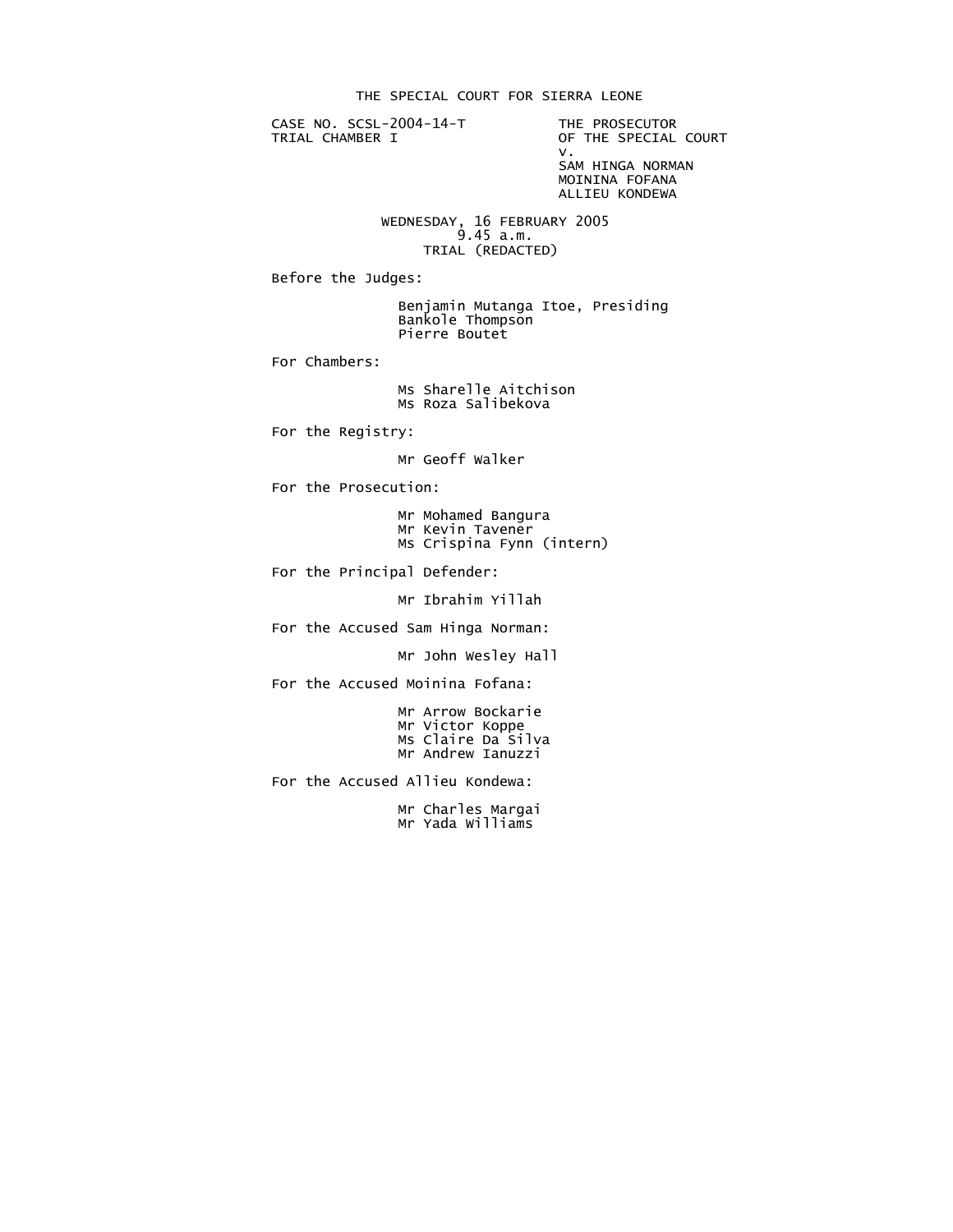1 [HN160205 -SGH] 2 Wednesday, 16th February 2005 3 [Closed session] [No accused present] 09:41:57 5 [Upon commencing at 9.45 a.m.] 6 PRESIDING JUDGE: Good morning learned counsel. Good 7 morning, Mr Witness, how are you this morning? 8 THE WITNESS: I feel fine. 9 PRESIDING JUDGE: You feel fine. We are resuming the session, 09:42:55 10 please. 11 JUDGE BOUTET: I think so far the first accused are you ready 12 to proceed with the cross-examination of this witness. 13 MR HALL: We are, Your Honour. 14 JUDGE BOUTET: Thank you, please do so. 09:43:07 15 WITNESS TF2-005: [Continued] 16 CROSS-EXAMINED BY MR HALL: 17 Q. Mr Witness, will you tell us how many times you 18 have met with the representatives of the Office 19 of the Prosecution? 09:43:25 20 A. Sir? 21 Q. How many times you have met with the representatives of 22 the Office of the Prosecution? 23 A. I met twice with Mr Gbeckie who took my statements. 24 Q. Those were the first statements? 09:43:53 25 A. The first statement. 26 Q. Thank you. 27 A. I met with another lady call Max in Kenema. Then the 28 lawyers went for confirmation of my statement and then 29 last week I was here and I am here again.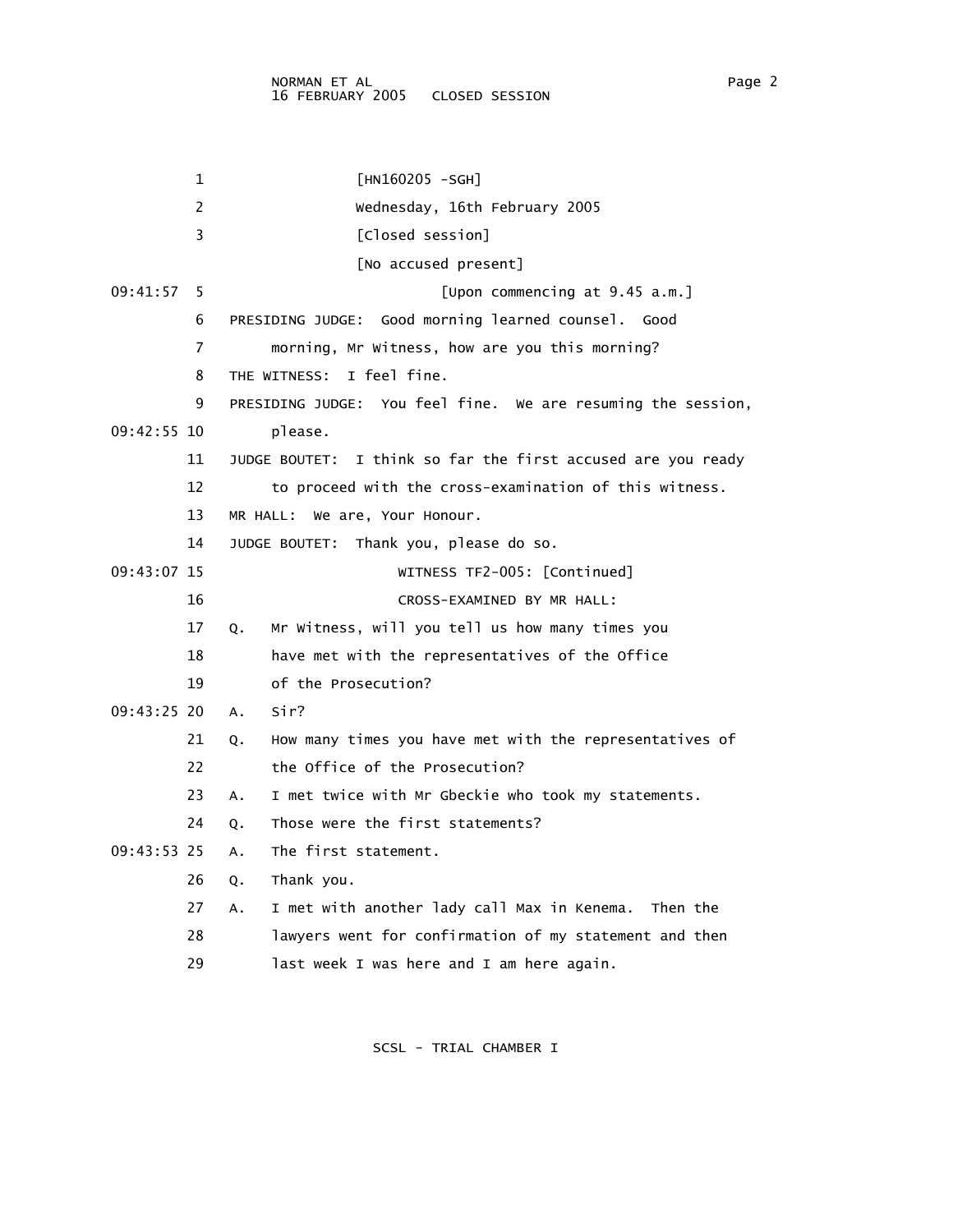- 1 Q. So, you came to Freetown last week? 2 A. Yes. 3 Q. Back when you first talked to the investigators you 4 didn't hold anything back from them, did you? 09:44:43 5 A. No. 6 Q. You told them everything? 7 A. Yes, I told them everything that I remembered. 8 Q. And you were not in fear when you were telling them this? 9 A. Uh? 09:44:56 10 Q. You were not in fear of anything by telling them this? 11 A. No, I was not in any fear, sir. 12 Q. Since you have been in Freetown preparing for your 13 testimony, how many times have you met with the 14 Prosecution then? 09:45:25 15 A. When I came last week I met with the Prosecution twice 16 and I came back on the Thursday, I met with them on 17 Friday, Saturday, Sunday and Monday. 18 Q. And your meetings were to go over your testimony for this 19 Court; is that correct? 09:46:00 20 A. Pardon. 21 Q. Your meetings were about going over your testimony for 22 this Court? 23 A. Yes. 24 Q. Prior to 1996 did you know Sam Hinga Norman? 09:46:19 25 A. Yes, My Lord.
	- 26 Q. Did you know him personally?
	- 27 A. Yes, My Lord.
	- 28 Q. Was he a Kamajor back in '91 when you were, if you know?
	- 29 A. No, he was not.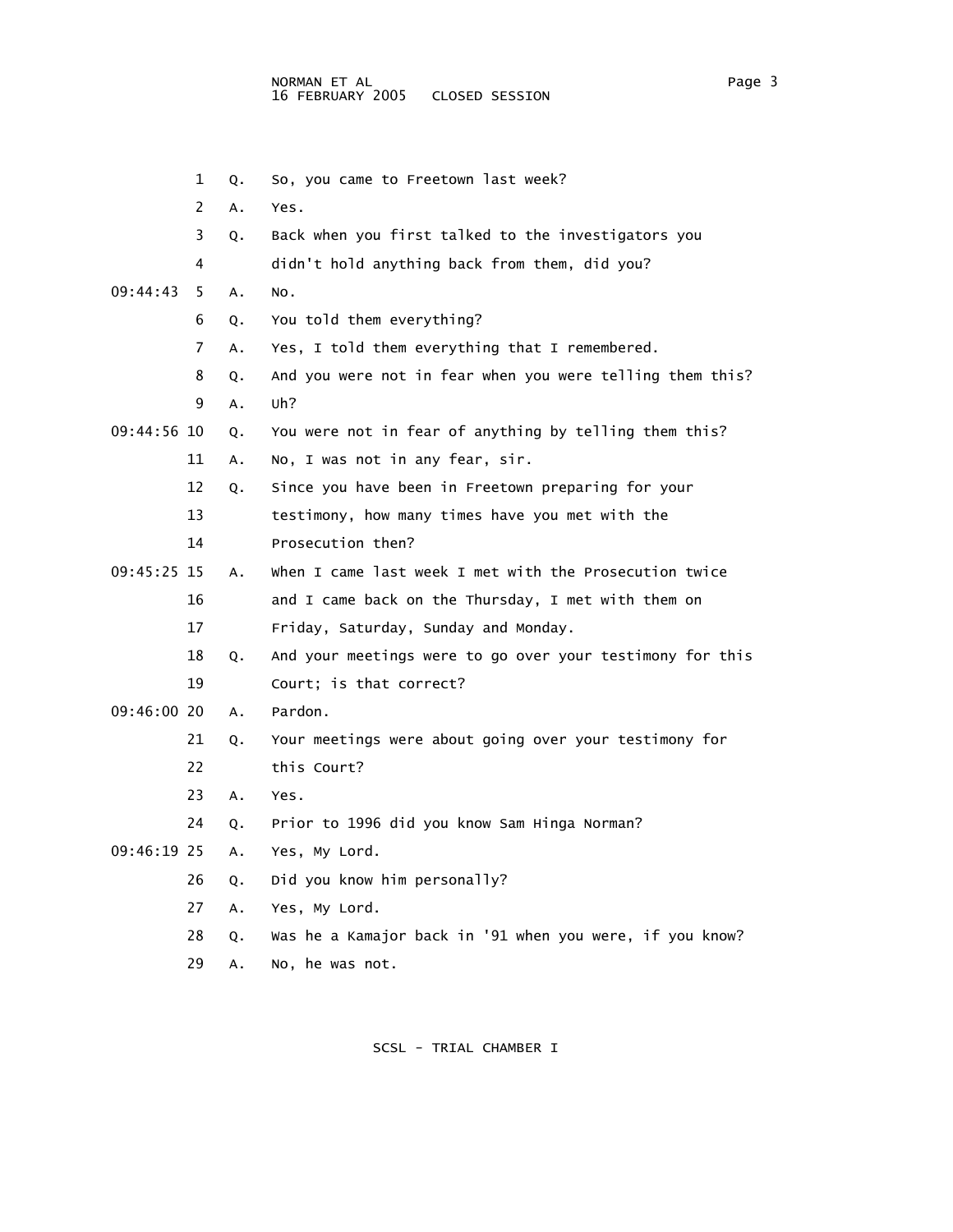|               | 1  | Q.       | When you became a Kamajor and learned these laws that you   |
|---------------|----|----------|-------------------------------------------------------------|
|               | 2  |          | testified about yesterday, those laws were told to          |
|               | 3  |          | everybody; is that correct?                                 |
|               | 4  | A.       | Pardon?                                                     |
| 09:47:07      | 5  | Q.       | The Kamajor laws were told to everybody who was a           |
|               | 6  |          | Kamajor?                                                    |
|               | 7  | А.       | who joined the society, yes.                                |
|               | 8  |          | PRESIDING JUDGE: Mr Hall.                                   |
|               | 9  |          | MR HALL: Yes, sir.                                          |
| $09:47:20$ 10 |    |          | PRESIDING JUDGE: I know we cannot adjust the way, you know, |
|               | 11 |          | you express yourself and that is the way, you know, you     |
|               | 12 |          | are used to. But the witness has some difficulty, I         |
|               | 13 |          | would perceive he has some difficulty in following          |
|               | 14 |          | what -- he has to make an extra effort, you know, to        |
| $09:47:36$ 15 |    |          | So if you can take it a bit slowly, so that he<br>listen.   |
|               | 16 |          | can get you properly, please.                               |
|               | 17 | MR HALL: |                                                             |
|               | 18 | Q.       | Was the War Council organised prior to your contact with    |
|               | 19 |          | Sam Hinga Norman in Liberia?                                |
| 09:48:02 20   |    | Α.       | No, it was after.                                           |
|               | 21 | Q.       | Whose idea was it to organise a War Council?                |
|               | 22 | Α.       | I suggested it to him.                                      |
|               | 23 | Q.       | To Mr Norman?                                               |
|               | 24 | Α.       | Yes.                                                        |
| 09:48:23 25   |    | Q.       | Did you also talk to President Kabbah about it?             |
|               | 26 | Α.       | About a War Council?                                        |
|               | 27 | Q.       | Yes, sir.                                                   |
|               | 28 | А.       | NO.                                                         |
|               | 29 | Q.       | who, besides you, met with President Kabbah in Conakry?     |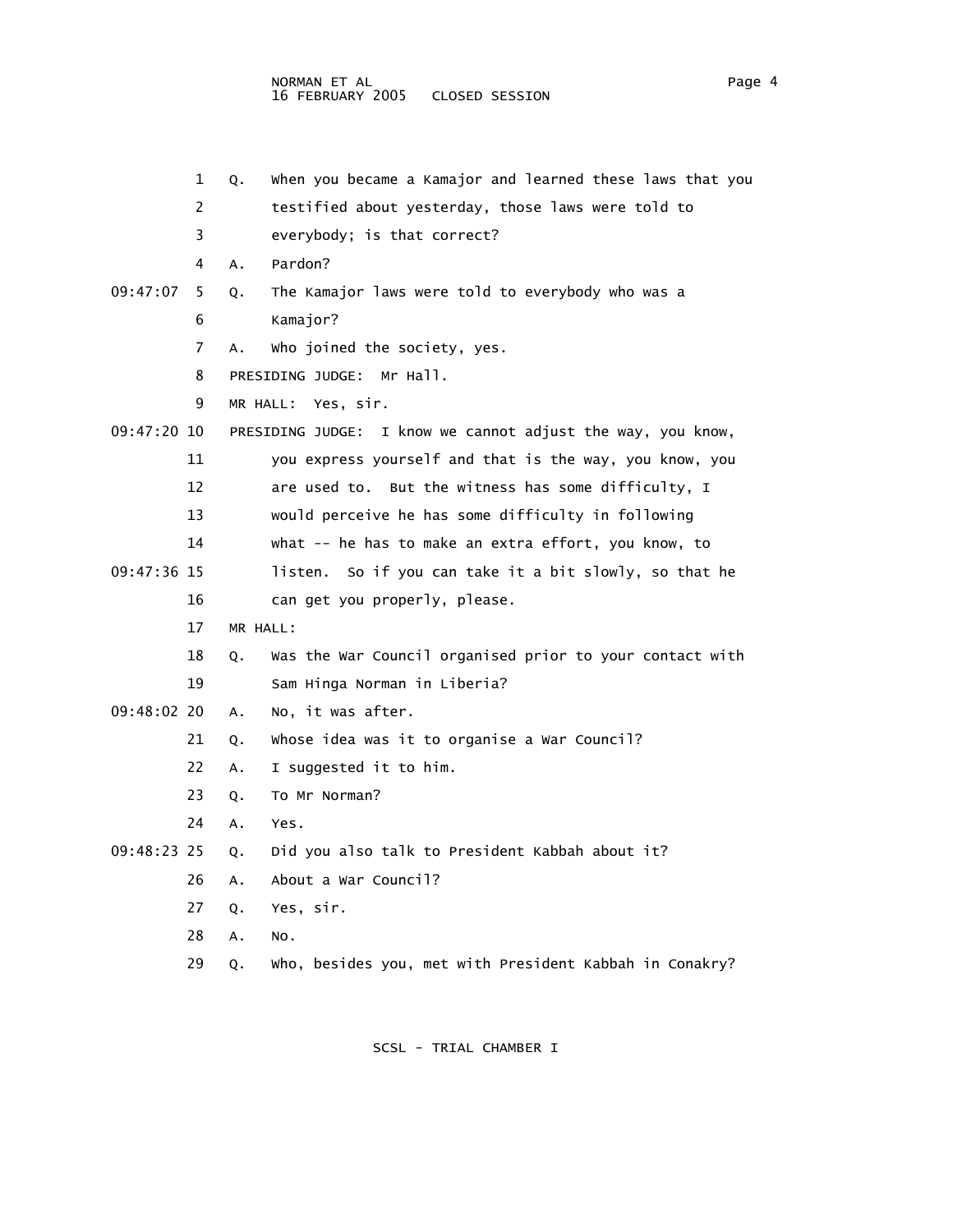- 1 A. I cannot know.
- 2 Q. Several people?
- 3 A. Uh?
- 4 Q. Did several people besides you go to Conakry to be with

09:49:03 5 the President?

- 6 A. I just knew about my own visit. I did not know if other 7 people went to see him personally.
- 8 Q. So when you went, did you go alone?
- 9 A. When I met him, yes. I was taken to his lodge by Teja 09:49:27 10 Lagau [phon].
	- 11 Q. Did a group of people send you to Conakry or did you go 12 on your own?
	- 13 A. The Kamajors who were within the community where I was
- 14 living among the -- after the coup, decided that I should 09:50:07 15 go.
	- 16 Q. When you came back from meeting with the President, did 17 you go directly to meet with Mr Norman?
	- 18 A. Yes, My Lord.
	- 19 Q. After the meeting --
- 09:50:38 20 JUDGE THOMPSON: Counsel, will you take it a little slowly.
	- 21 Let me get that.
	- 22 MR HALL: Yes.
	- 23 JUDGE THOMPSON: When he came back from his meeting with the 24 President, you went directly to Mr Norman?
	-
- 09:51:02 25 THE WITNESS: Yes, My Lord, directly from Conakry to Liberia. 26 JUDGE THOMPSON: Thank you. Yes.
	- 27 MR HALL:
	- 28 Q. The President sent you to Mr Norman essentially; isn't
	- 29 that correct?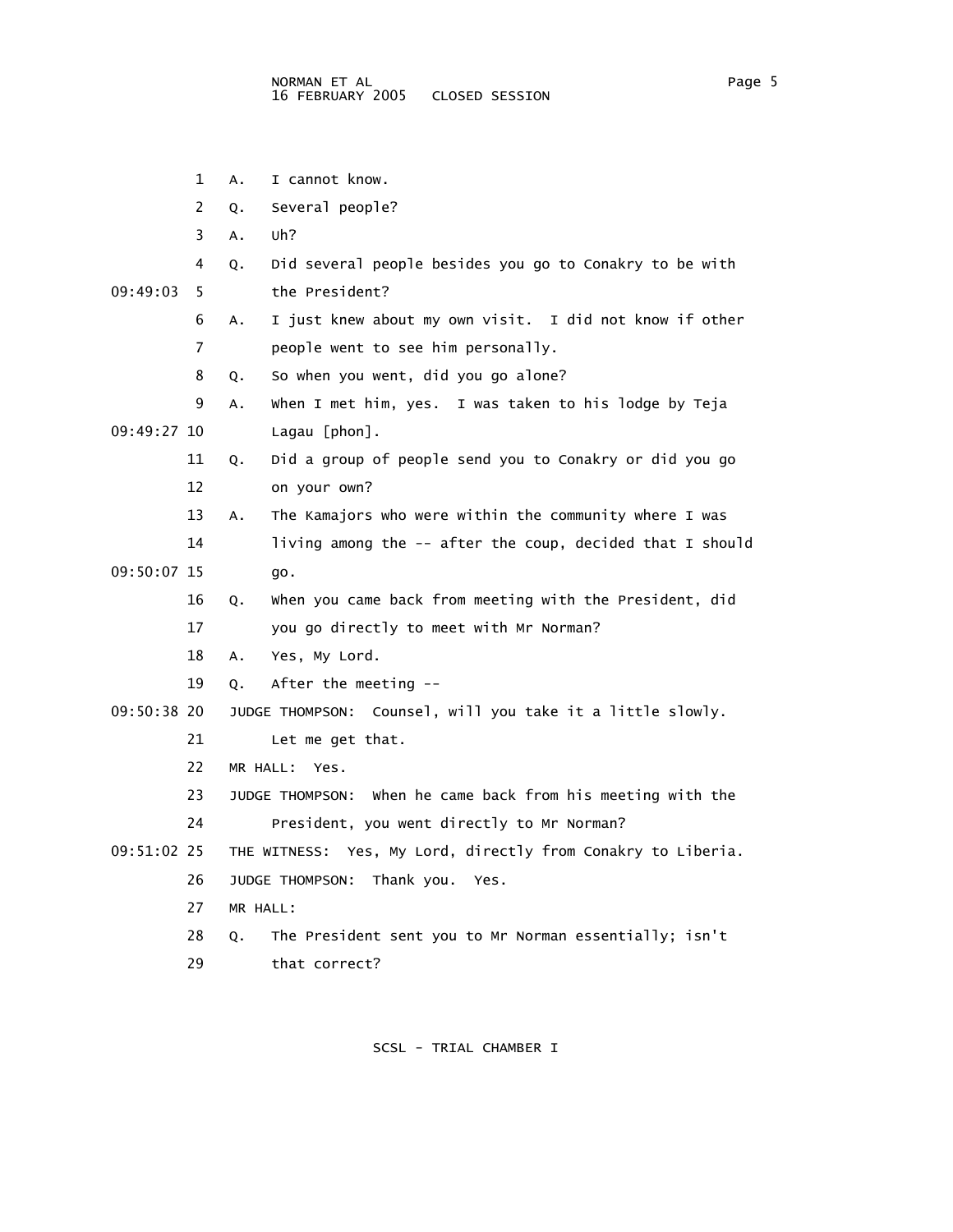1 A. He told me if I thought I would pursue the military 2 option then if I want I can go to Mr Norman who was in 3 Liberia. 4 Q. As a representative -- 09:51:42 5 PRESIDING JUDGE: Mr Hall, can you wait, please? 6 MR HALL: Yes, certainly. 7 JUDGE THOMPSON: 8 Q. Would the witness please repeat the last part, if the 9 President could pursue the military option, you said? 09:52:03 10 A. If thought I wanted to pursue the military 11 option -- 12 Q. To pursue the military option -- 13 A. -- I should talk to Hinga Norman. 14 JUDGE THOMPSON: Yes. 09:52:06 15 MR HALL: 16 Q. What did you have to offer to the President in support of 17 the military option? 18 A. Well, I offered the service of the Kamajors who were 19 within my own -- within the community I live. But he 09:52:43 20 said I should go to Norman to discuss that if I wanted. 21 Q. How many Kamajors did you have at your disposal? 22 A. We had 200 -- over 200 Kamajors in my own chiefdom and 23 there were other chiefdoms who had Kamajors also who were 24 willing to fight with their own number. 09:53:49 25 Q. Early in the war Kamajors fought alongside soldiers? 26 A. Yes, My Lord. 27 Q. And they were under your control, some were? 28 A. Yes, they fought under the control of the military at 29 that time.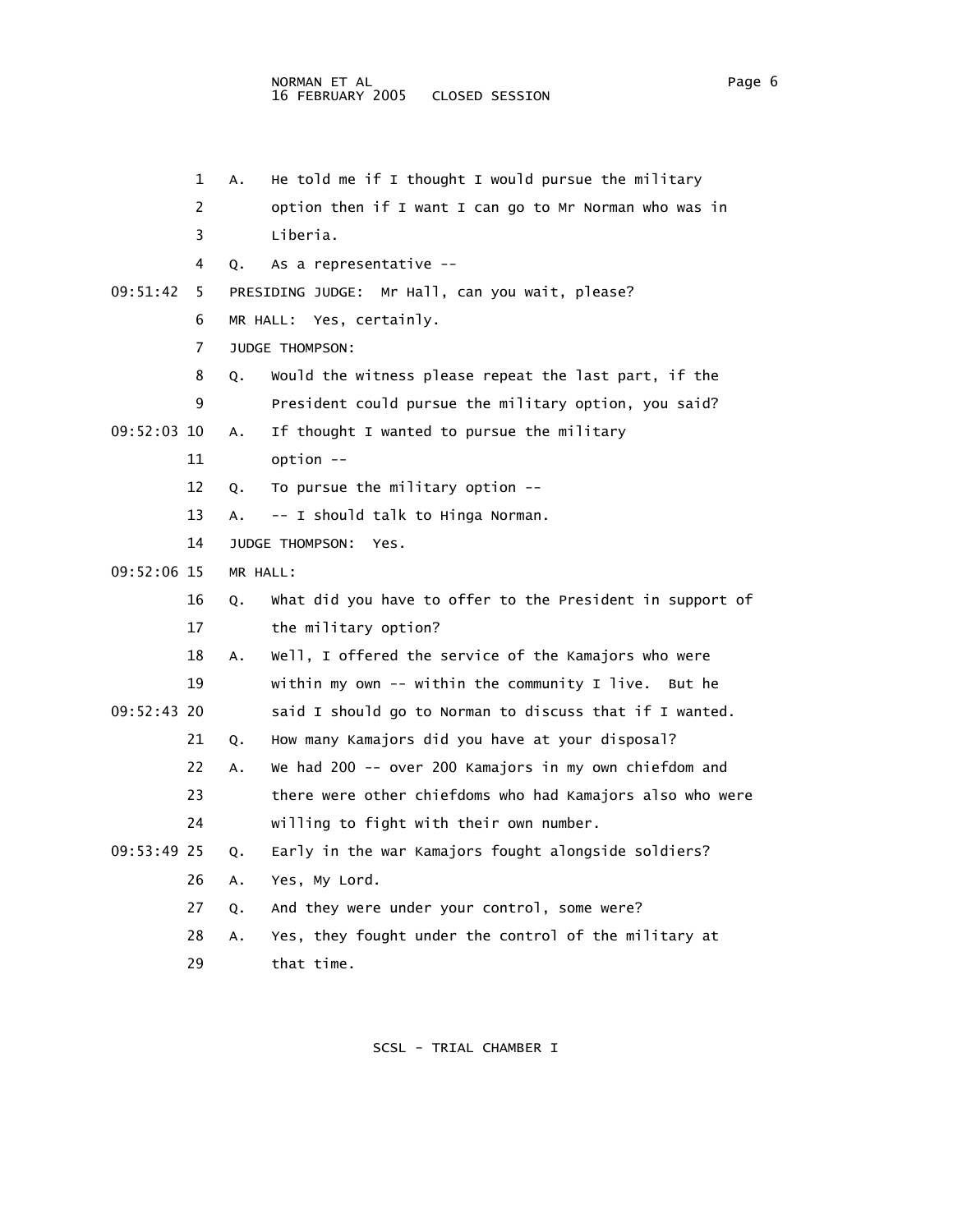|             | 1  | Q. | They were helping the military to understand the local    |
|-------------|----|----|-----------------------------------------------------------|
|             | 2  |    | geography; is that correct?                               |
|             | 3  | Α. | Yes, My Lord, but they also had shotguns to fight with.   |
|             | 4  | Q. | This was going on before you went to Conakry; correct?    |
| 09:55:28    | 5  | A. | Yes, right until the time of the coup, the AFRC coup.     |
|             | 6  | Q. | You were in Monrovia with Mr Norman. The two of you       |
|             | 7  |    | talked about organising the CDF?                          |
|             | 8  | Α. | I found he has re-named the Kamajor organisation CDF now  |
|             | 9  |    | at that time.                                             |
| 09:56:39 10 |    | Q. | But at this time the CDF had not yet joined the war?      |
|             | 11 | Α. | The CDF had already started fighting against the juntas   |
|             | 12 |    | at Gendema.                                               |
|             | 13 | Q. | Did you know that before you met with Mr Norman?          |
|             | 14 | Α. | Yes.                                                      |
| 09:57:33 15 |    | Q. | when you went to meet with Mr Norman, did anyone else go  |
|             | 16 |    | with you?                                                 |
|             | 17 | Α. | Just somebody escorted me to show me where Hinga Norman   |
|             | 18 |    | stayed in Monrovia. He also was travelling. He was        |
|             | 19 |    | going to him on his own business. His name was Eddie.     |
| 09:58:14 20 |    | Q. | How long did you and Mr Norman meet?                      |
|             | 21 | Α. | We spent a night in Monrovia before we went to Base Zero  |
|             | 22 |    | and we were there together for about two weeks before I   |
|             | 23 |    | returned to Conakry.                                      |
|             | 24 | Q. | So you flew from Monrovia to Base Zero?                   |
| 09:59:02 25 |    | Α. | Yes, My Lord.                                             |
|             | 26 | Q. | Do you know whose helicopter it was?                      |
|             | 27 | А. | No, but it was not a military helicopter.                 |
|             | 28 | Q. | when the two of you arrived at Base Zero, what did you do |
|             | 29 |    | then?                                                     |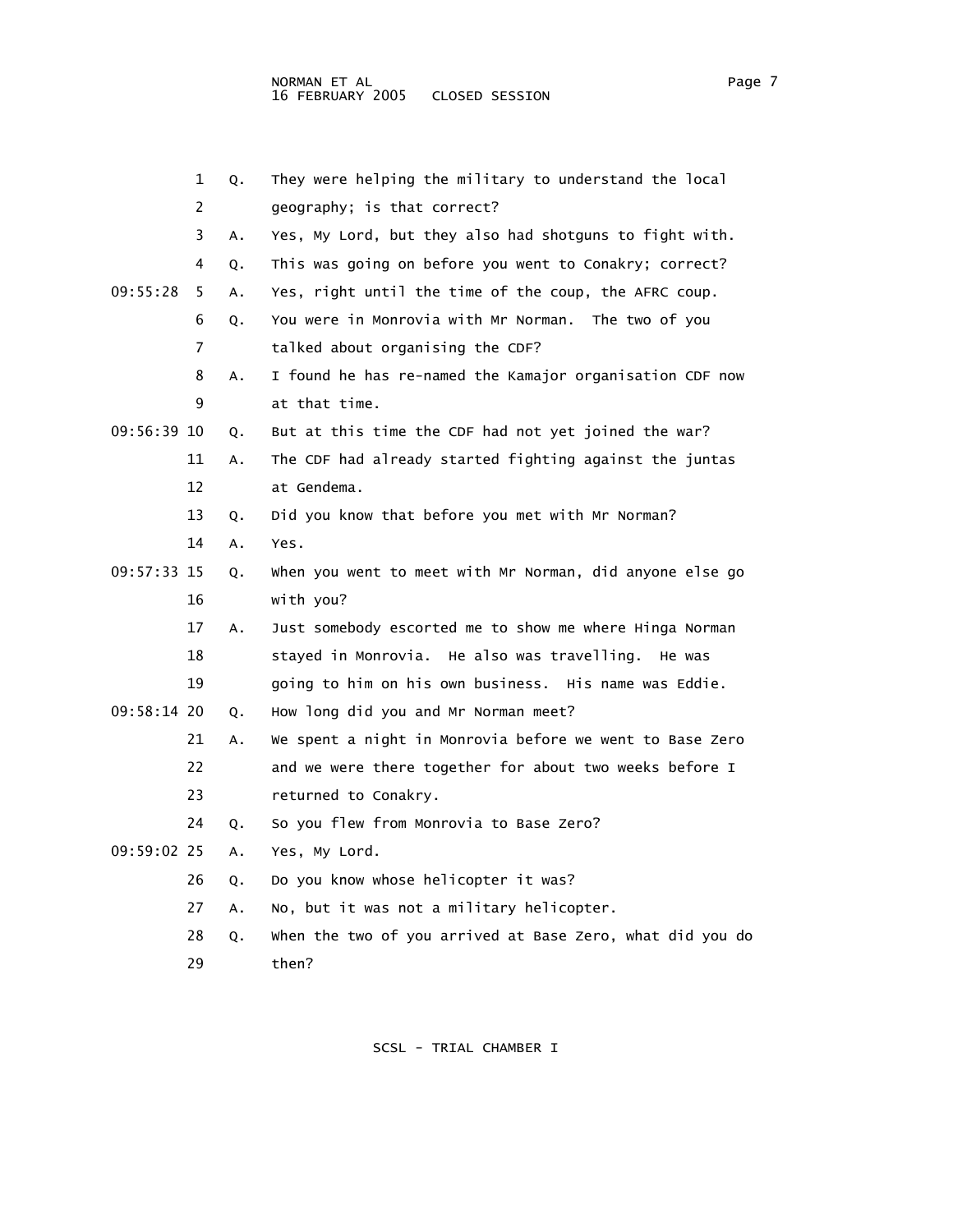|             | 1              | Α. | I discussed matters with Sam Hinga Norman -- with         |
|-------------|----------------|----|-----------------------------------------------------------|
|             | $\overline{c}$ |    | I walked around. I observed the place, how<br>Mr Norman.  |
|             | 3              |    | the place looked like. And I met some people with whom I  |
|             | 4              |    | knew before and then went into meeting with Mr Norman.    |
| 10:00:50    | 5              | Q. | Did the two of you meet fairly constantly during that two |
|             | 6              |    | weeks?                                                    |
|             | 7              | A. | Yes.                                                      |
|             | 8              | Q. | Did you talk about organising a War Council?              |
|             | 9              | Α. | Yes, My Lord.                                             |
| 10:01:22 10 |                | Q. | Did you have in your own mind who you wanted on the War   |
|             | 11             |    | Council?                                                  |
|             | 12             | Α. | No, I did not have anybody [inaudible] in my mind.        |
|             | 13             | Q. | Did Mr Norman have names?                                 |
|             | 14             | Α. | Yes, he called a meeting of all the elderly people who    |
| 10:01:51 15 |                |    | were at Base Zero at that time and put the suggestions to |
|             | 16             |    | them.                                                     |
|             | 17             | Q. | You said elderly people, do you mean chiefs?              |
|             | 18             | Α. | There were chiefs, there were some people who were not    |
|             | 19             |    | chiefs.                                                   |
| 10:02:24 20 |                | Q. | But they were community leaders?                          |
|             | 21             | Α. | Yes, My Lord.                                             |
|             | 22             | Q. | Did all these people meet together to talk about creating |
|             | 23             |    | a War Council?                                            |
|             | 24             | А. | Yes, My Lord.                                             |
| 10:03:15 25 |                | Q. | At this time was Base Zero building up its forces so it   |
|             | 26             |    | could counter attack the rebels?                          |
|             | 27             | Α. | Yes, My Lord.                                             |
|             | 28             | Q. | Training was going on?                                    |
|             | 29             | Α. | Yes, My Lord.                                             |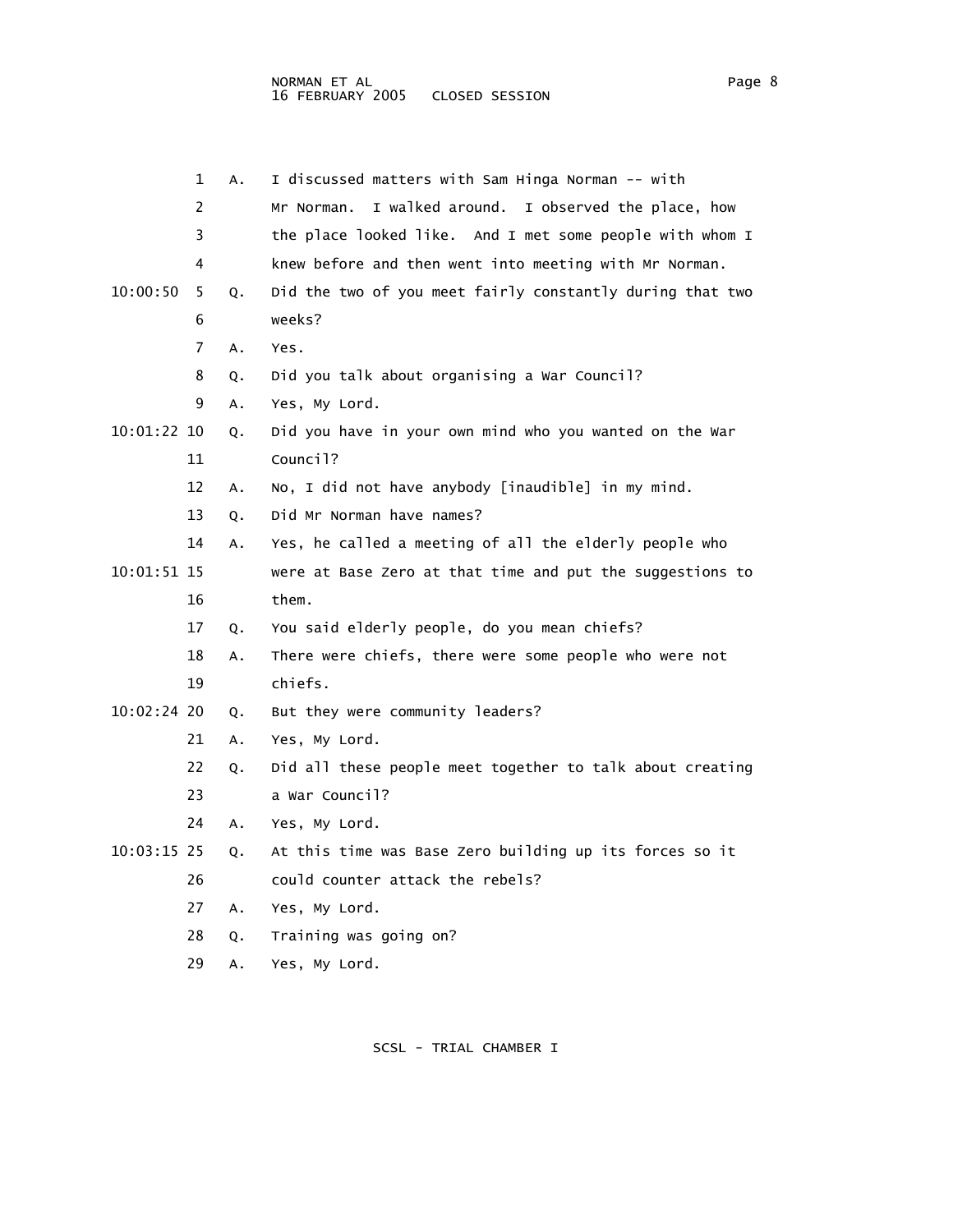- 1 Q. People were being initiated as Kamajors?
- 2 A. Yes, My Lord.
- 3 Q. And you saw this going on?
- 4 A. Yes.
- 10:04:15 5 Q. You talked yesterday about the Kamajor laws. Were these 6 people all instructed in those Kamajor laws?
	- 7 A. Well, I was not present when the laws were given to those 8 who were initiated in Base Zero, but where I was
	- 9 initiated those laws were given to us. I was initiated
- 10:04:40 10 before I went to Base Zero.
	- 11 Q. These laws are vitally important to Kamajor society; are
	- 12 they not?
	- 13 A. They are.
- 14 Q. And a trained Kamajor thinks about them, talks about them 10:05:21 15 all the time?
	- 16 A. Yes.
	- 17 Q. It becomes a way of life?
	- 18 A. Yes.
- 19 Q. In that two weeks while you were at Base Zero was the War 10:06:03 20 Council finally put together, all the members?
	- 21 A. Some members were put together in my absence. When I
		- 22 returned to Conakry I found other members have been 23 included.
- 24 Q. The War Council was to do what its name says and that is 10:06:47 25 direct the war.
	- 26 A. Sorry.
	- 27 Q. The War Council was to do what its name is and that is to
	- 28 direct the war?
	- 29 A. I don't understand that question.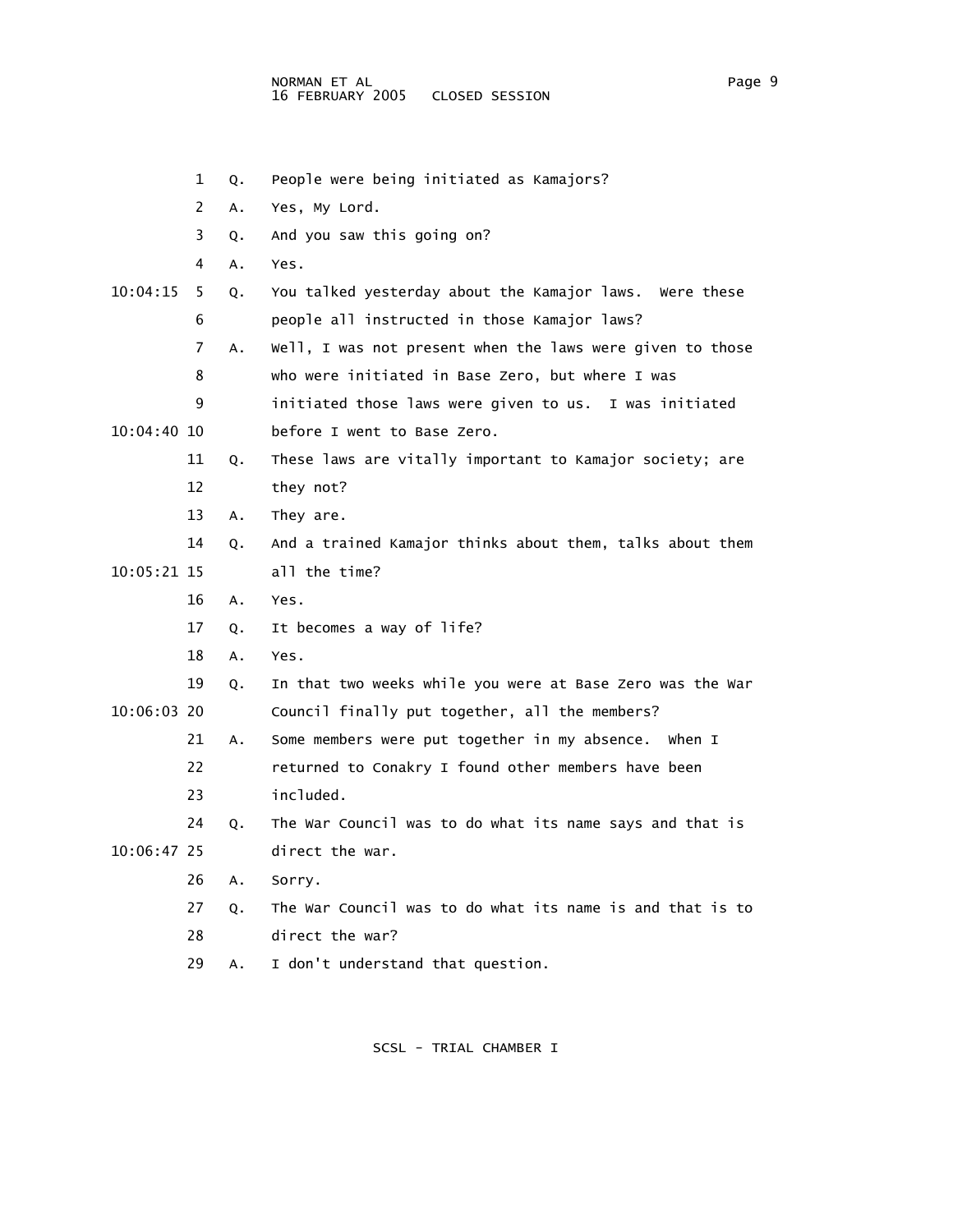1 PRESIDING JUDGE: Take it slowly, Mr Hall. 2 MR HALL 3 Q. The War Council chose places to attack? 4 A. Yes. 10:07:22 5 Q. How many Kamajors would be committed? 6 A. That was the decision of the Director of War, how many 7 Kamajors should take part in it. 8 Q. The War Council was receiving reports back as to what was 9 going on where things had to happen? 10:08:06 10 A. Yes, My Lord. 11 Q. How would they communicate with Mr Norman in the field? 12 A. Well, the War Council and Mr Norman were all based in 13 Base Zero, so we could easily call on him and talk to him 14 about the report. The War Council could easily call on 10:08:36 15 him and talk to him about the reports that he received. 16 Q. During this time who was keeping the President advised as 17 to what was happening; Mr Norman or the War Council? 18 A. The War Council did not have any direct link to the 19 President. So if there was anything to tell the 10:09:35 20 President, Hinga Norman did. 21 Q. Did Mr Norman have a satellite phone? 22 A. Yes, there was one at Base Zero. 23 Q. And you know he talked to the President on that phone? 24 A. Yes, he sometimes did. But when calls came from the 10:10:47 25 President nobody else had to be there, so we did not 26 know -- I did not know what he spoke to the President 27 about. 28 Q. Mr Norman told you about needing to take calls from the 29 President?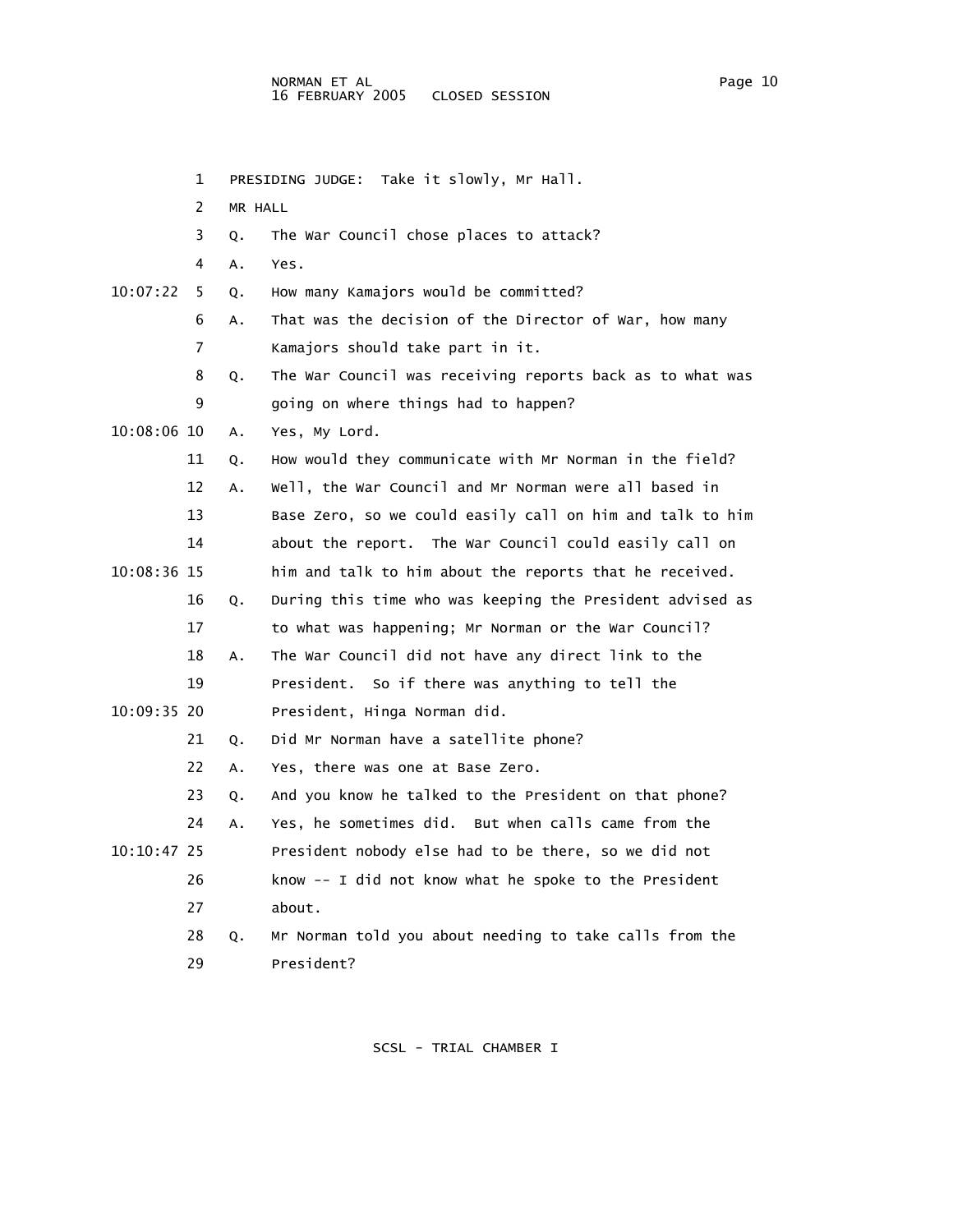|             | 1  | Α.       | Sometimes we used to sit near the satellite phone and        |
|-------------|----|----------|--------------------------------------------------------------|
|             | 2  |          | when the call came that the President wanted to talk to      |
|             | 3  |          | Hinga Norman we handed him the phone and left the place      |
|             | 4  |          | for him to talk to the President in private.                 |
| 10:12:06    | 5  | Q.       | If you recall, how regular were these phone calls;           |
|             | 6  |          | everyday, twice a day, every other day?                      |
|             | 7  | Α.       | Not every day and sometimes I was not by the phone all       |
|             | 8  |          | the time. So I couldn't know if calls came in my absence     |
|             | 9  |          | or not.                                                      |
| 10:13:02 10 |    | Q.       | Is it fair to say that the War Council on its own came up    |
|             | 11 |          | with the Black December operation?                           |
|             | 12 | A.       | Pardon.                                                      |
|             | 13 | Q.       | The War Council on its own somehow got the idea to do the    |
|             | 14 |          | Black December operation?                                    |
| 10:13:18 15 |    | Α.       | Yes, but put it to Mr Sam Hinga Norman for his approval.     |
|             | 16 |          | PRESIDING JUDGE: So the idea, Mr Witness, the idea came from |
|             | 17 |          | the War Council?                                             |
|             | 18 | A.       | Yes.                                                         |
|             | 19 | Q.       | Not from Mr Norman?                                          |
| 10:13:35 20 |    | Α.       | Yes, not from Mr Norman.                                     |
|             | 21 | Q.       | It was only put to him for approval?                         |
|             | 22 | A.       | Yes, sir.                                                    |
|             | 23 | MR HALL: |                                                              |
|             | 24 | Q.       | The War Council $-$                                          |
| 10:14:08 25 |    |          | PRESIDING JUDGE: Mr Hall, can you wait for me, please.       |
|             | 26 |          | MR HALL: Yes, sir.                                           |
|             | 27 | Q.       | The War Council came up with the idea of                     |
|             | 28 |          | closing the roads to keep the rebels from                    |
|             | 29 |          | moving around?                                               |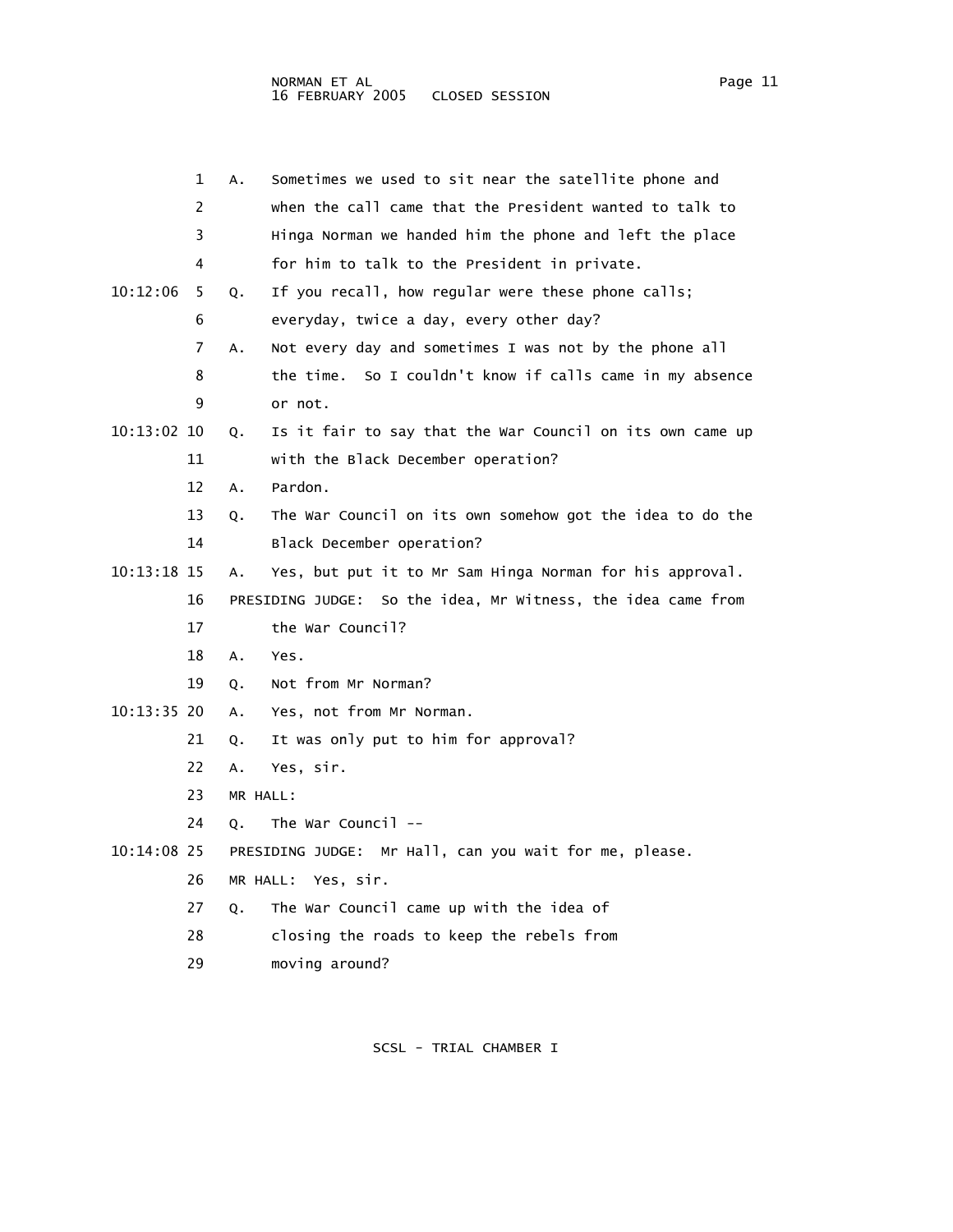|               | 1  | Yes, that was because front line commanders were<br>А.          |
|---------------|----|-----------------------------------------------------------------|
|               | 2  | reporting that whenever they attack one area                    |
|               | 3  | reinforcement came from the other area to flush them out.       |
|               | 4  | So that was why we sat down to find a strategy how we           |
| 10:15:02      | 5  | could stop them from providing reinforcements when one          |
|               | 6  | area is attacked, and that was the idea we brought of           |
|               | 7  | that. They should cut off all roads between AFRC                |
|               | 8  | reinforcements so that when you attack one area the other       |
|               | 9  | would not be able to supply reinforcements.                     |
| 10:15:39 10   |    | PRESIDING JUDGE: Was this, Mr Witness, was this an idea put     |
|               | 11 | in place by the War Council?                                    |
|               | 12 | Yes, My Lord.<br>Α.                                             |
|               | 13 | The War Council?<br>О.                                          |
|               | 14 | Yes, My Lord.<br>А.                                             |
| 10:16:46 15   |    | MR HALL:                                                        |
|               | 16 | Did the War Council also have the idea to publicise that<br>Q.  |
|               | 17 | Black December was going to occur?                              |
|               | 18 | No, that was the idea of Mr Norman.<br>А.                       |
|               | 19 | PRESIDING JUDGE: Mr Hall, what was your question, please?       |
| $10:17:07$ 20 |    | Was it the War Council's part of the plan for Black<br>MR HALL: |
|               | 21 | December to publicise that they were going to do it.            |
|               | 22 | PRESIDING JUDGE:<br>okav.                                       |
|               | 23 | He said it was Mr Norman's idea.<br>MR HALL:                    |
|               | 24 | Did Mr Norman clear it with the War Council<br>Q.               |
| $10:17:55$ 25 |    | that he was going to do that, or he just did                    |
|               | 26 | it?                                                             |
|               | 27 | well, he told us he was going to tell them first to lay<br>А.   |
|               | 28 | down their arms and if they don't we will attack them all       |
|               | 29 | over the country at one time. He told us about it.              |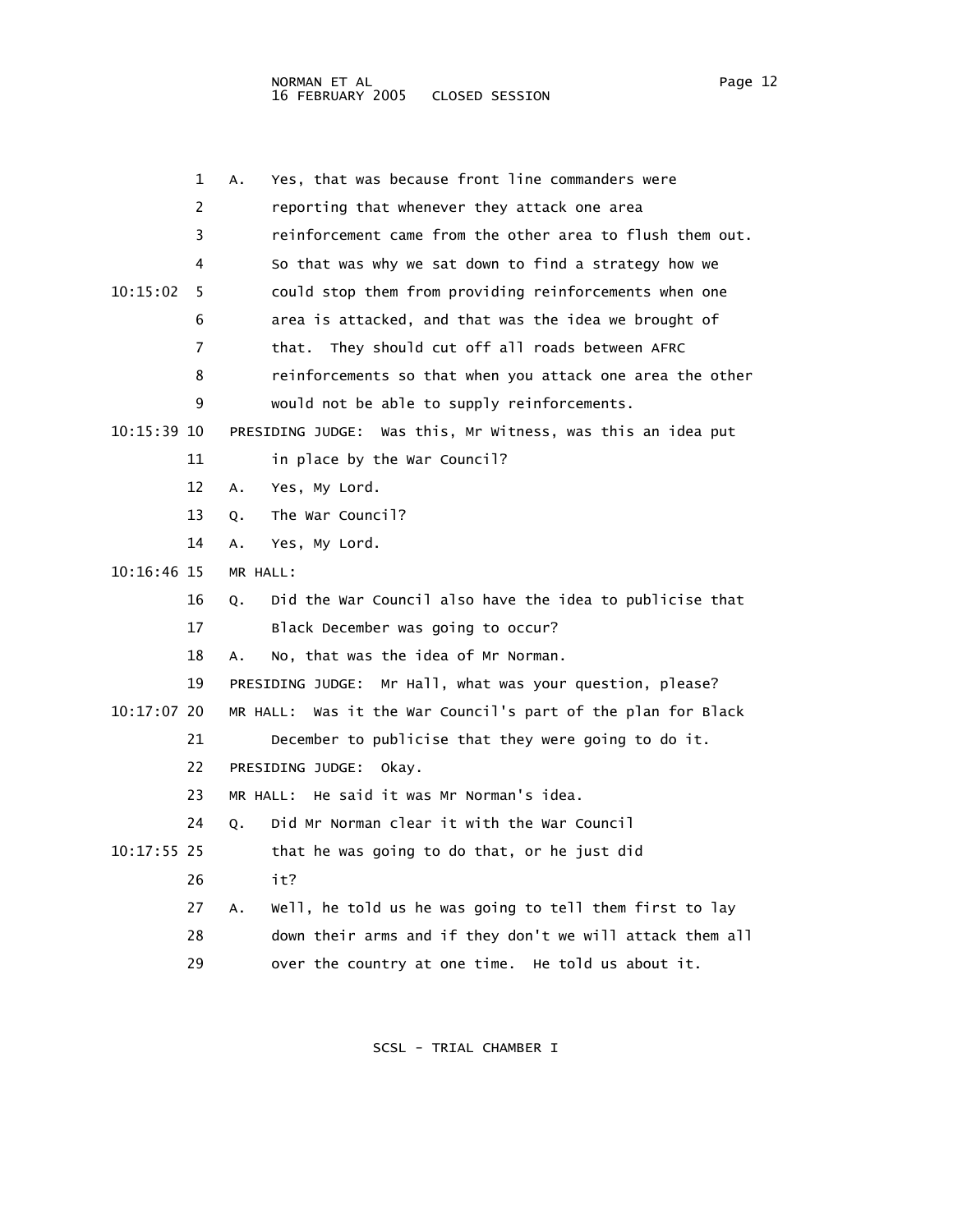1 PRESIDING JUDGE: 2 Q. He told you of his plans to publicise? 3 A. Yes, My Lord. 4 Q. Black September [sic] operations? 10:18:25 5 A. Black December. 6 Q. Black December, I'm sorry, operations? 7 A. Yes. 8 MR HALL: 9 Q. And nobody at the War Council said that there was 10:18:56 10 anything wrong with that. All he said he was going to 11 do? 12 A. Pardon. 13 Q. Nobody in the War Council vetoed him and said, "No, 14 that's not a good idea". 10:19:04 15 A. No, nobody vetoed him. 16 Q. Did anybody oppose him? 17 A. No. 18 Q. By this time, how many Kamajors were ready to join in 19 Black December operation? 10:19:40 20 A. I cannot know the number, because commanders were called 21 from many parts of the country and we didn't know how 22 many Kamajors each one had under his command. 23 Q. Do you know, Mr Witness, how many commanders came in? 24 A. No, I do not. I did not count them. 10:20:29 25 Q. Was it more than 100 or less than 100? 26 A. I think there was less than 100, but I did not count 27 them. 28 Q. You said, I believe, that the press release or maybe it 29 was the instructions said that anybody who was working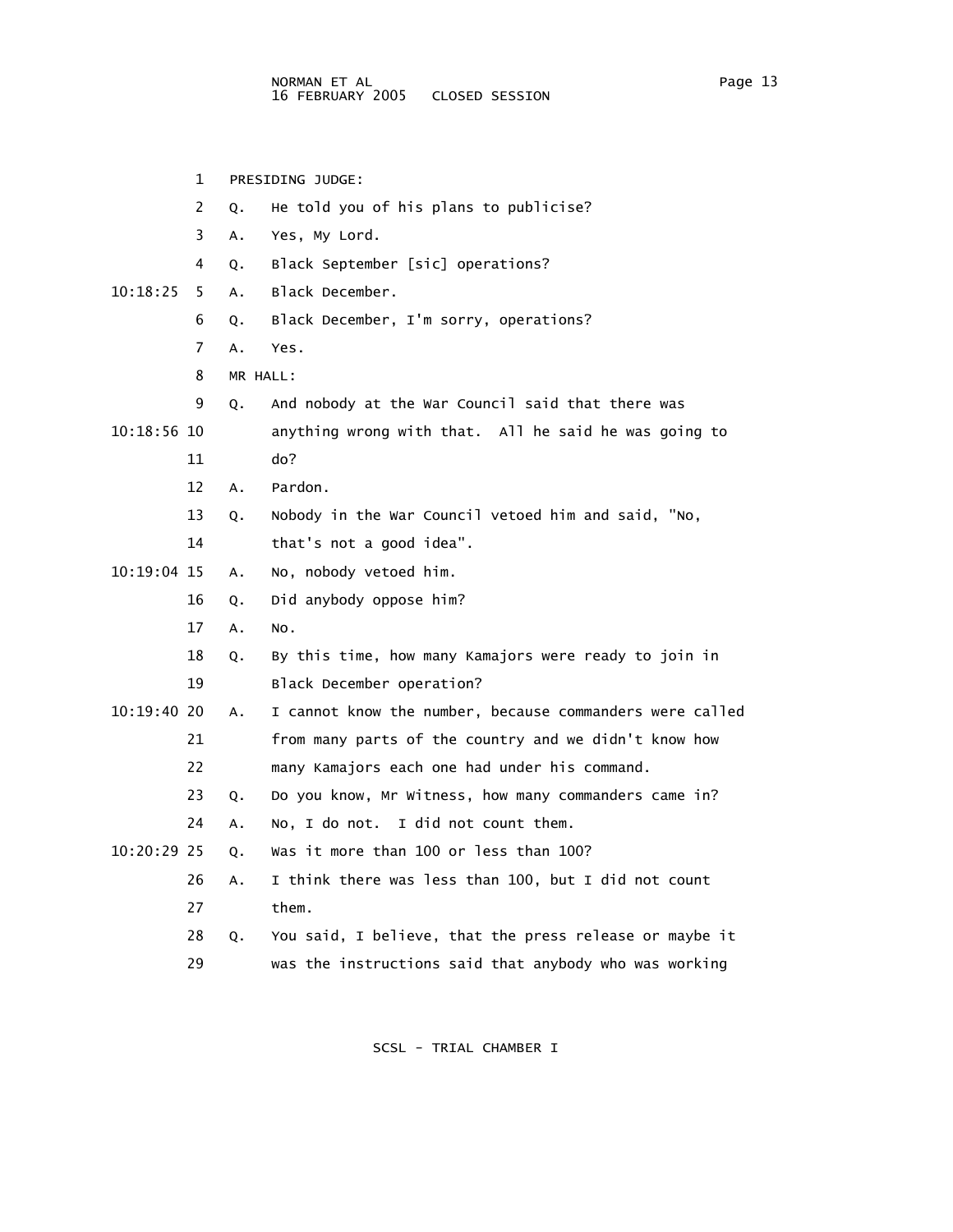|             | 1  | with the rebels would be considered a collaborator?              |
|-------------|----|------------------------------------------------------------------|
|             | 2  | Not a collaborator, as an enemy and treated as such.<br>Α.       |
|             | 3  | JUDGE BOUTET: Mr Hall, what was the question, anyone             |
|             | 4  | I got the answer that he was not a<br>supporting?                |
| 10:22:19    | 5  | collaborator, but [microphone not activated]                     |
|             | 6  | I think it was anybody supporting or acting with the<br>MR HALL: |
|             | 7  | rebels could be considered a collaborator and he said --         |
|             | 8  | PRESIDING JUDGE: Mr Witness --                                   |
|             | 9  | Yes, sir.<br>Α.                                                  |
| 10:22:41 10 |    | I am not doubting what Mr Hall is saying, but can you<br>0.      |
|             | 11 | clarify, is it working or collaborating or what?                 |
|             | 12 | He said anybody found working with them.<br>А.                   |
|             | 13 | Anybody found working with them.<br>О.                           |
|             | 14 | Yes, that's what I got here, yes, working.<br>JUDGE THOMPSON:    |
| 10:23:11 15 |    | PRESIDING JUDGE: Would be considered as an enemy and treated     |
|             | 16 | as such.                                                         |
|             | 17 | THE WITNESS: Yes, sir.                                           |
|             | 18 | JUDGE THOMPSON: And not as a collaborator as and enemy.          |
|             | 19 | THE WITNESS: As an enemy, yes.                                   |
| 10:23:21 20 |    | MR HALL                                                          |
|             | 21 | And the War Council agreed with that position; is that<br>Q.     |
|             | 22 | correct?                                                         |
|             | 23 | Well, we didn't make any -- the War Council didn't make<br>Α.    |
|             | 24 | any comment on it.                                               |
| 10:24:07 25 |    | The War Council, also at Base Zero, disciplined Kamajors<br>Q.   |
|             | 26 | it accused of doing wrong; did it not?                           |
|             | 27 | It did.<br>Α.                                                    |
|             | 28 | It would hold hearings on what somebody was act of and<br>Q.     |
|             | 29 | make a decision.                                                 |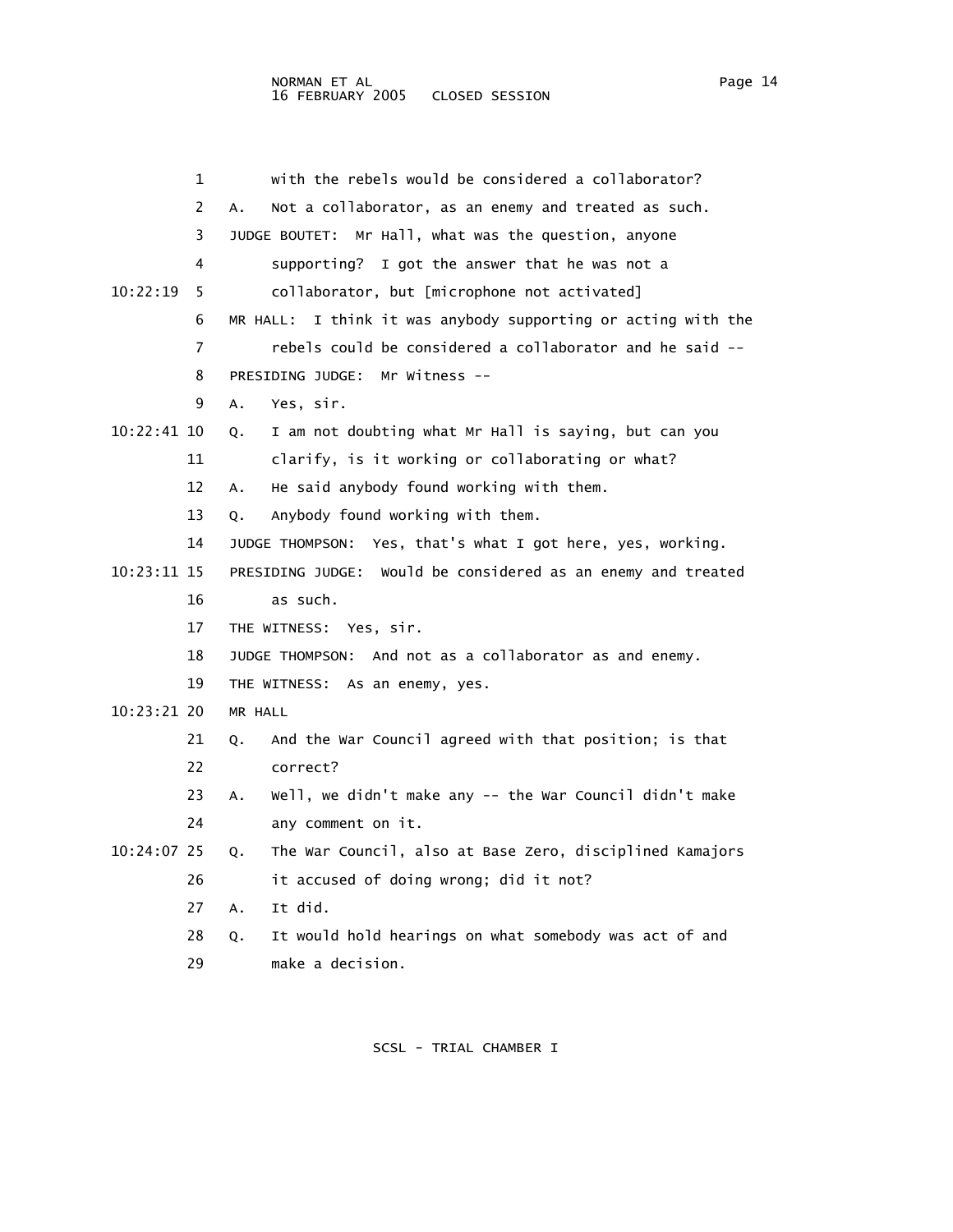|             | 1  | JUDGE THOMPSON: Counsel, let's get this -- you are treading     |
|-------------|----|-----------------------------------------------------------------|
|             | 2  | a fairly structured path. We want to get the evidence           |
|             | 3  | in a methodical way. You asked him whether the council          |
|             | 4  | at Base Zero disciplined Kamajors --                            |
| 10:24:38    | 5  | PRESIDING JUDGE:<br>Kamajors.                                   |
|             | 6  | JUDGE THOMPSON: Yes, who were --                                |
|             | 7  | MR HALL: Accused of wrong-doing.                                |
|             | 8  | JUDGE THOMPSON: Right, let's have that first. Yes, we want      |
|             | 9  | the next part of it.                                            |
| 10:25:04 10 |    | MR HALL: Yes, they did.                                         |
|             | 11 | And, Mr Witness, how would reports of misconduct come<br>Q.     |
|             | 12 | into the War Council?                                           |
|             | 13 | JUDGE THOMPSON:<br>Yes.                                         |
|             | 14 | MR HALL:                                                        |
| 10:25:11 15 |    | And, Mr Witness, how would reports of<br>Q.                     |
|             | 16 | misconduct come in to the War Council?                          |
|             | 17 | Well, some were reported by their commanders and some<br>Α.     |
|             | 18 | were reported by people whom their behaviour affected.          |
|             | 19 | And the War Council took the complaints very seriously,<br>Q.   |
| 10:25:30 20 |    | didn't they?                                                    |
|             | 21 | Pardon?<br>A.                                                   |
|             | 22 | The War Council took these complaints seriously?<br>Q.          |
|             | 23 | The ones that went -- that were brought before them, yes.<br>Α. |
|             | 24 | You would investigate?<br>Q.                                    |
| 10:26:24 25 |    | A.<br>Yes.                                                      |
|             | 26 | Talk to witnesses?<br>Q.                                        |
|             | 27 | Yes, My Lord.<br>Α.                                             |
|             | 28 | And, if wrongdoing was found, hand out punishment?<br>Q.        |

29 A. Yes, My Lord.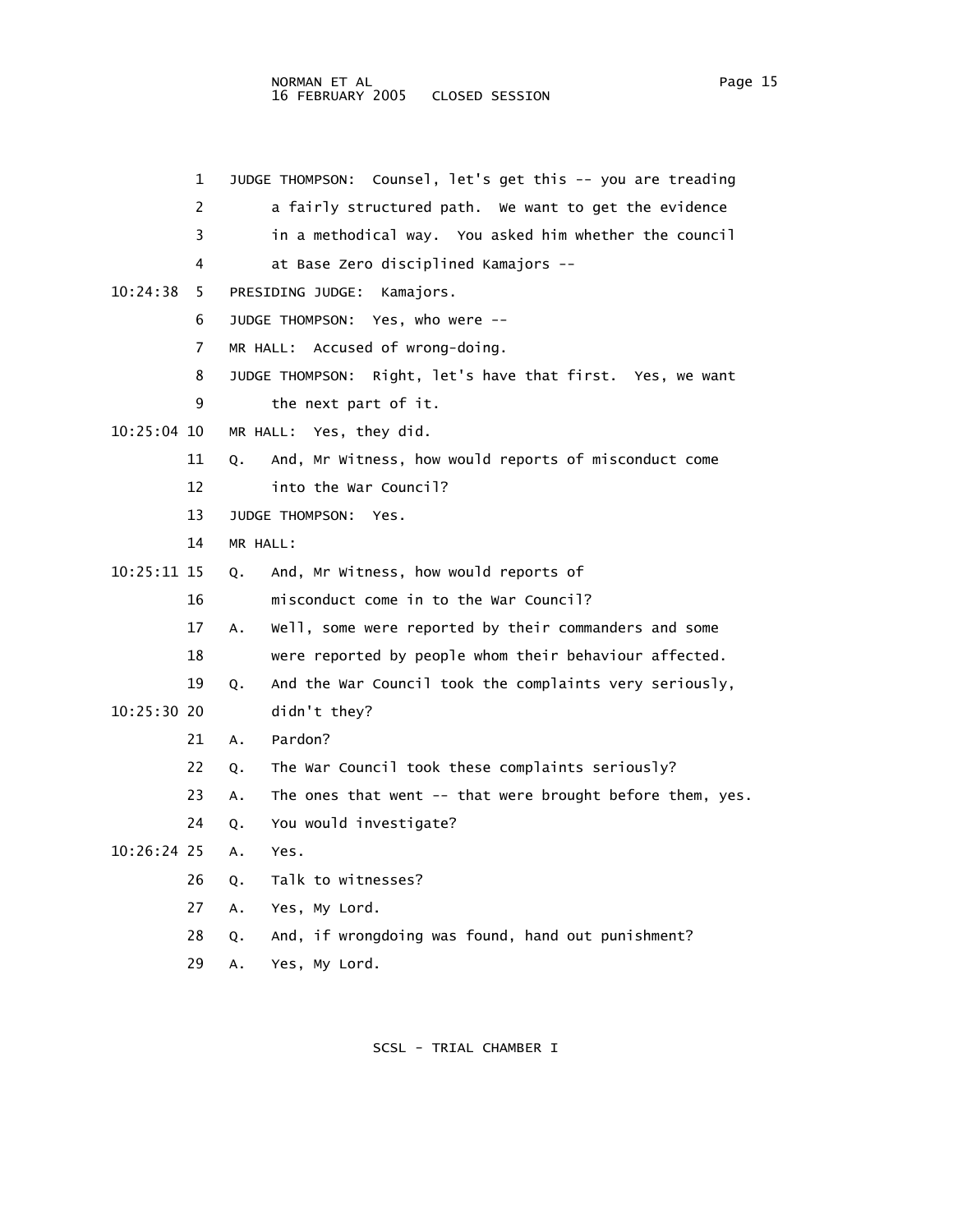4 Q. More than ten times when you were present or less? 6 Q. Do you remember Mr Vanjawai being investigated? 8 Q. But you heard about it? 9 A. I can't remember. 12 with. 13 Q. Do you know him? 14 A. Yes, I know him. I knew him. 10:28:31 15 Q. Did he follow the Kamajor law? 16 A. I do not know if he did. 17 Q. Was it ever reported to you that he did not? 18 A. Huh? 19 Q. Was it ever reported to you that he did not follow the 21 A. That report was not made to me. 22 Q. And what group was Mr Tucker in? 23 A. I do not know. I only knew he was one -- he was a 24 commander. But there are so many commanders in the place 26 That name was all around the place. 27 Q. Did you personally give any directions, or the War 28 Council give any directions to Mr Tucker?

- 1 Q. How many times was this done?
- 2 A. I cannot remember how many times because sometimes I was
- 3 present, sometimes I was not present.
- 
- 10:27:26 5 A. No, not up to ten times.
	- 7 A. No, I was not there when this matter was investigated.
- 10:27:53 10 Q. Bobor Tucker?
	- 11 A. Bobby Tucker, I was not there when this matter was dealt
- -
- 10:28:56 20 Kamajor law?
	-
	-
- 10:29:32 25 there, everybody -- many people called themselves CO, CO.
	-
	- 29 PRESIDING JUDGE: Please clarify the question. You said did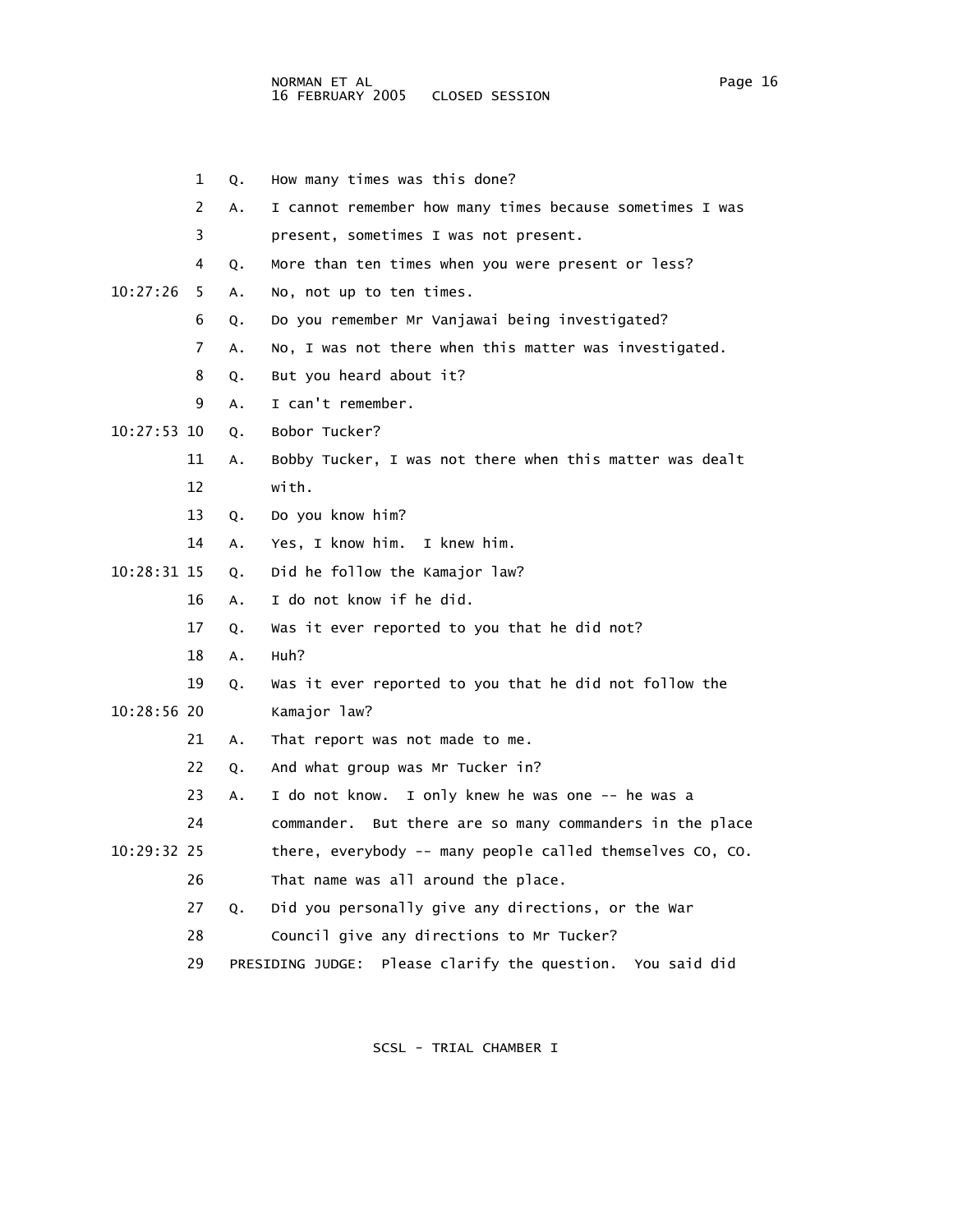|             | 1  | you personally and then you went to did the War Council.        |
|-------------|----|-----------------------------------------------------------------|
|             | 2  | The War Council.<br>MR HALL:                                    |
|             | 3  | PRESIDING JUDGE: Start from one and end up with the other if    |
|             | 4  | you wish to pursue the two, please.                             |
| 10:30:28    | 5. | MR HALL: I will rephrase it.                                    |
|             | 6  | Did the War Council give directions to Mr Tucker's group?<br>Q. |
|             | 7  | The war councils -- the War Council did not give personal<br>А. |
|             | 8  | orders to any commanders. We took decisions, presented          |
|             | 9  | it to Mr Norman. If it was fit for the director of war          |
| 10:30:54 10 |    | to handle it he had to choose which commanders shall            |
|             | 11 | perform the duty and he had to give the orders.                 |
|             | 12 | Were you on the War Council to the end of the war or did<br>Q.  |
|             | 13 | you leave before the end of the war?                            |
|             | 14 | Immediately Kenema and Bo were taken I left the council<br>А.   |
| 10:31:39 15 |    | and took up duty in Kenema as the xxxxxxxxxxxxxxxxxxxxxx        |
|             | 16 | and the War Council was at that time based in Bo. They          |
|             | 17 | left Base Zero, they came and based in Bo. I was in             |
|             | 18 | Kenema.                                                         |
|             | 19 | JUDGE THOMPSON: Where did you take up duty as xxxxxxxxxxxx      |
| 10:32:14 20 |    | xxxxxxxxxxxx?                                                   |
|             | 21 | THE WITNESS: XXXXXXXXXXXXXXXXXXXXXX.                            |
|             | 22 | JUDGE THOMPSON XXXXXXXXXXXXXXXXXXX.                             |
|             | 23 | THE WITNESS: Kenema.                                            |
|             | 24 | JUDGE THOMPSON:<br>Kenema, yes.                                 |
|             | 25 | THE WITNESS: For the eastern region.                            |
|             | 26 | JUDGE THOMPSON: Yes, thanks.                                    |
|             | 27 | MR HALL:                                                        |
|             | 28 | So you were in charge of the troops on the eastern side<br>Q.   |
|             | 29 | and you directed their day-to-day activities.<br>That is        |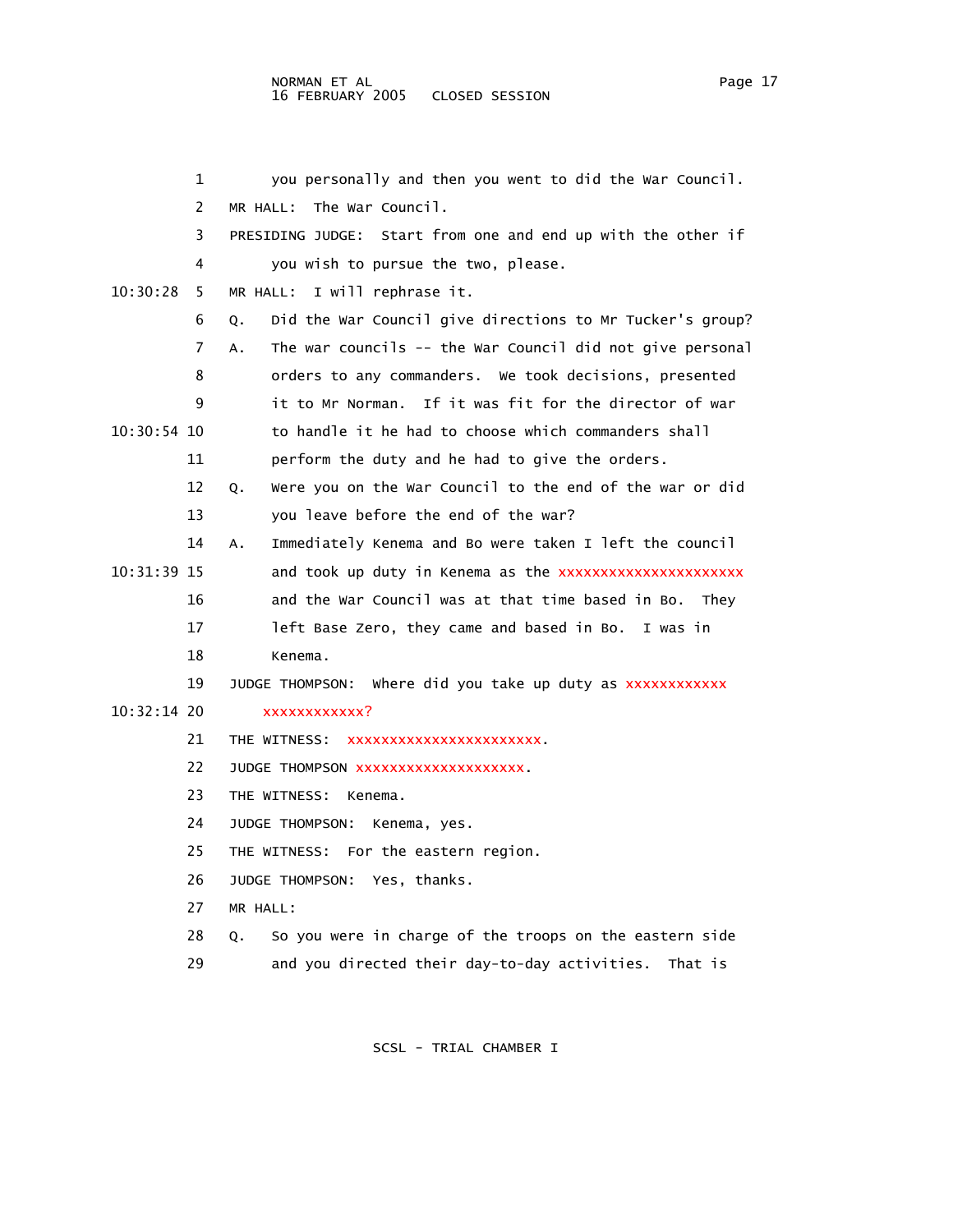|             | 1  |    | for the Kamajors, not the troops?                         |
|-------------|----|----|-----------------------------------------------------------|
|             | 2  | Α. | The Kamajors, I was in charge of thexxxxxxxxxxxxxx.<br>we |
|             | 3  |    | had the director of operations who directed their         |
|             | 4  |    | day-to-day operations.                                    |
| 10:33:37    | 5  | Q. | And of the two of you which one would receive orders from |
|             | 6  |    | Mr Norman?                                                |
|             | 7  | A. | Myself.                                                   |
|             | 8  | Q. | Then you would pass it onto for the director of           |
|             | 9  |    | operations?                                               |
| 10:33:57 10 |    | Α. | I received orders from Hinga Norman, I received<br>Yes.   |
|             | 11 |    | orders from the War Council and passed it on to the       |
|             | 12 |    | director of operations.                                   |
|             | 13 | Q. | Did you leave the War Council of your own accord to go    |
|             | 14 |    | join in the fight on the eastern side?                    |
| 10:34:32 15 |    | Α. | At the formation of the War Council I was appointed as    |
|             | 16 |    | xxxxxxxxxxxxxxxxxxxx for the east and, by virtue of my    |
|             | 17 |    | position, I sat on the War Council.                       |
|             | 18 | Q. | So when you were xxxxxxxxxxxxxxxxxxxxxxx in the east      |
|             | 19 |    | were you still on the War Council, just not present       |
| 10:35:26 20 |    |    | there?                                                    |
|             | 21 | Α. | Well, I only sat on the War Council when they came to     |
|             | 22 |    | Kenema, but I did not attend War Council meetings again   |
|             | 23 |    | when they were in Bo.                                     |
|             | 24 | Q. | Did you consider yourself still on the War Council during |
| 10:36:09 25 |    |    | that time period?                                         |
|             | 26 | Α. | Well, I think I did because I was not removed. The only   |
|             | 27 |    | thing was I was far away from them now and I was not      |
|             | 28 |    | attending their meetings.                                 |
|             | 29 | Q. | And you didn't quit the War Council either.               |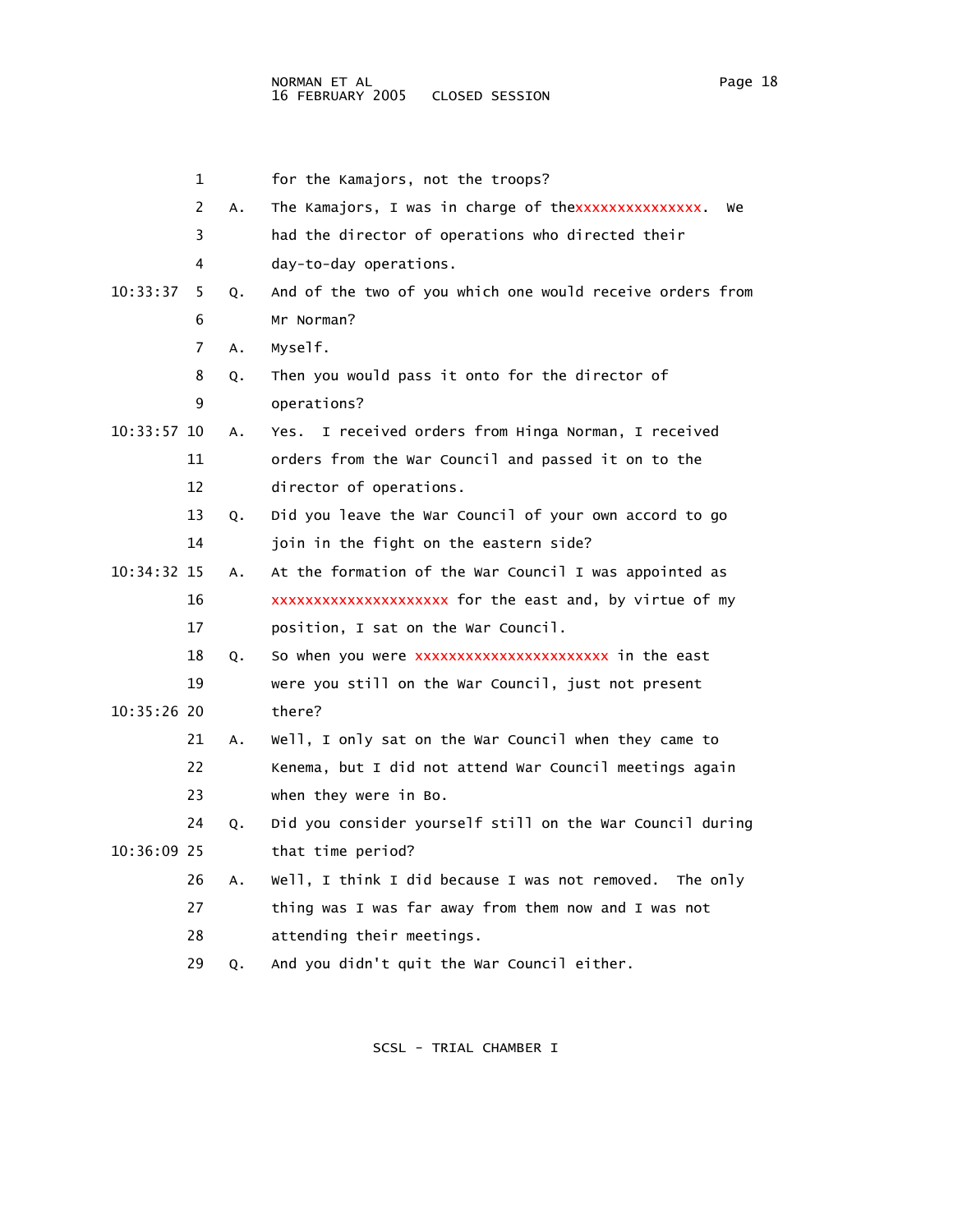- 1 PRESIDING JUDGE: [Microphone not activated] he didn't.
- 2 THE WITNESS: I didn't quit it.
- 3 MR HALL: One moment, Your Honour.
- 4 Q. One last question, Mr Witness. When you were
- 10:37:29 5 on the War Council did anybody try to
	- 6 discipline you?
	- 7 A. Me?
	- 8 Q. Yes?
	- 9 A. Personally?
- 10:37:33 10 Q. Yes?
	- 11 A. No, that did not happen.
	- 12 Q. As far as you know, everybody had confidence in you?
	- 13 A. Everybody meaning whom? Everybody on the War Council or?
	- 14 Q. The War Council itself?
- 10:38:09 15 A. Well, I had no problem with the War Council at all.
	- 16 Q. Thank you, Mr Witness.
	- 17 JUDGE BOUTET: Thank you.
	- 18 PRESIDING JUDGE: Are you saying that you did not have any
	- 19 problems with members of the War Council? Is that what
- 10:38:28 20 you're saying?
	- 21 THE WITNESS: That's what I'm saying, sir.
	- 22 JUDGE BOUTET: The second accused, are you ready to proceed
	- 23 with your cross-examination? Please do so.
	- 24 MR KOPPE: Thank you, Your Honour.
- 10:39:29 25 CROSS-EXAMINED BY MR KOPPE:
	- 26 Q. Good morning, Mr Witness.
	- 27 A. Good morning, counsel.
	- 28 Q. Mr Witness, you have given testimony about the existence
	- 29 of a director of war?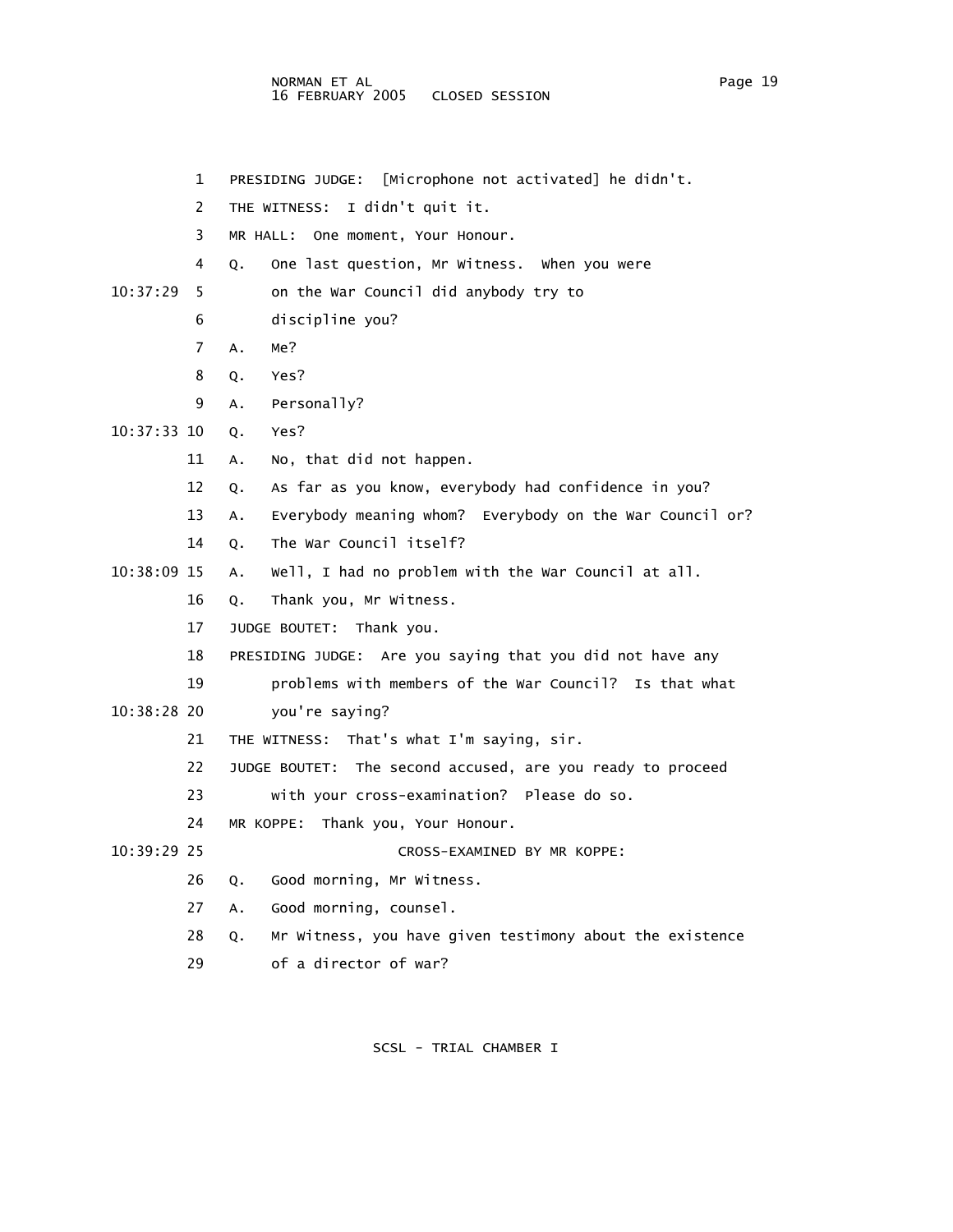1 A. Yes. 2 Q. You have also given testimony about the existence of a 3 director of operations? 4 A. Yes. 10:40:09 5 Q. Was there, in the whole structure of CDF, also a director 6 of intelligence? 7 A. I cannot remember one on the War Council but I created it 8 in the east. I created a position in the eastern region. 9 Q. Do you know whether there was also a director of 10:40:48 10 communications? 11 PRESIDING JUDGE: Mr Koppe, please, may we have the reply 12 recorded. 13 MR KOPPE: Sorry, Your Honour. 14 Q. Was there also a director of communication? 10:41:19 15 A. I did not know about such position, but there were people 16 who were doing communications for us. 17 Q. Was there also a director of logistics? 18 A. Yes. 19 Q. Did the director of war have a deputy director? Was he 10:42:01 20 assisted by a deputy director? 21 A. Yes. 22 Q. The director of operations, was he assisted by a deputy 23 director of operations? 24 A. Yes, My Lord. 10:42:34 25 Q. The director of logistics, was he assisted by a deputy 26 director? 27 A. No, he in fact was holding two positions. He was the 28 director of admin and logistics.

29 Q. Mr Witness, how would you describe the divisions of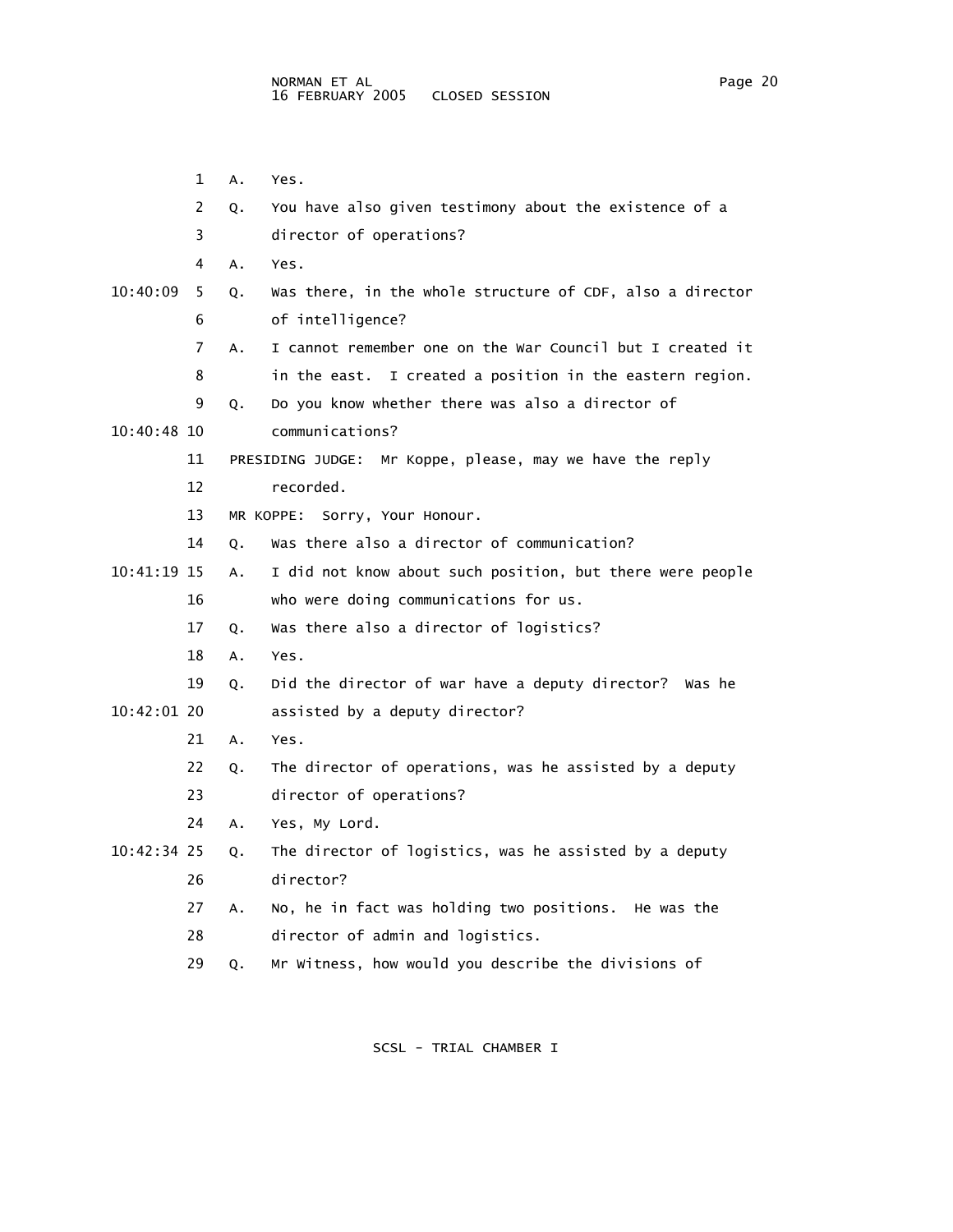|               | 1              |                | responsibilities and tasks between a director and his     |
|---------------|----------------|----------------|-----------------------------------------------------------|
|               | $\overline{c}$ |                | deputy?                                                   |
|               | 3              | А.             | Well, if there was a decision to be made they sat         |
|               | 4              |                | together and made a decision. But if the director was     |
| 10:43:28      | 5              |                | not there his deputy had to take up his duty.             |
|               | 6              | Q.             | But in terms of hierarchy a director is higher than a     |
|               | 7              |                | deputy director?                                          |
|               | 8              | Α.             | Yes.                                                      |
|               | 9              | Q.             | In other words, a director could give instructions to his |
| 10:44:06 10   |                |                | deputy?                                                   |
|               | 11             | А.             | Yes, My Lord.                                             |
|               | 12             | Q.             | Could a director also give orders to a deputy?            |
|               | 13             | А.             | Yes.                                                      |
|               | 14             | Q.             | Mr Witness, you testified yesterday that Hinga Norman was |
| $10:44:56$ 15 |                |                | Deputy Minister of Defence before the Kabbah government   |
|               | 16             |                | was overthrown, is it not?                                |
|               | 17             | Α.             | Yes.                                                      |
|               | 18             | Q.             | Who was Minister of Defence during the Kabbah rule?       |
|               | 19             | А.             | The president himself. That is what Hinga Norman told     |
| $10:45:24$ 20 |                |                | us.                                                       |
|               | 21             | Q <sub>z</sub> | Well, I would assume, and correct me if I am wrong, that  |
|               | 22             |                | a Minister of Defence is an official position. The        |
|               | 23             |                | Minister of Defence is an official position within the    |

24 government?

10:45:41 25 A. I have not understood you.

 26 Q. Okay. The position of Minister of Defence, that is an 27 official position within the government?

 28 A. Is an official position within the government. Is that 29 what you are asking?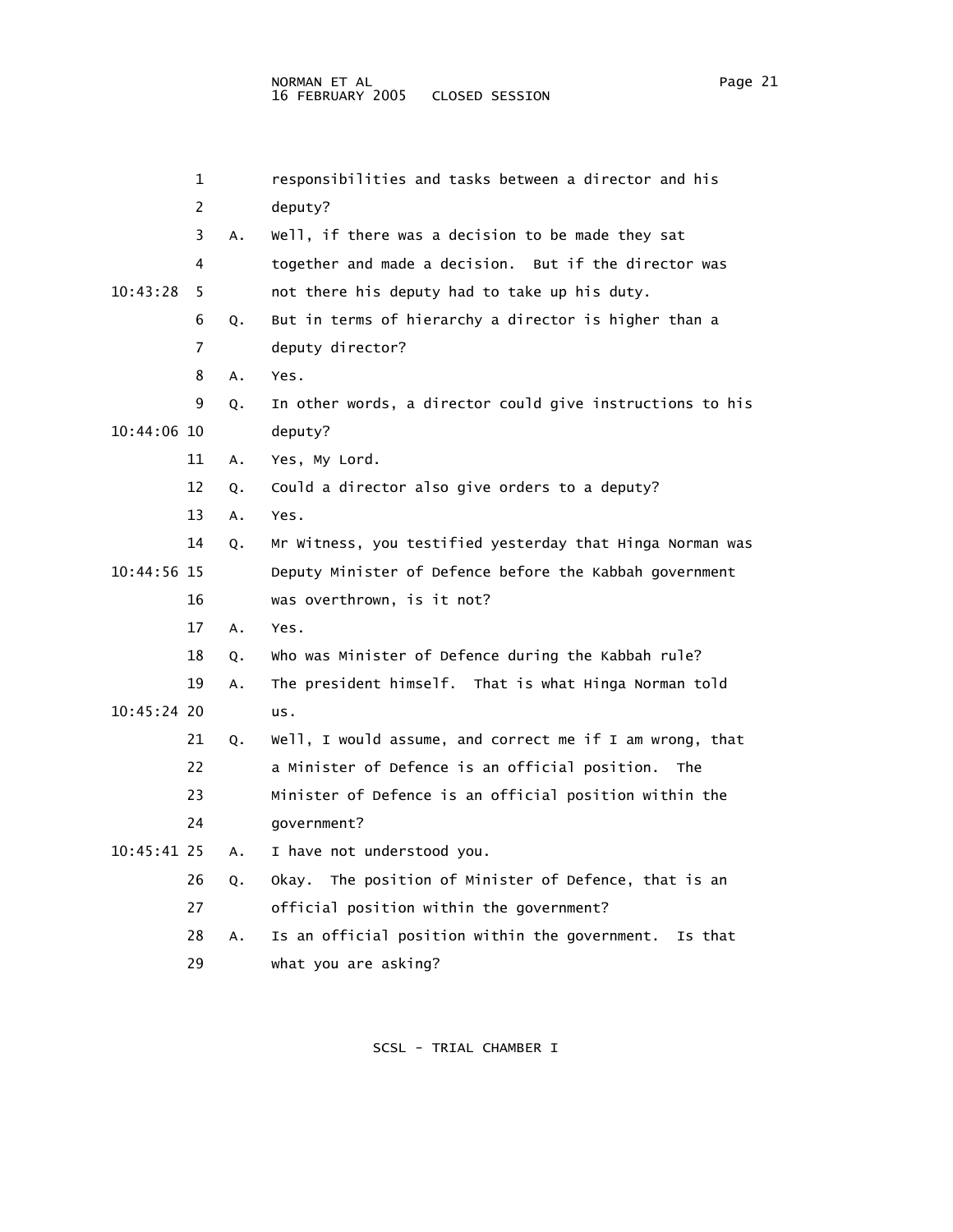- 1 Q. Yes, that is what I was asking? 2 A. Oh yes. 3 Q. So before the overthrow of the Kabbah government 4 everybody would know that Mr Kabbah was Minister of 10:46:06 5 Defence? 6 A. That was what Hinga Norman told us. I did not know him 7 by any other means by myself. 8 Q. So before the overthrow of the of the Kabbah government 9 there was only a Deputy Minister of Defence? 10:46:43 10 A. I said he told me the president was his minister and he 11 was the deputy, but I did not know it by other means on 12 my own. 13 JUDGE BOUTET: Mr Witness, are you saying that you did not 14 know either that Mr Norman was the Deputy Minister of 10:47:07 15 Defence? 16 THE WITNESS: I knew he was the Deputy Minister of Defence, 17 but it was he who told me that the president was his 18 minister. 19 JUDGE BOUTET: But you knew before the overthrow of the 10:47:22 20 government that Mr Norman was the Deputy Minister of 21 Defence. 22 THE WITNESS: Yes, My Lord. 23 JUDGE BOUTET: You did not know who was the minister. That is 24 your evidence. Prior to the overthrow you did not know 10:47:34 25 who was the Minister of Defence? 26 THE WITNESS: I knew. 27 JUDGE BOUTET: You knew? 28 THE WITNESS: From Mr Norman.
	- 29 JUDGE BOUTET: But aside from Mr Norman you did not know?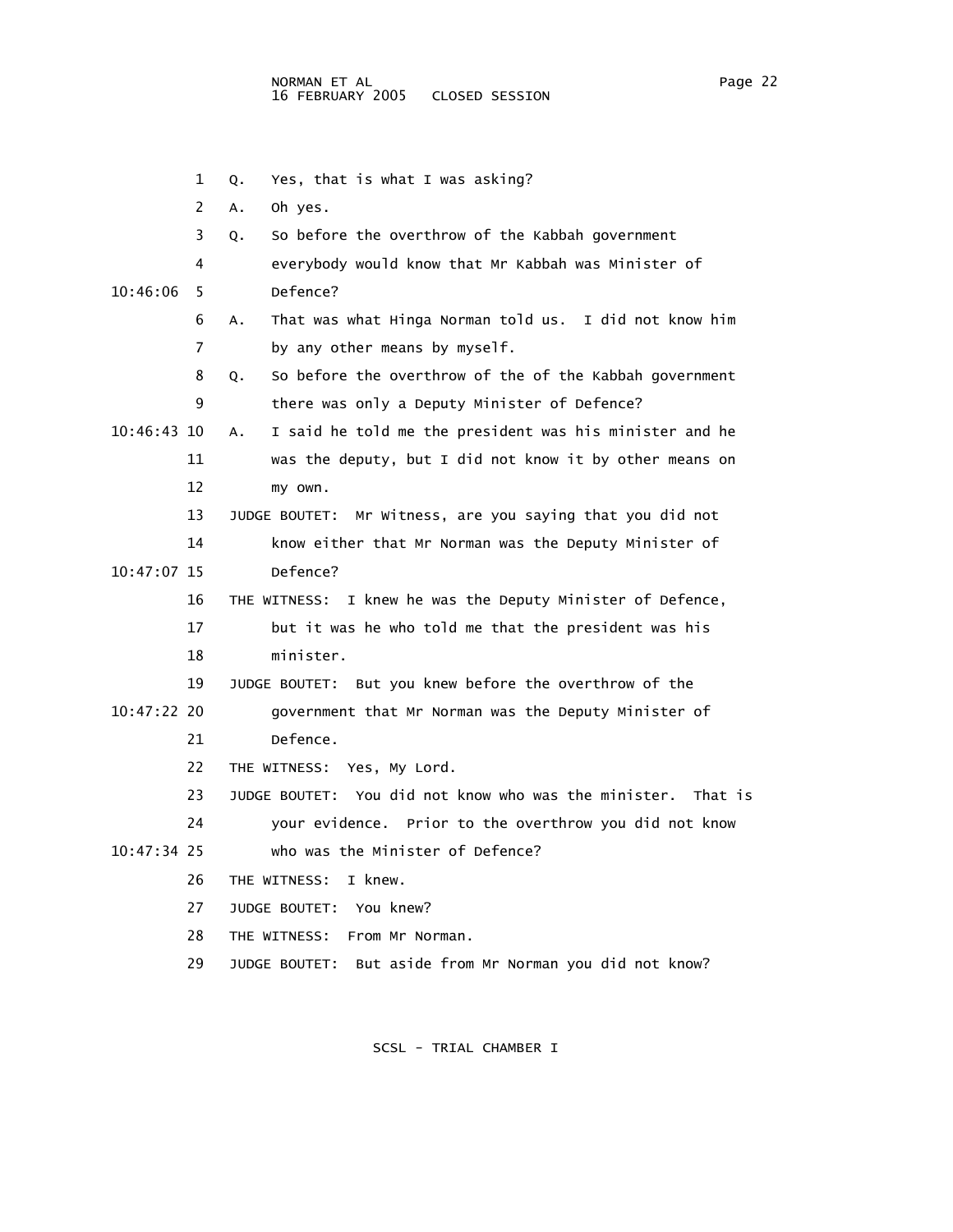1 THE WITNESS: At all.

2 MR KOPPE:

|             | 3  | Mr Witness, there is something I don't understand.<br>Q.<br>I am |
|-------------|----|------------------------------------------------------------------|
|             | 4  | not from Sierra Leone but in my country I know who the           |
| 10:48:02    | 5  | Minister of Defence is. Nobody told me but I still know          |
|             | 6  | who the Minister of Defence is.                                  |
|             | 7  | PRESIDING JUDGE: Mr Koppe, we are in Sierra Leone. We are in     |
|             | 8  | Sierra Leone.                                                    |
|             | 9  | I know we are in Sierra Leone.<br>MR KOPPE:                      |
| 10:48:16 10 |    | PRESIDING JUDGE: Can we proceed knowing that we are in Sierra    |
|             | 11 | Leone, please.                                                   |
|             | 12 | MR KOPPE: Yes.                                                   |
|             | 13 | So I am just trying to find out how it is possible that<br>Q.    |
|             | 14 | you don't know who the Minister of Defence was?                  |
| 10:48:26 15 |    | It is possible. It is possible. It isn't<br>PRESIDING JUDGE:     |
|             | 16 | everybody who knows our members of cabinet in this               |
|             | 17 | country.                                                         |
|             | 18 | MR KOPPE: But I did hear the witness saying earlier that         |
|             | 19 | President Kabbah was the minister.                               |
| 10:48:42 20 |    | PRESIDING JUDGE: You can go on, it is your defence.<br>But if    |
|             | 21 | he says that he never knew who it was, it was Norman who         |
|             | 22 | told him that Kabbah was Minister of Defence and that the        |
|             | 23 | position of the Minister of Defence is a position in             |
|             | 24 | government but that he did not know of any Minister of           |
| 10:49:07 25 |    | Defence and Norman told him it was Kabbah who was                |
|             | 26 | Minister of Defence --                                           |
|             | 27 | MR KOPPE: Very well, Your Honour.                                |
|             | 28 | PRESIDING JUDGE: That is the analysis I'm making but you may     |
|             | 29 | proceed with your questions.                                     |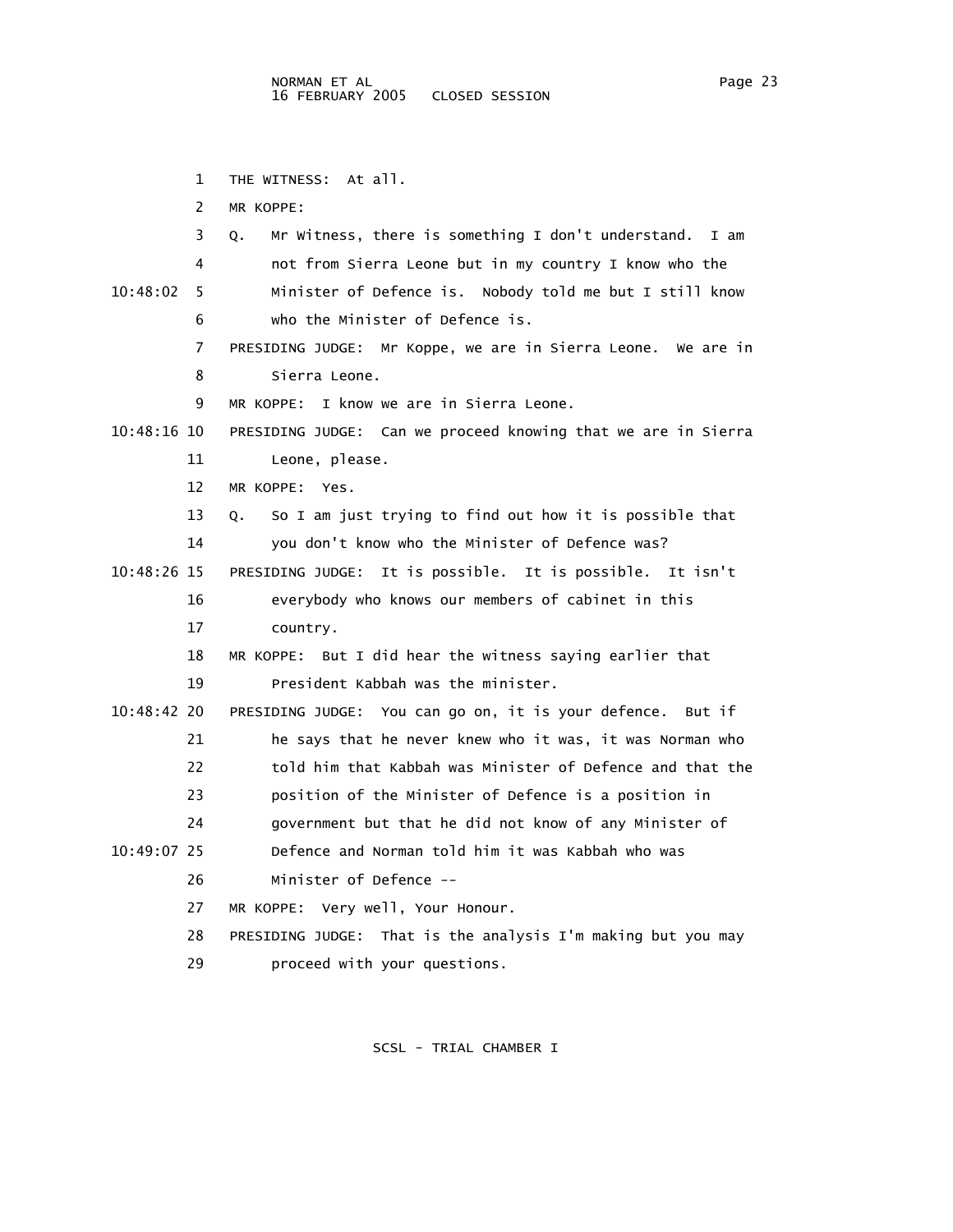1 MR KOPPE: 2 Q. Mr Witness, you have testified earlier that the 3 director of war, the director of operations and 4 the director of logistics are higher in 10:49:36 5 hierarchy than their deputies; correct? 6 A. Yes. 7 Q. If President Kabbah is Minister of Defence and Mr Norman 8 is Deputy Minister of Defence that would suggest -- that 9 would imply that Mr Norman was following orders from the 10:49:52 10 President, is it not? 11 A. I wouldn't know. It is in place for the president to 12 give him orders, but I didn't know if he was obeying his 13 orders at the time. 14 Q. That wasn't my question. My question is whether the 10:50:14 15 minister is giving instructions and orders to his deputy. 16 That is the normal course of affairs, isn't it? 17 A. I don't know how ministries are run. 18 PRESIDING JUDGE: Mr Koppe, please, let's get the first reply 19 clear. You suggested to him that he would know from 10:50:44 20 analogy that Mr Norman was receiving instructions from 21 the president. That was the first suggestion. 22 JUDGE THOMPSON: I think the witness had laid a premise by 23 answering that deputy directors would take instructions 24 from directors and I think that is the purport of the 10:51:06 25 question; would it follow by analogy that a deputy 26 minister would take instructions from the minister, the 27 substantive minister. I think that is how I understand 28 the question of counsel. If you have laid that premise 29 in your evidence, that deputy directors would take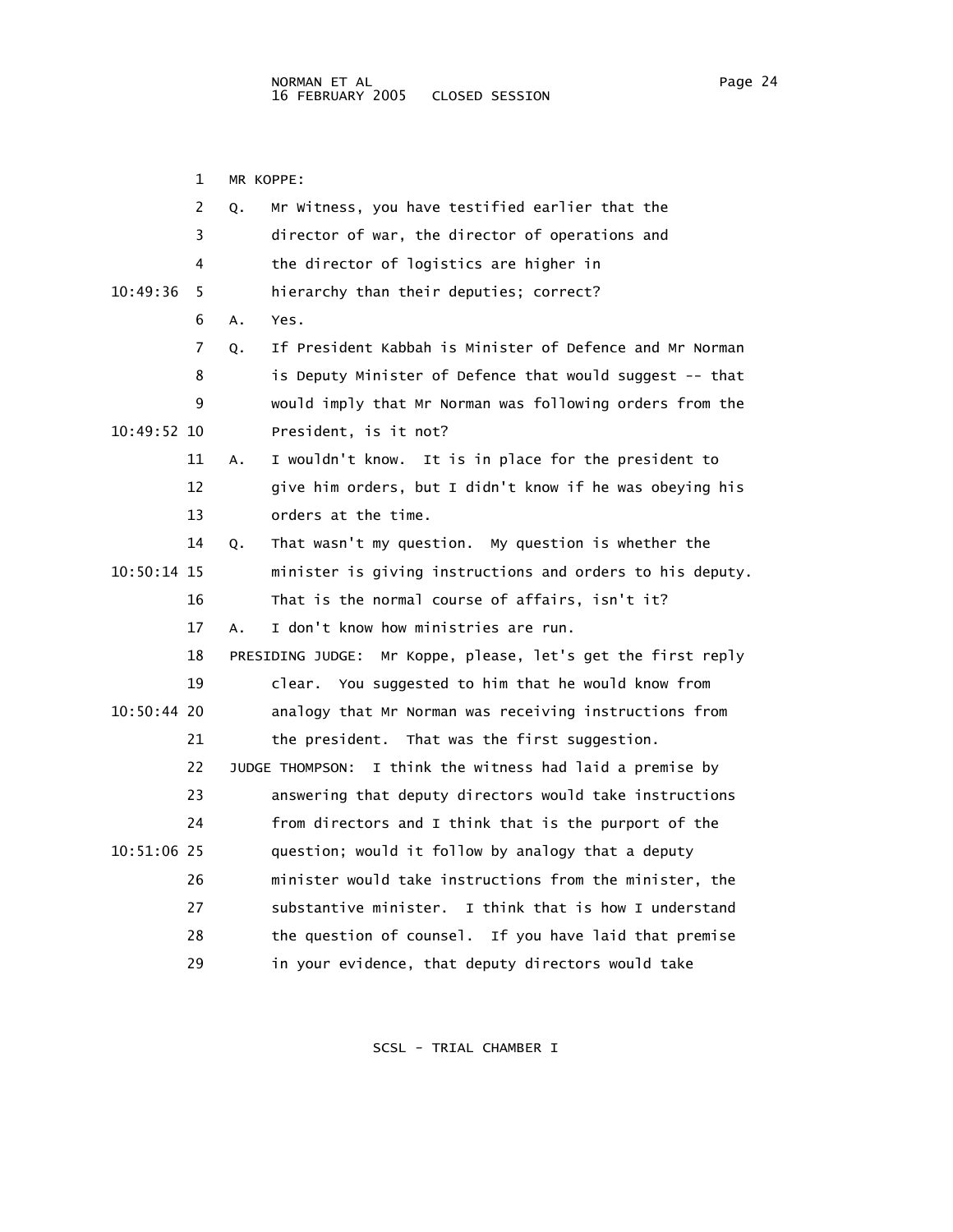| 1             | instructions from their directors, does it follow based         |
|---------------|-----------------------------------------------------------------|
| 2             | on your reason --                                               |
| 3             | PRESIDING JUDGE: If I may add that the deputy director can      |
| 4             | even give orders. That is the evidence; can even give           |
| 10:51:38<br>5 | orders to the director.                                         |
| 6             | JUDGE BOUTET: Orders to the deputy, not the opposite.           |
| 7             | JUDGE THOMPSON:<br>NO.                                          |
| 8             | I mean the director could give the deputy<br>PRESIDING JUDGE:   |
| 9             | orders.                                                         |
| 10:51:50 10   | JUDGE THOMPSON:<br>Orders, yes.                                 |
| 11            | Instructions and orders.<br>PRESIDING JUDGE:                    |
| 12            | MR BANGURA: I believe the specific answer of the witness to     |
| 13            | that question is that he did not know.                          |
| 14            | No, no. The point we are making here $-1$<br>JUDGE THOMPSON:    |
| 10:52:03 15   | mean, we don't want to complicate it, Mr Bangura.<br><b>The</b> |
| 16            | point he is making is that there is evidence on record          |
| 17            | from his own analysis, the witness's analysis, that             |
| 18            | deputy directors would take instructions and orders             |
| 19            | ordinarily, that is what we are saying, administratively        |
| 10:52:24 20   | speaking, from directors. The question, as I understand         |
| 21            | it, unless you understand it differently, was that:             |
| 22            | Would it also follow on the basis of reasoning by analogy       |
| 23            | that a deputy minister would take instructions from the         |
| 24            | substantive Minister of Defence. I mean, is that                |
| 10:52:40 25   | complicated?                                                    |
| 26            | MR BANGURA: It is not, Your Honour. What I want to say          |
| 27            | here $--$                                                       |
| 28            | Unless Mr Koppe wants to correct me is that<br>JUDGE THOMPSON:  |
| 29            | complicated?                                                    |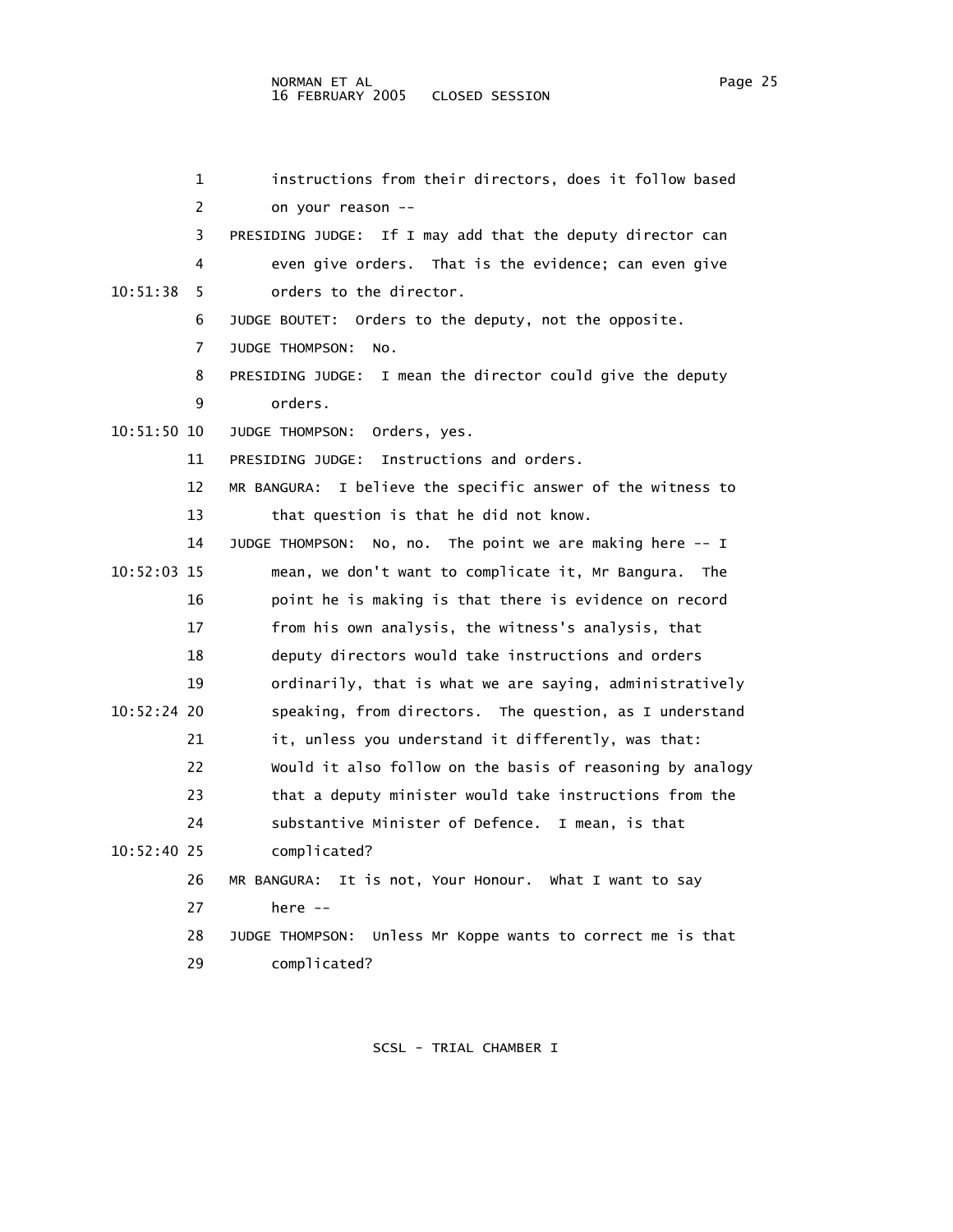1 MR BANGURA: It is not. 2 JUDGE THOMPSON: Is it problematic from the Prosecution's 3 perspective? 4 PROSECUTION: No, Your Honour, but what I understood the 10:52:55 5 witness to be saying was shifting from the logic -- 6 JUDGE THOMPSON: No. But the witness is a very, very composed 7 witness. He laid the premise for that. I think it is a 8 perfectly legitimate and valid question. That is my own 9 thinking anyway, random thought. 10:53:13 10 MR BANGURA: I was just pointing out that [overlapping 11 speakers] 12 JUDGE BOUTET: Pardon me. I don't see the nature of your 13 objection. We are quite capable of understanding the 14 evidence and there is no confusion in the evidence of the 10:53:19 15 witness. Absolutely none. 16 MR BANGURA: Your Honours, I am not actually objecting. I am 17 only -- 18 JUDGE BOUTET: We are capable of understanding the evidence of 19 the witness as he speaks. 10:53:28 20 MR BANGURA: Flowing from the question which was asked -- 21 JUDGE BOUTET: We do. We do. 22 MR BANGURA: -- he had answered, he had given an answer and I  $23 - -$  24 JUDGE BOUTET: Mr Bangura, we do understand his evidence. We 10:53:39 25 don't need your assistance in this respect at the this 26 moment. Thank you very much. 27 JUDGE THOMPSON: Learned counsel, the Prosecution is not 28 prejudiced. Let's get the answer from the witness. 29 PRESIDING JUDGE: I think it is a legitimate question from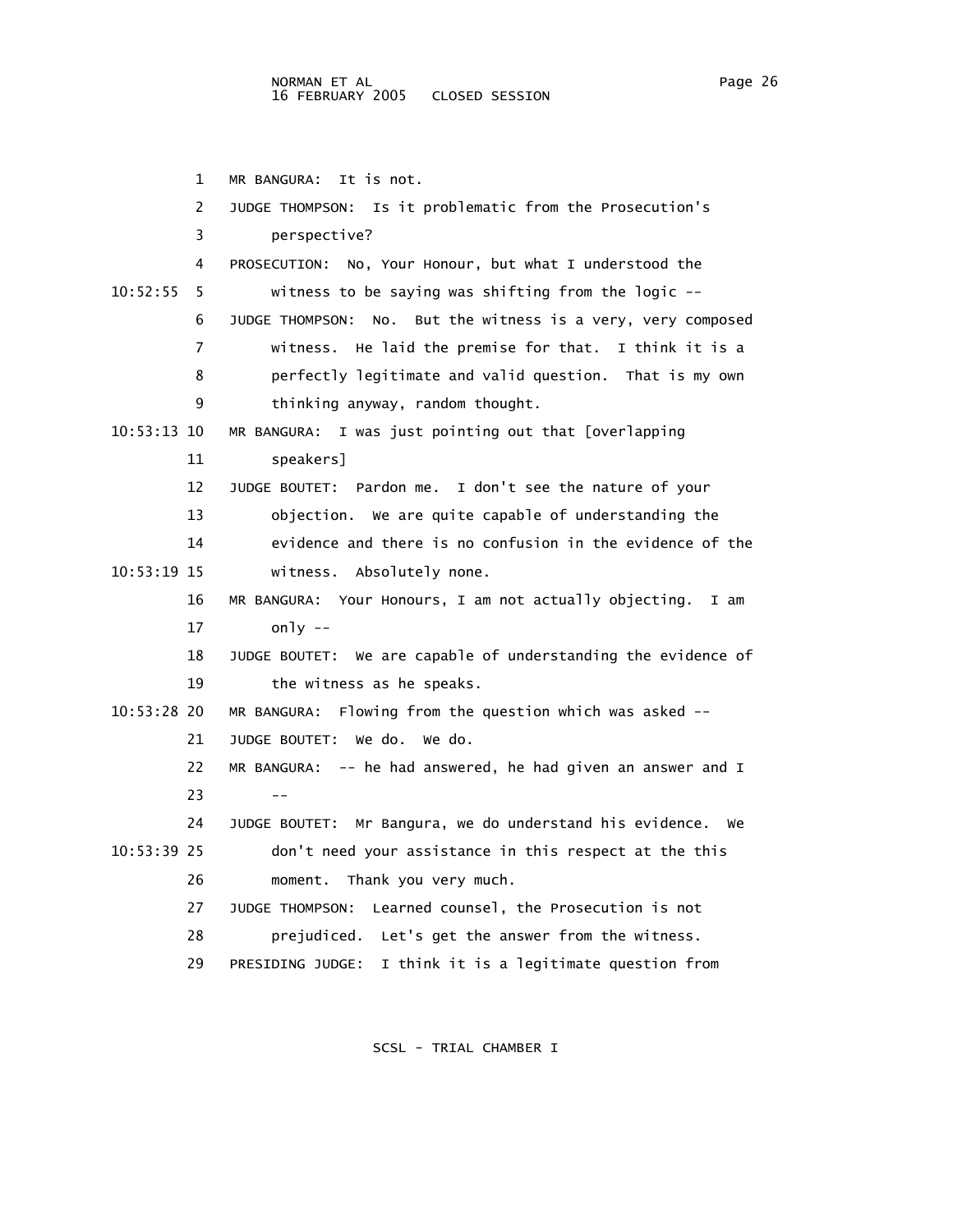|             | 1  | counsel.                                                       |
|-------------|----|----------------------------------------------------------------|
|             | 2  | $[HM160205B 11.00 a.m. - EKD]$                                 |
|             | 3  | MR BANGURA: I am not actually objecting.                       |
|             | 4  | We thank you. We say we need not your<br>JUDGE BOUTET:         |
| 10:54:00    | 5  | assistance.                                                    |
|             | 6  | JUDGE THOMPSON: For intervening.                               |
|             | 7  | PRESIDING JUDGE: Mr Koppe, please continue.                    |
|             | 8  | MR KOPPE:                                                      |
|             | 9  | You still recall the question?<br>Q.                           |
| 10:54:09 10 |    | Please ask it once more.<br>Α.                                 |
|             | 11 | I'm not quite sure what the exact phrasing was but the<br>Q.   |
|             | 12 | question was: Is it the case that Hinga Norman, being          |
|             | 13 | Deputy Minister of Defence, would take orders from the         |
|             | 14 | Minister of Defence?                                           |
| 10:54:29 15 |    | Yes, I think he's supposed to take orders from his<br>Α.       |
|             | 16 | minister.                                                      |
|             | 17 | Mr Witness, that means that in principle - I say in<br>Q.      |
|             | 18 | principle - every decision made by Mr Norman was               |
|             | 19 | instructed so or ordered so by the President?                  |
| 10:55:32 20 |    | I cannot say so because none happened in my presence.<br>Α.    |
|             | 21 | I understand that, but let me put it differently to you.<br>Q. |
|             | 22 | Have you ever heard that Mr Norman was disobeying an           |
|             | 23 | order or instruction from President Kabbah?                    |
|             | 24 | I never heard of that.<br>А.                                   |
| 10:55:53 25 |    | Mr Witness, do you agree with me --<br>Q.                      |
|             | 26 | PRESIDING JUDGE: Mr Koppe, please, please.                     |
|             | 27 | MR KOPPE:                                                      |
|             | 28 | Mr Witness, do you agree with me that during the war --<br>Ο.  |
|             | 29 | or let's rephrase it. In a period the second half of '97       |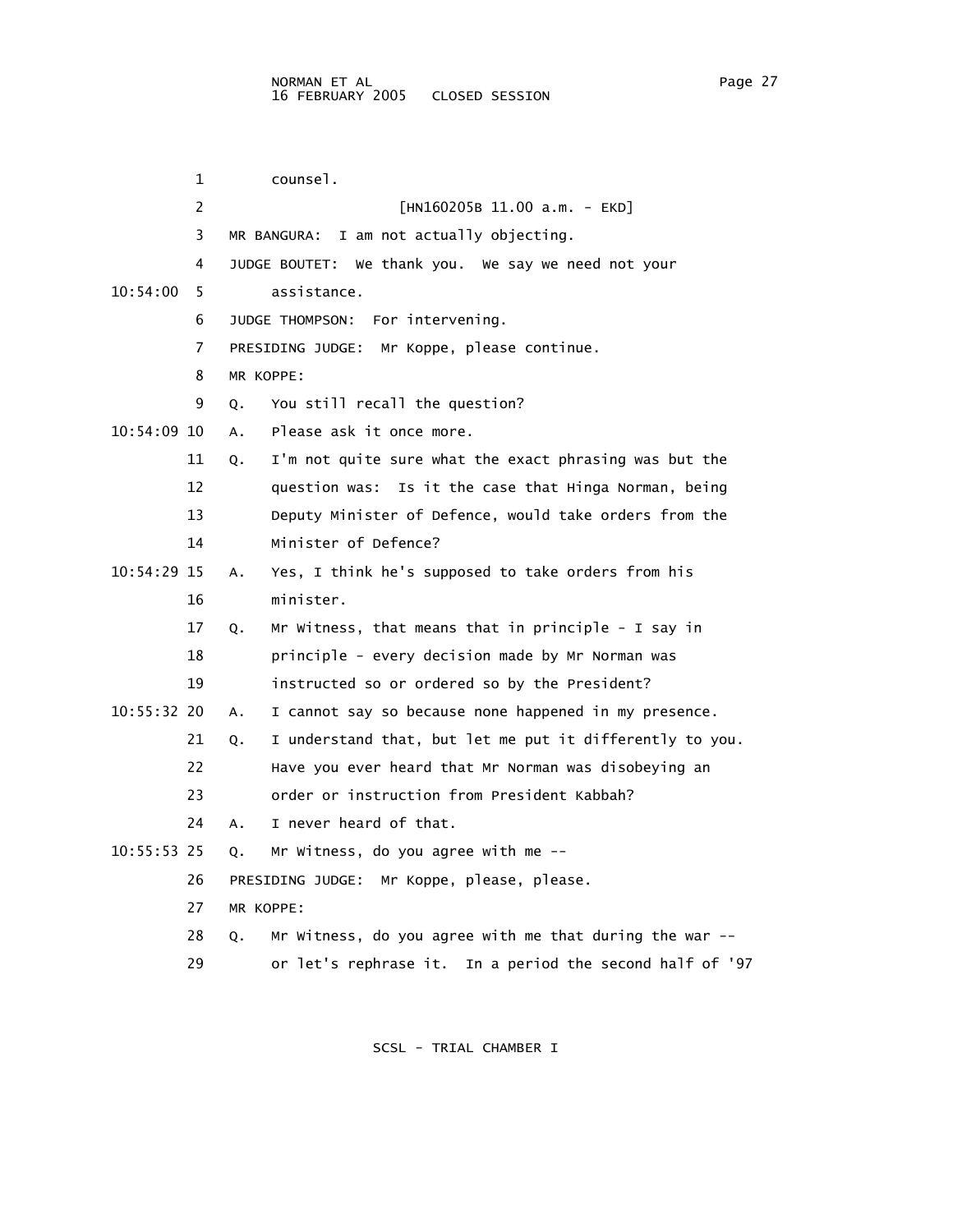| 1             | and the beginning of '98 President Kabbah in conducting        |
|---------------|----------------------------------------------------------------|
| 2             | the war had the greatest authority?                            |
| 3             | Pardon?<br>Α.                                                  |
| 4             | I will put it to you again. Would you agree with me that<br>Q. |
| 10:56:54<br>5 | in conducting the war the greatest authority lied with         |
| 6             | President Kabbah?                                              |
| 7             | Well, the highest authority we knew at that time was<br>А.     |
| 8             | Hinga Norman, as far as the conducting of the war was          |
| 9             | concerned.                                                     |
| 10:57:15 10   | JUDGE THOMPSON: In other words, you do not agree that the      |
| 11            | highest authority lay with the President at the time in        |
| 12            | conducting the war? That is what you are saying, you are       |
| 13            | not agreeing with him?                                         |
| 14            | THE WITNESS: Well, that's not exactly what I'm saying, but --  |
| 10:57:31 15   | JUDGE THOMPSON: No, but if you say the highest authority for   |
| 16            | the conduct of the war at the time you knew was Norman,        |
| 17            | what are you saying to his question, because he is saying      |
| 18            | that at that time it was the President of this country?        |
| 19            | I need a clarification anyway. I mean, unless you --           |
| 10:57:52 20   | remember he says "conduct of the war" and I think that is      |
| 21            | the answer you were giving.                                    |
| 22            | The conduct of the war.<br>THE WITNESS:                        |
| 23            | JUDGE THOMPSON: That's what he said. Unless I get him          |
| 24            | wrongly, that the greatest authority or the highest            |
| 10:58:09 25   | authority lay with the President of the country for the        |
| 26            | conduct of the war.                                            |
| 27            | THE WITNESS: I may not know that.                              |
| 28            | MR KOPPE:                                                      |
| 29            | Mr Witness, you may not actually have heard --<br>Q.           |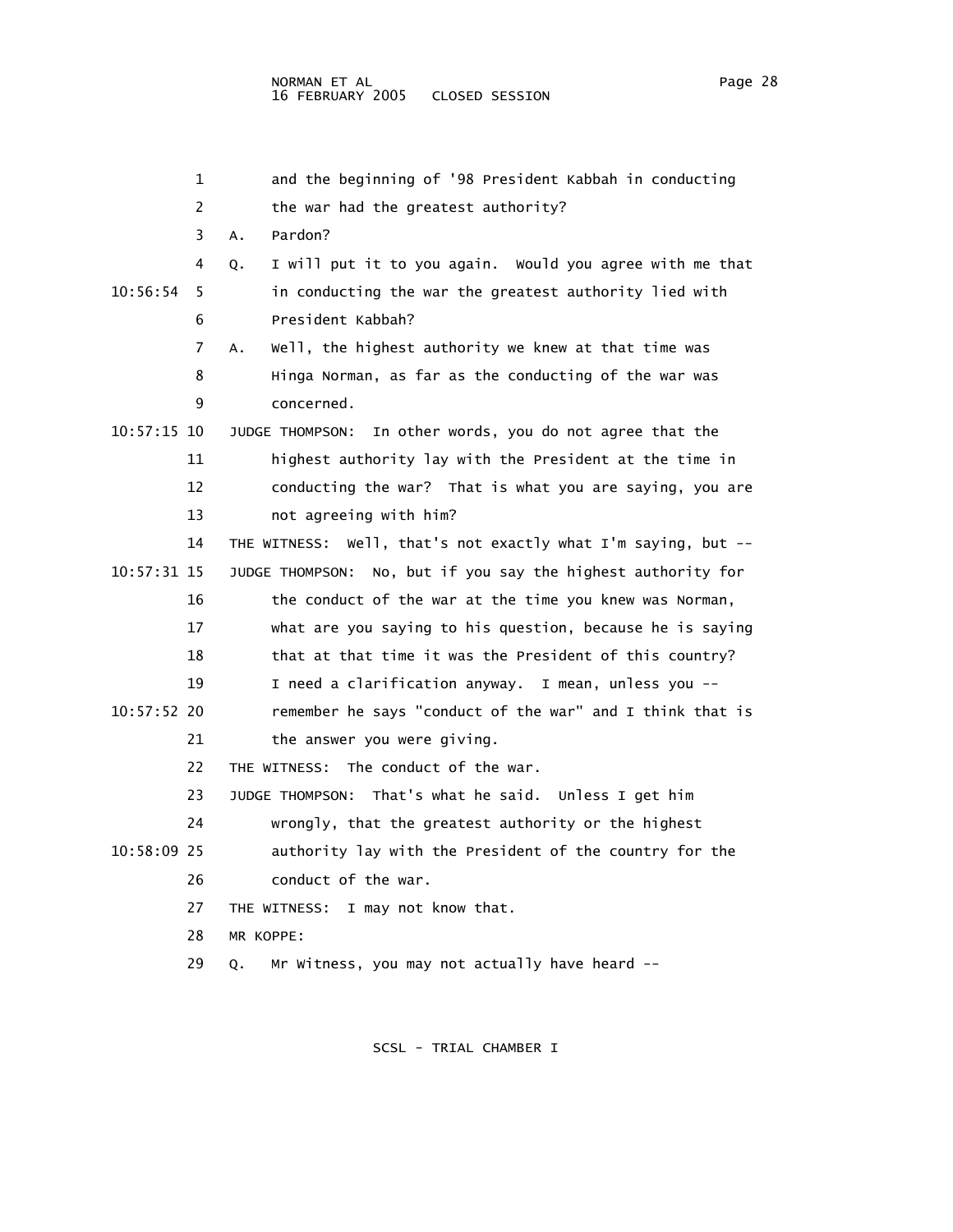NORMAN ET AL Page 29 16 FEBRUARY 2005 CLOSED SESSION

 1 PRESIDING JUDGE: Mr Koppe, just a minute, please. 2 JUDGE THOMPSON: Mr Koppe, did you prefer the word "highest 3 authority" to "greatest"? 4 MR KOPPE: "Greatest". I used the word "greatest authority". 10:58:52 5 JUDGE THOMPSON: You don't have a preference for -- 6 MR KOPPE: Greatest and/or highest, both. 7 JUDGE THOMPSON: Right, okay. It's just that sometimes there 8 is -- 9 PRESIDING JUDGE: Are you avoiding some words which -- 10:59:02 10 [Overlapping speakers] 11 JUDGE THOMPSON: -- a difficulty. 12 MR KOPPE: I was emphasising the word "greatest" because I 13 will come back to that. 14 JUDGE THOMPSON: Greatest, all right, yeah. Well, we'll keep 10:59:08 15 it. 16 MR KOPPE: It's a loaded word, "greatest", isn't it? 17 JUDGE THOMPSON: That's okay. I just want to be clear that 18 you're talking about greatest, not highest. 19 MR KOPPE: Maybe for clarity's sake I'm also asking the 10:59:23 20 question whether Mr Kabbah had the highest authority in 21 conducting the war. So I ask two questions. 22 JUDGE THOMPSON: All right, let's have his response. 23 JUDGE BOUTET: Well, I didn't get that one. In my notes I had 24 and my recollection was I heard you to use "greatest", 10:59:39 25 but are you using now "highest"? 26 MR KOPPE: That is the second question. 27 JUDGE THOMPSON: The second question. 28 JUDGE BOUTET: You're asking the question now? 29 MR KOPPE: Yes.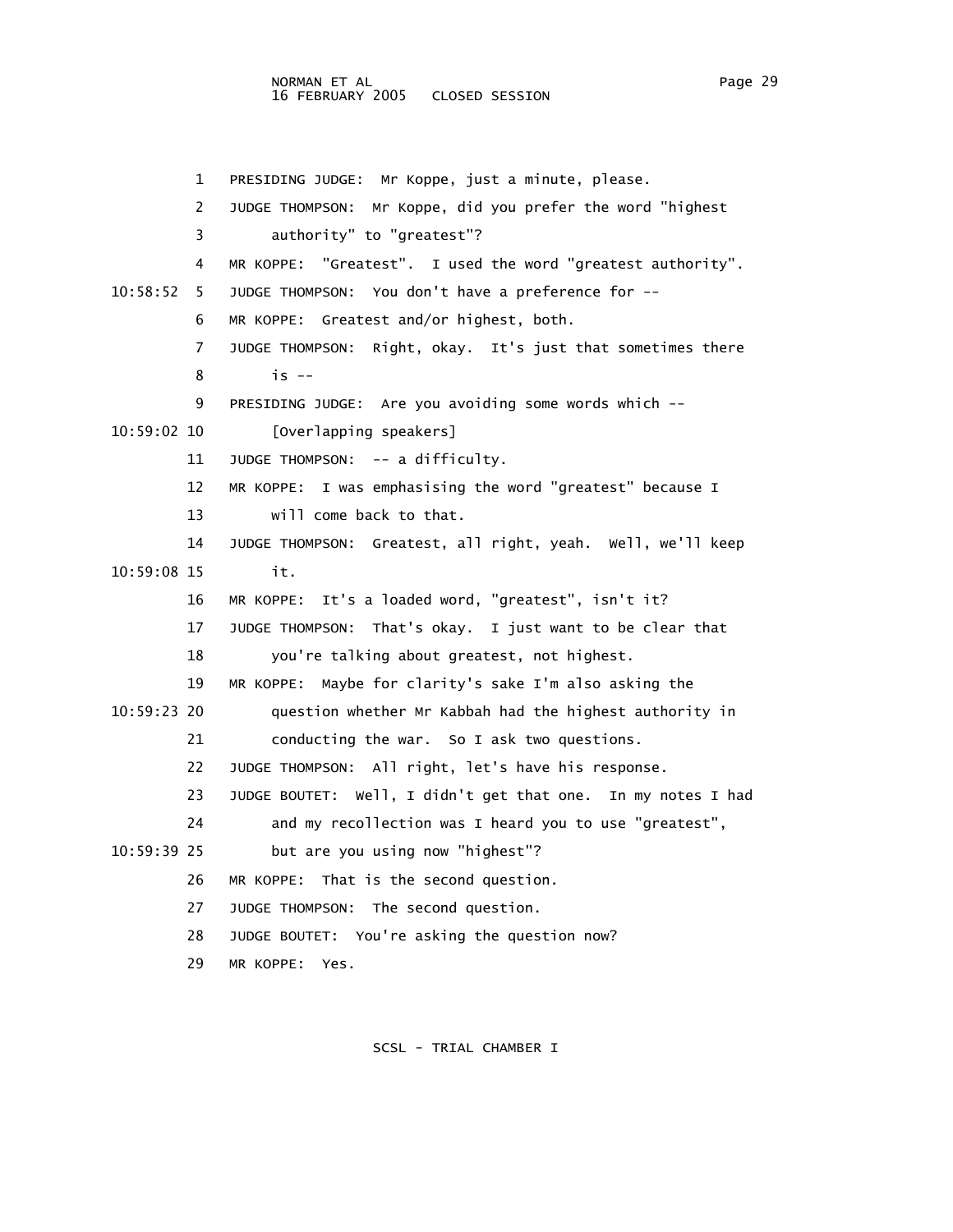- 1 JUDGE BOUTET: It's a new question? 2 MR KOPPE: It's a new question, yes. 3 Q. Mr Witness, do you agree with me that President Kabbah 4 had the highest authority in conducting the war with the 10:59:59 5 soldiers and rebels? 6 A. At what time? 7 Q. At the time after the overthrow of the Kabbah government, 8 that is May '97 until let's say March '98. 9 A. I don't understand that question by the way. 11:00:36 10 Q. Mr Witness, there was a war going on, a war against the 11 rebels and the soldiers? 12 A. Mm-hm. 13 Q. And my question is with the conduct of this war, the 14 organising of the war, the planning of the war, who was 11:00:54 15 having the highest authority within the CDF? 16 PRESIDING JUDGE: Mr Koppe, you gave a time frame too. Are 17 you -- 18 MR KOPPE: I'm just limiting myself between May '97 and 19 February '98. 11:01:11 20 PRESIDING JUDGE: Yes, May 1997 to March 1998, yes. 21 MR KOPPE: March '98, yes. 22 THE WITNESS: Well, at that time the soldiers were not on our 23 side so they were fighting together with the rebels 24 against CDF, and in CDF Norman was the highest authority. 11:01:24 25 MR KOPPE: 26 Q. So you disagree with -- 27 JUDGE THOMPSON: So you disagree. In other words, your answer 28 you disagree that President Kabbah had the highest -- was
	- 29 the highest authority in the conduct of the war during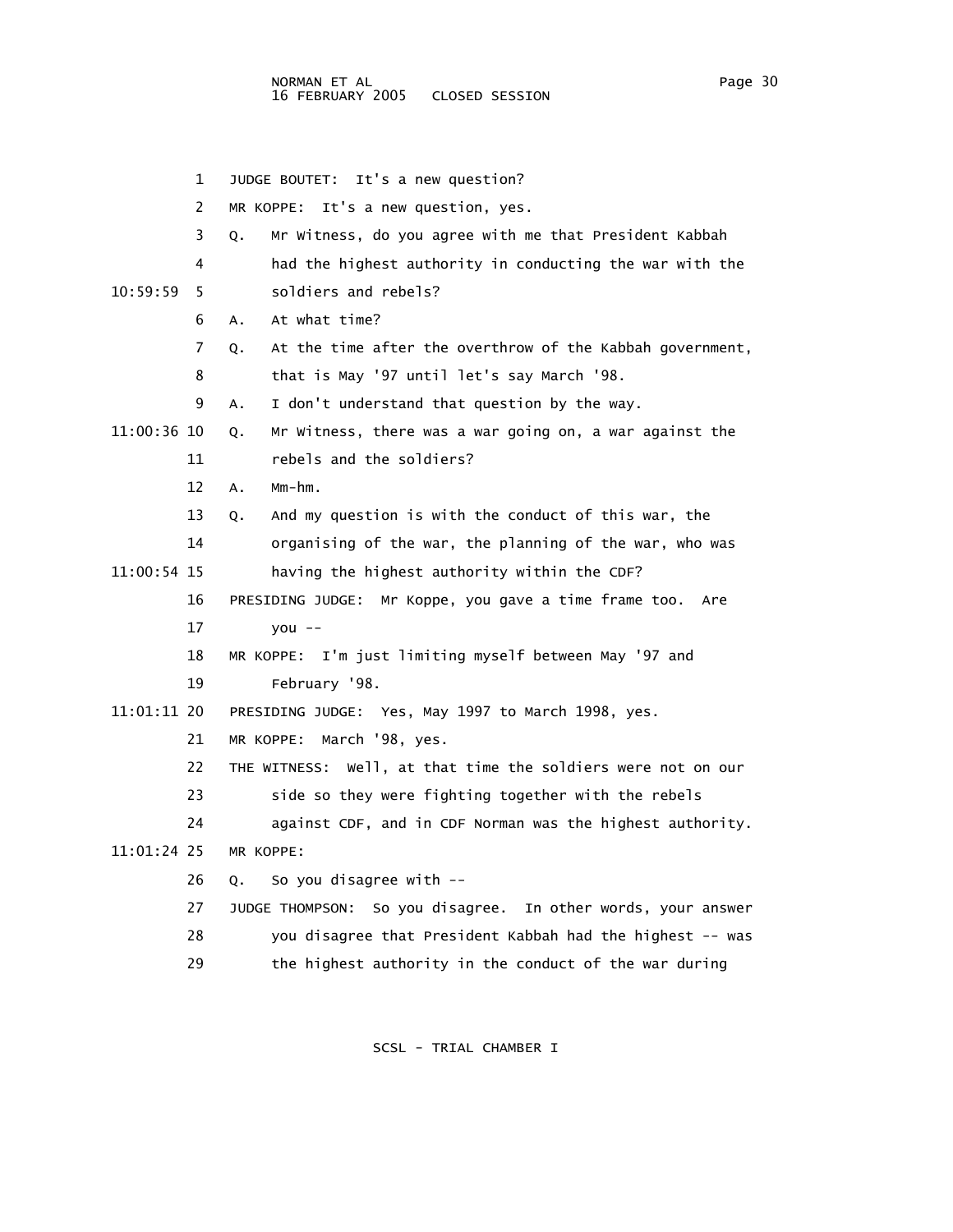|             | 1  | that period of time.                                           |
|-------------|----|----------------------------------------------------------------|
|             | 2  | THE WITNESS: During that period of time, yes.                  |
|             | 3  | Right, I disagree. Then you say that Norman<br>JUDGE THOMPSON: |
|             | 4  | had the highest authority?                                     |
| 11:01:53    | 5. | THE WITNESS:<br>Yes.                                           |
|             | 6  | JUDGE BOUTET: But I should add that the question was further   |
|             | 7  | amplified by saying planning, organising and so on within      |
|             | 8  | the CDF, because the last question you qualified by            |
|             | 9  | saying planning, organising of CDF.                            |
| 11:02:07 10 |    | That's it.<br>MR KOPPE:                                        |
|             | 11 | JUDGE BOUTET: And the answer was: In the CDF Hinga Norman      |
|             | 12 | was the highest authority. That's what you said?               |
|             | 13 | THE WITNESS: Yes, that's what I said.                          |
|             | 14 | MR KOPPF:                                                      |
| 11:02:51 15 |    | Mr Witness, have you ever heard of the Truth and<br>Q.         |
|             | 16 | Reconciliation Commission?                                     |
|             | 17 | Yes, I heard about it.<br>А.                                   |
|             | 18 | Would you tell this Court what you've heard about Truth<br>Q.  |
|             | 19 | and Reconciliation Commission?                                 |
| 11:03:16 20 |    | Yes.<br>А.                                                     |
|             | 21 | Please do.<br>Q.                                               |
|             | 22 | People were to go before the Commission and tell things<br>А.  |
|             | 23 | that they knew, either what they did that was wrong and        |
|             | 24 | ask for forgiveness, or they went there to tell what           |
| 11:03:38 25 |    | people did to them that were hurting them.                     |
|             | 26 | Many people have testified in front of the Truth and<br>Q.     |
|             | 27 | Reconciliation Commission; is that true?                       |
|             | 28 | Yes, so I heard.<br>Α.                                         |
|             | 29 | Do you, Mr Witness, agree with me that one of the<br>Q.        |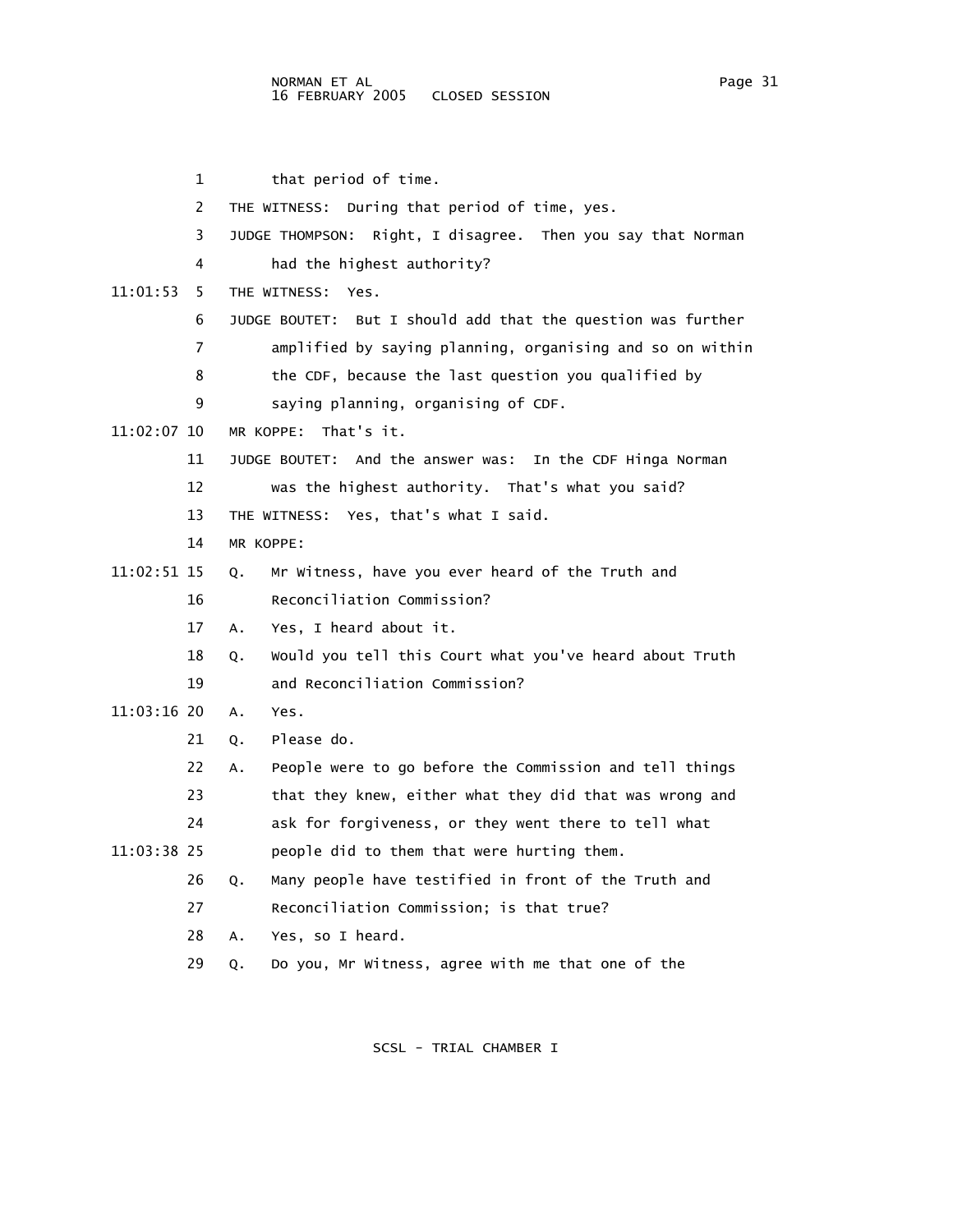|             | 1  | objectives of the Truth and Reconciliation Commission was          |
|-------------|----|--------------------------------------------------------------------|
|             | 2  | to gather facts about the war to try to understand what            |
|             | 3  | has happened during the war?                                       |
|             | 4  | Yes, I agree to that.<br>Α.                                        |
| 11:04:44    | 5  | Mr Witness, the Truth and Reconciliation Commission has<br>Q.      |
|             | 6  | issued a report about their findings. Are you aware of             |
|             | 7  | that?                                                              |
|             | 8  | I heard about it but I have not seen it.<br>Α.                     |
|             | 9  | Mr Witness, the Truth and Reconciliation Commission<br>Q.          |
| 11:05:57 10 |    | has -- let me rephrase. I put it to you that one of the            |
|             | 11 | conclusions of the Truth and Reconciliation Commission             |
|             | 12 | was that Mr Kabbah was the greatest authority within the           |
|             | 13 | CDF and that he was Commander in Chief of the government           |
|             | 14 | forces including CDF?                                              |
| 11:06:22 15 |    | MR BANGURA:<br>I object to that question, Your Honour.<br>First of |
|             | 16 | all, counsel has asked the witness whether he has heard            |
|             | 17 | about the Truth and Reconciliation report, and he says,            |
|             | 18 | yes, he has heard but he's not seen it. Counsel has                |
|             | 19 | premised his question on a finding from that report and I          |
| 11:06:40 20 |    | don't think it is a fair question to the witness.<br>The           |
|             | 21 | witness has said he has not seen it, he has not read it,           |
|             | 22 | and counsel is seeking witness's response to a question            |
|             | 23 | based on the findings of that report.                              |
|             | 24 | Mr Koppe, what's your response to that?<br>JUDGE BOUTET:           |
| 11:06:57 25 |    | That's exactly the reason why I presented the<br>MR KOPPE:         |
|             | 26 | witness "one of the findings of this report" and I don't           |
|             | 27 | think it's relevant whether the witness has read it or             |
|             | 28 | I'm just putting that to him and I think that's --<br>not.         |
|             | 29 | What are you intending to do with this, that's<br>JUDGE BOUTET:    |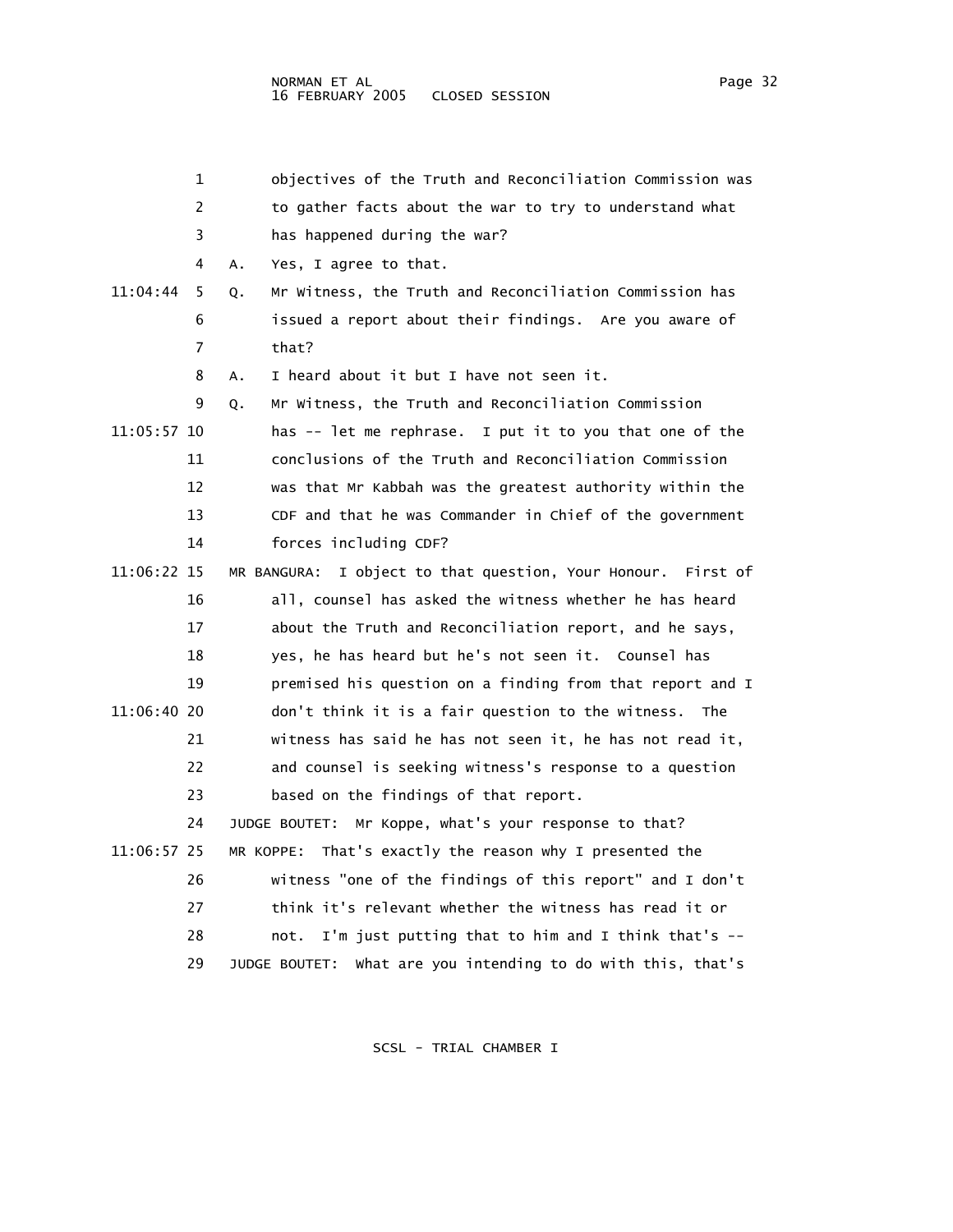| 1             | what I want to know. Are you intending to produce this        |
|---------------|---------------------------------------------------------------|
| 2             | report as evidence?                                           |
|               | 3<br>MR KOPPE:<br>I might very well, yes.                     |
| 4             | JUDGE BOUTET: The question you pose is, in addition to that,  |
| 11:07:31<br>5 | is a fairly -- the conclusion you're alluding to, we          |
| 6             | don't know the time frame. You have been asking this          |
| 7             | witness for a very specific time frame as such. I mean,       |
| 8             | I don't know what is what.                                    |
| 9             | Well, I am happy to expand on the time frame if<br>MR KOPPE:  |
| 11:07:58 10   | that's $--$ I'm just $--$                                     |
| 11            | [Trial Chamber confers]                                       |
| 12            | PRESIDING JUDGE: Learned counsel, the Chamber will rise and   |
| 13            | will resume when it is ready.                                 |
| 14            | [Break taken at 11.13 a.m.]                                   |
| 11:21:53 15   | [Upon resuming at $11.34$ a.m.]                               |
| 16            | We are resuming the session.<br>PRESIDING JUDGE:              |
| 17            | Mr Koppe, you are at the stage of asking the<br>JUDGE BOUTET: |
| 18            | witness the question about a conclusion in the TRC            |
| 19            | That's where you were and that is where we broke<br>report.   |
| 11:31:10 20   | off. We have consulted on this and we are prepared at         |
| 21            | this stage to allow that question to be asked, provided       |
| 22            | you're quoting from wherever you're quoting from the          |
| 23            | so-called conclusion. You can put that question to the        |
| 24            | witness and we'll see what his answer is or is not.<br>My     |
| 11:31:45 25   | notes indicate that you were saying that the TRC              |
| 26            | concluded that President Kabbah was and so on and so on.      |
| 27            | I don't know if you were paraphrasing or quoting at that      |
| 28            | time, but whatever you do I suggest that you use whatever     |
| 29            | wording the TRC may have used at that time to pose the        |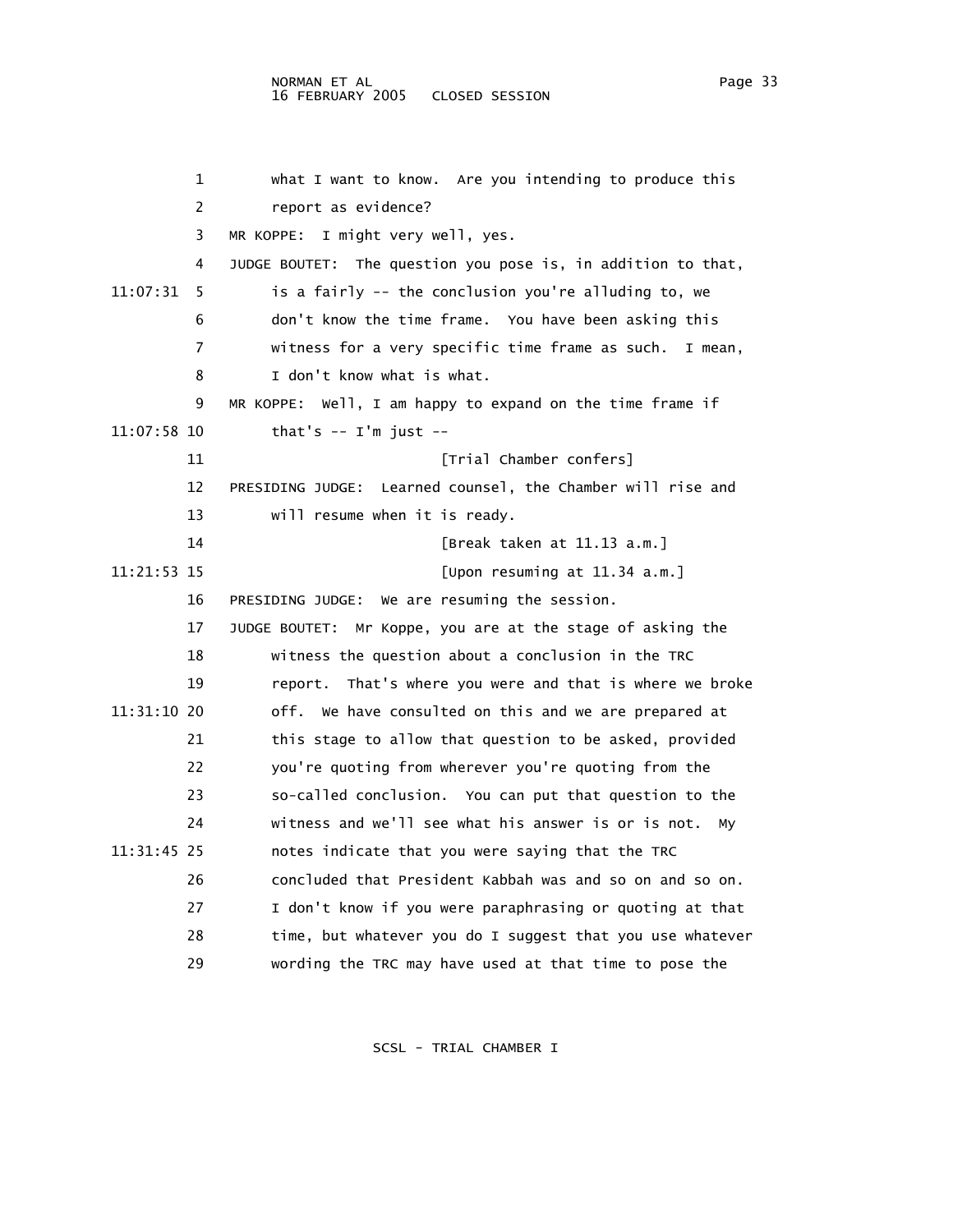| 1              | question to the witness with regard to the objective you       |
|----------------|----------------------------------------------------------------|
| $\overline{2}$ | are pursuing at that moment.                                   |
| 3              | I understand, Your Honour. I am just having a<br>MR KOPPE:     |
| 4              | quick look at this piece of paper. What I would like to        |
| 11:32:25<br>5  | do is read out two paragraphs and then ask --                  |
| 6              | JUDGE BOUTET: Ask the question.                                |
| 7              | MR KOPPE:<br>Yes.                                              |
| 8              | JUDGE BOUTET: Take your time and Mr Witness, listen carefully  |
| 9              | to counsel who will be reading for you from a report some      |
| 11:32:42 10    | findings.                                                      |
| 11             | Mr Koppe, you'll proceed gently for him to<br>PRESIDING JUDGE: |
| 12             | follow.                                                        |
| 13             | JUDGE BOUTET: Slowly.                                          |
| 14             | MR KOPPE:                                                      |
| 11:32:54 15    | Mr Witness.<br>Q.                                              |
| 16             | Yes.<br>А.                                                     |
| 17             | I will read to you two paragraphs. The heading on this<br>Q.   |
| 18             | paragraph is "Names of CDF Leadership". The first              |
| 19             | paragraph I will read to you has a number 362 and it goes      |
| 11:33:22 20    | as follows:                                                    |
| 21             | "In the Civil Defence Forces there was something of            |
| 22             | a disparate structure of leadership and command.<br>The        |
| 23             | Commission found that units of militia men were generally      |
| 24             | commanded in the vicinity of their communities by local        |
| 11:33:53 25    | strongmen" --                                                  |
| 26             | JUDGE BOUTET: Is it strong or straw?                           |
| 27             | Strong men. There is a difference.<br>MR KOPPE:                |
| 28             | "Or warlords who held a high degree of                         |
| 29             | responsibility for the acts of those under them."              |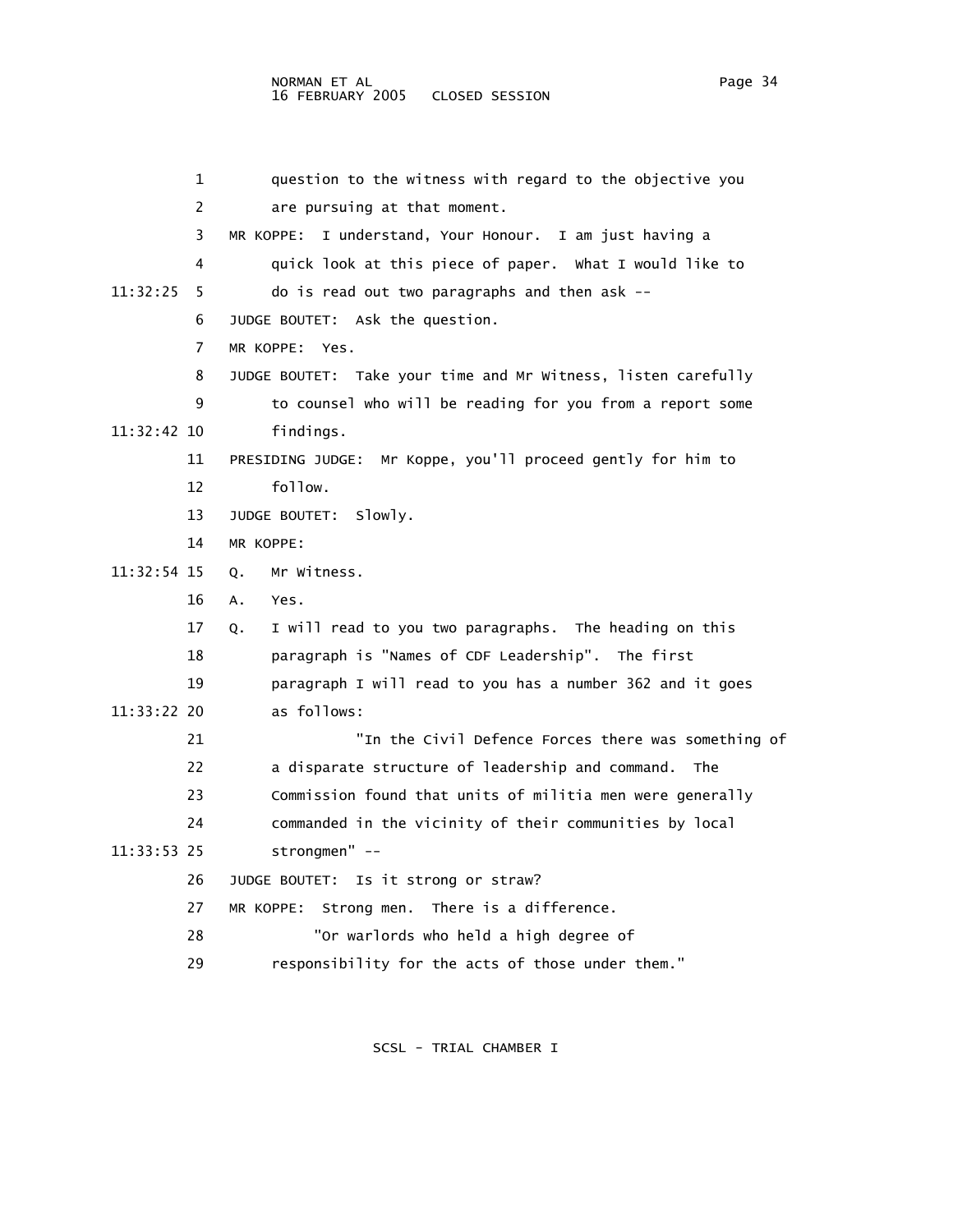1 That was the first paragraph. Second paragraph, 2 363: 3 "The four categories of leadership below therefore 4 represent the positions found by the Commission to 11:34:34 5 possess the greatest authority within the national CDF 6 organisation as a whole. They are all applicable to the 7 period after May 1997 when the SLPP government was 8 overthrown. In response to the seizure of power by the 9 AFRC at that time, the CDF realigned its structures, 11:35:16 10 expanded its membership and significantly enhanced its 11 military operations. The overwhelming majority of the 12 names listed were members of the Kamajor society, 13 although such membership was not a prerequisite to hold a 14 command position within the CDF." 11:35:53 15 Mr Witness, now follows a new heading which says, 16 "The CDF High Command". 17 JUDGE BOUTET: This is a different paragraph or the same 18 paragraph? 19 MR KOPPE: It is still under 363. It is sort of a 11:36:13 20 subparagraph. After this heading, "The CDF High Command" 21 comes one sentence, and this reads: 22 "The high command was partly comprised of the CDF 23 national coordinating committee." 24 Then comes a list of names and the first name on 11:36:42 25 that list of names is, and I quote: 26 "Commander in Chief of pro-government forces, 27 including the CDF, Alhaji Dr Ahmed Tejan Kabbah, 28 President and Minister of Defence." 29 PRESIDING JUDGE: Commander of?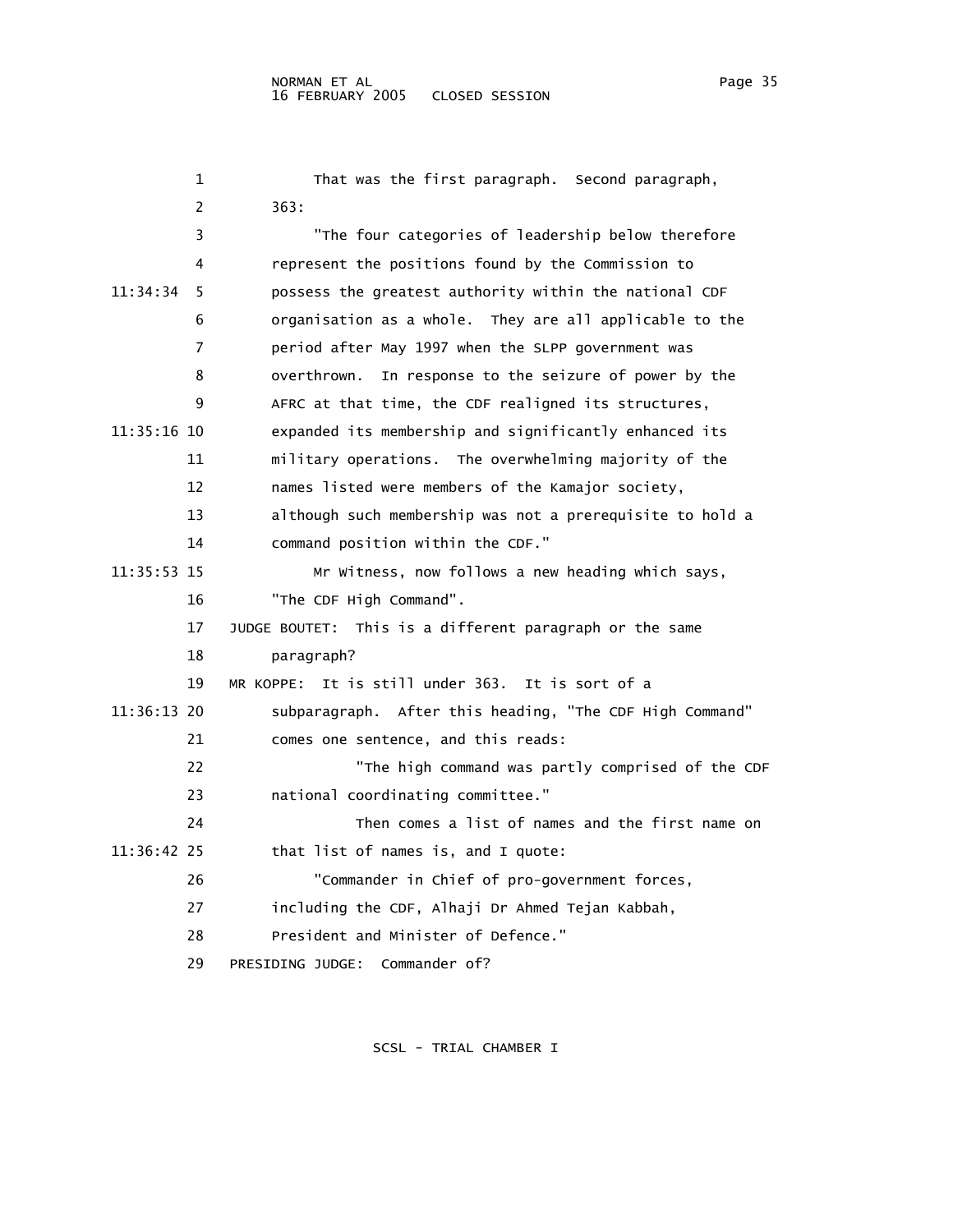1 JUDGE BOUTET: Commander in Chief. 2 MR KOPPE: "Commander in Chief of pro-government forces 3 including the CDF, Alhaji Dr Ahmed Tejan Kabbah, 4 President and Minister of Defence." 11:37:32 5 JUDGE BOUTET: So now what is your question? 6 MR KOPPE: 7 Q. My question is the following, Mr Witness: From these two 8 paragraphs in the TRC Commission report I have deducted 9 that the person with the greatest authority within the 11:37:54 10 CDF was in fact President and Minister of Defence, 11 Mr Kabbah. My question is do you agree with these 12 findings of the Truth and Reconciliation Commission or do 13 you not agree? 14 MR TAVENER: Your Honour, obviously, the Prosecution objects 11:38:15 15 to this question on a number of grounds. One is it is 16 convoluted -- 17 PRESIDING JUDGE: Just a minute, please, just a minute. Yes, 18 Mr Tavener? 19 MR TAVENER: Thank you, Your Honour. The Prosecution objects 11:38:53 20 on the basis that one, the question is convoluted in that 21 it quotes a number of paragraphs of the report, so it is 22 difficult to understand what the witness - although the 23 question has now been asked - exactly what he is obliged 24 or what he's agreeing to. In the same way, it is 11:39:09 25 multifaceted. There's many interpretations of what the 26 question will be. 27 When you get to the actual question, does the 28 witness agree to the findings of the report, then that

SCSL - TRIAL CHAMBER I

29 comes into play what value or impact does the TRC report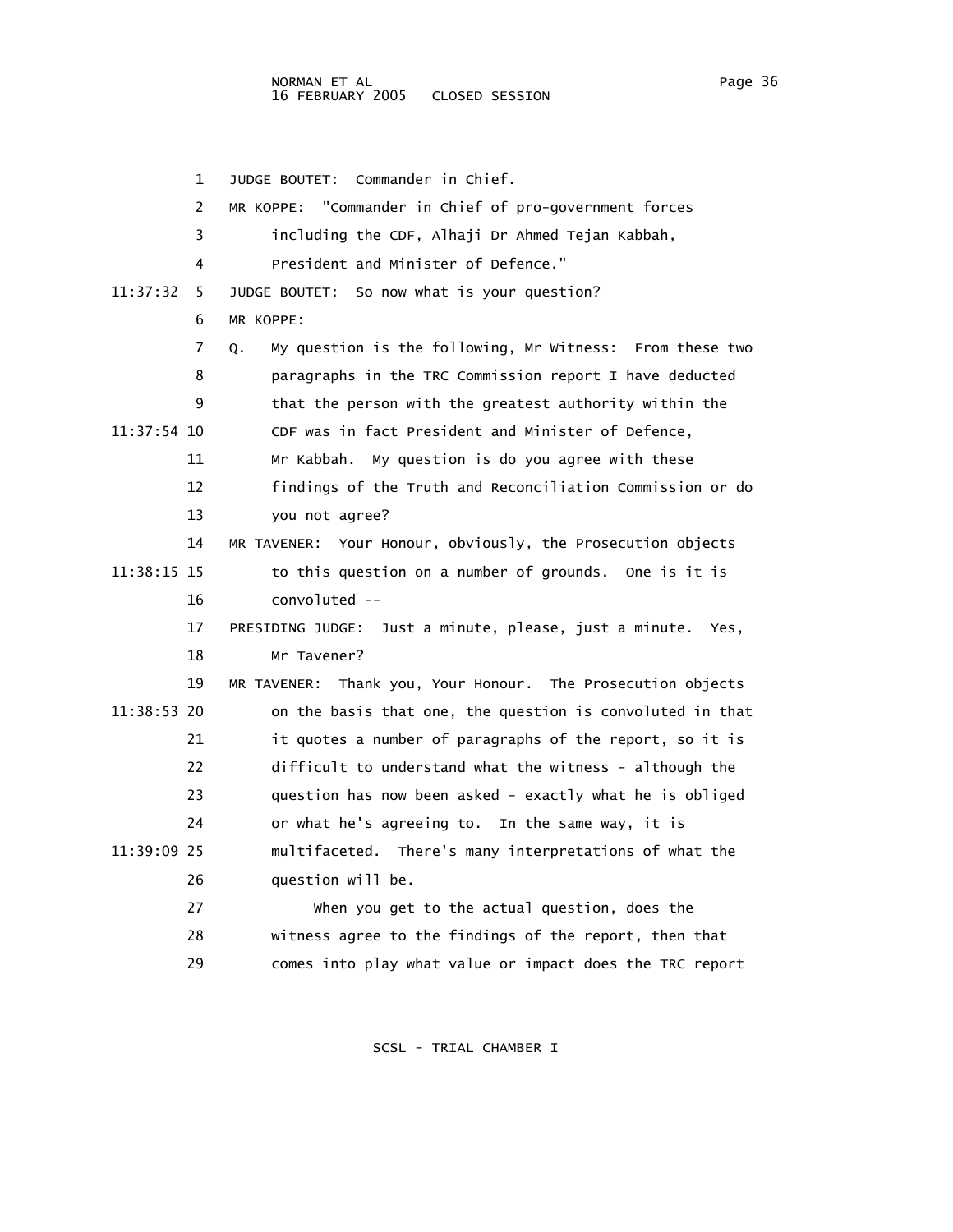1 have in this hearing? 2 JUDGE THOMPSON: Counsel, perhaps for the sake of legal 3 tidiness, wouldn't you give us the grounds first and then 4 amplify them. I've got convoluted as your first ground. 11:39:41 5 That you've mentioned, I followed that. What about 6 ground two -- 7 MR TAVENER: Ground two is -- 8 JUDGE BOUTET: Before you go to ground two, why is it 9 convoluted? I thought it was a very precise question. 11:39:48 10 "Did you agree with that finding, that President Kabbah 11 was... ?" I mean, what is the convolution about that? 12 MR TAVENER: The danger of the ground is in putting all the 13 paragraphs before and then ending with the question. If 14 the witness answers then is he in effect adopting what 11:40:10 15 went before as a question of fact? 16 JUDGE BOUTET: Before we proceed any further I think we will 17 ask the witness to be excused because this is, I think -- 18 Mr Walker, could you please help the witness to -- 19 Mr Witness, we will hear legal arguments about this 11:40:30 20 particular question so we will ask you to be excused and 21 you will be recalled back shortly. Thank you very much. 22 **Example 22** [The witness withdrew] 23 Yes, Mr Prosecutor, I'm sorry to have interrupted 24 you, but I had a feeling it would be better in the 11:41:02 25 absence of the witness. 26 MR TAVENER: Certainly I agree, Your Honour. 27 JUDGE BOUTET: Thank you. I am just reminded that you were 28 asked by my colleague, Justice Thompson, to give us the 29 grounds of your objection first before you expand on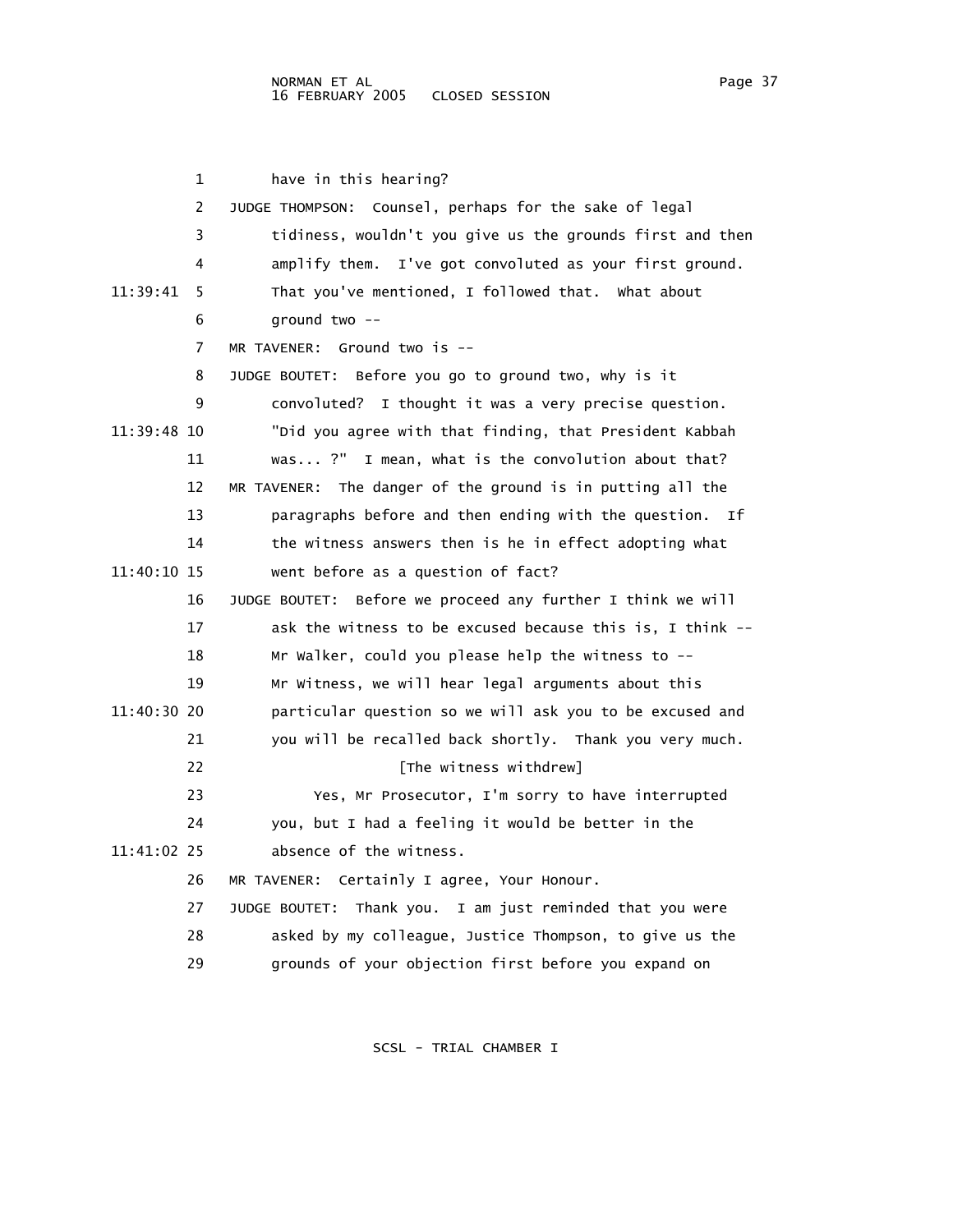1 that. So please would you do so first. 2 PRESIDING JUDGE: The first was that the question was 3 convoluted. 4 MR TAVENER: It is convoluted. Secondly, the question is 11:41:40 5 framed in such a way that the counsel has expressed his 6 understanding or his interpretation of the finding which 7 has then been put to the witness. He said, I have 8 assumed, I have divined that -- may not have been his 9 word -- in my view, this is what the finding says. 11:42:00 10 JUDGE THOMPSON: In other words, the second you are saying is 11 the question is an interpretation -- based on an 12 interpretation of learned counsel's findings. 13 MR TAVENER: The exact words I can't recall but it is 14 something along the lines of in my view, the greatest 11:42:16 15 responsibility lies with -- 16 PRESIDING JUDGE: The second question is based on the opinion 17 of counsel. 18 JUDGE THOMPSON: On the opinion or the interpretation of 19 counsel. 11:42:21 20 MR TAVENER: It has summarised by counsel and put in terms of 21 his opinion. 22 JUDGE THOMPSON: Good, fine, let's get that clearly. Second 23 ground is that the question is based on the opinion or 24 interpretation of counsel. 11:42:38 25 MR TAVENER: And the third ground is the role of the TRC 26 report in these proceedings. 27 JUDGE THOMPSON: Slowly. The rule of the TRC report in these 28 proceedings. Yes? 29 MR TAVENER: It is not in dispute that the Truth and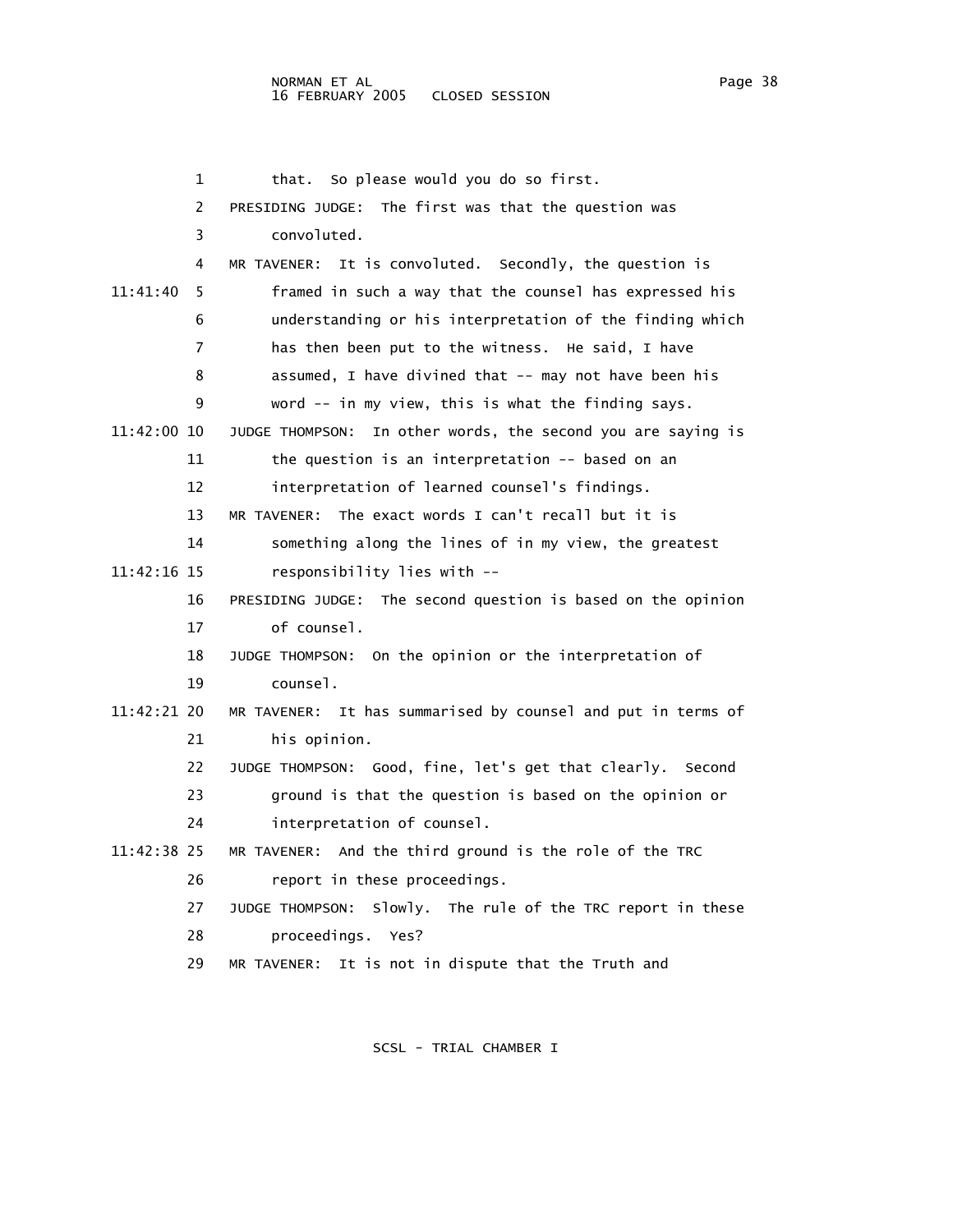|             | 1  | Reconciliation Commission undertook an inquiry as to           |
|-------------|----|----------------------------------------------------------------|
|             | 2  | certain aspects of the war, it has published a report.         |
|             | 3  | JUDGE BOUTET: Are you arguing the third argument now or --     |
|             | 4  | Sorry, I'll go to the first.<br>MR TAVENER:                    |
| 11:43:22    | 5  | JUDGE THOMPSON:<br>Four?                                       |
|             | 6  | Three will do.<br>MR TAVENER:                                  |
|             | 7  | Three will do?<br>JUDGE THOMPSON:                              |
|             | 8  | MR TAVENER: That's probably fine.                              |
|             | 9  | We would like -- whichever order. Presumably,<br>JUDGE BOUTET: |
| 11:43:27 10 |    | you are going to start with --                                 |
|             | 11 | I will start with the first.<br>MR TAVENER:                    |
|             | 12 | Issue one, yes, please.<br>JUDGE BOUTET:                       |
|             | 13 | The danger of reading a slab of a report to a<br>MR TAVENER:   |
|             | 14 | witness and then having him comment on that report or          |
| 11:43:37 15 |    | whether he agrees to the report is it's then not clear         |
|             | 16 | exactly what part of the material he is agreeing to.           |
|             | 17 | Your Honours repeatedly use the term round up or rounding      |
|             | 18 | up questions or collective questions. There is quite a         |
|             | 19 | lot of material in the preceding paragraphs read to the        |
| 11:43:58 20 |    | witness and unless it is very clear and the witness is         |
|             | 21 | very clear in the way in which he answers, the witness         |
|             | 22 | may then be adopting material it is not clear which            |
|             | 23 | material in the preceding paragraphs he is adopting.           |
|             | 24 | Secondly, that material is the result of the finding           |
| 11:44:19 25 |    | of a report which ultimately comes down to the third           |
|             | 26 | objection. So the witness is then being called upon to         |
|             | 27 | comment on the findings of a report bearing in mind that       |
|             | 28 | this witness has already testified as to his knowledge of      |
|             | 29 | that particular area. He has been cross-examined about         |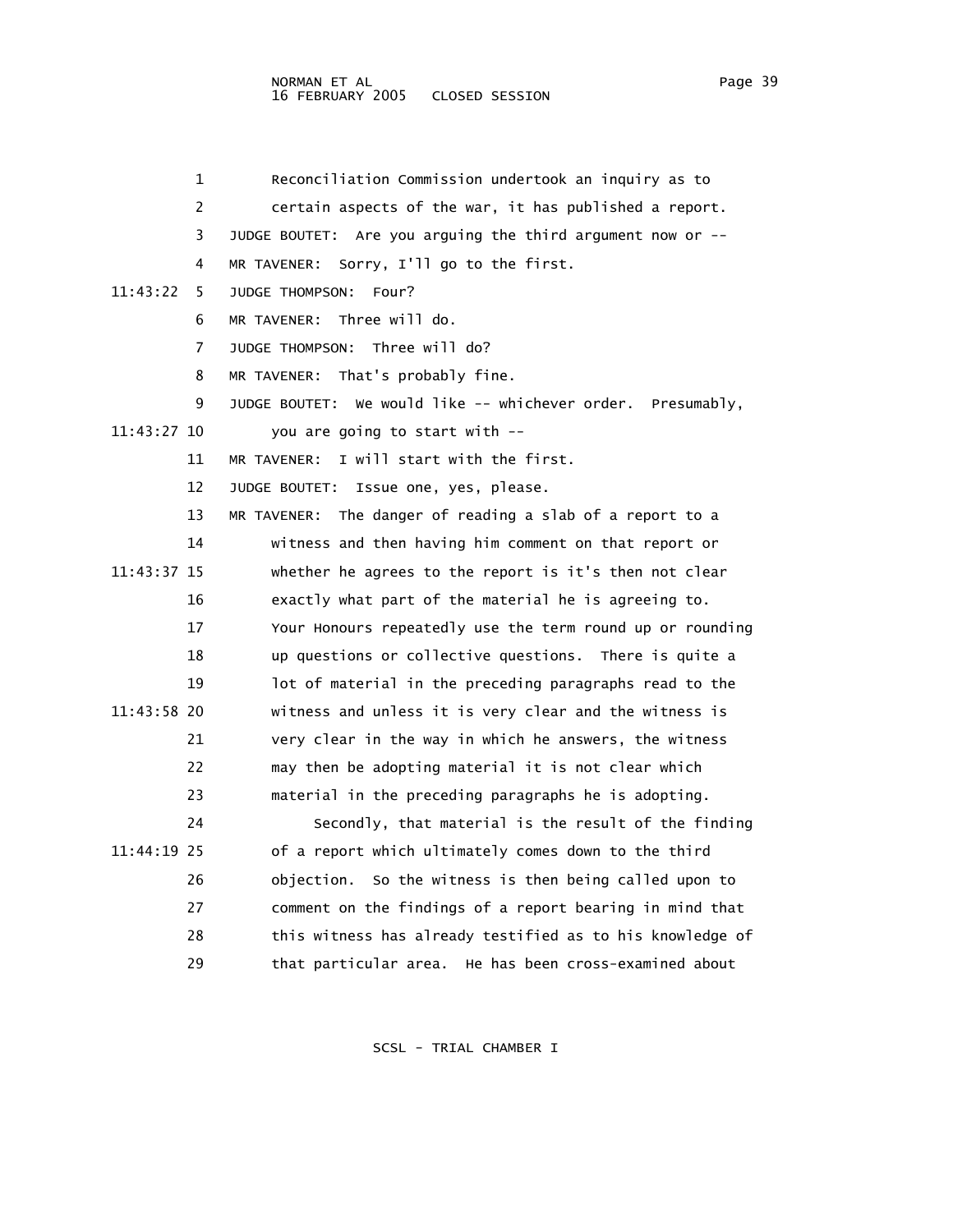| 1             | who he understood was in charge, who had authority and so        |
|---------------|------------------------------------------------------------------|
| 2             | And the witness has testified as to his<br>on.                   |
| 3             | understanding; his understanding was that as far as the          |
| 4             | CDF was concerned, Mr Norman was the person in charge.           |
| 11:44:46<br>5 | Now another tack has been followed, a finding of the TRC         |
| 6             | has been put to him, what do you say about that?                 |
| 7             | From the Prosecution's point of view, the question               |
| 8             | is convoluted and inappropriate in that it is not for            |
| 9             | this witness to comment on the findings of the TRC.<br>It        |
| 11:45:06 10   | is irrelevant.                                                   |
| 11            | JUDGE BOUTET:<br>why?                                            |
| 12            | MR TAVENER: On what basis can he comment?                        |
| 13            | JUDGE BOUTET: Why is it that he cannot?                          |
| 14            | Because he has already testified as to the extent<br>MR TAVENER: |
| 11:45:17 15   | of his knowledge on that particular point.                       |
| 16            | JUDGE BOUTET: We are in cross-examination. Why is it they're     |
| 17            | not allowed to ask these type of questions?                      |
| 18            | In one way it is repetitive. He has exhausted<br>MR TAVENER:     |
| 19            | himself being cross-examined on that particular point.           |
| $11:45:26$ 20 | To what end does it serve the Court in coming to a               |
| 21            | decision to ask this witness what do you think about that        |
| 22            | finding, bearing in mind we have his evidence on that            |
| 23            | topic? He has already testified on it. Why is it -- why          |
| 24            | not ask a witness in effect to comment on -- there has           |
| 11:45:45 25   | been many books written about the conflict in                    |
| 26            | Sierra Leone, why not ask the witness what does he think         |
| 27            | about those books?                                               |
| 28            | JUDGE BOUTET: Why not?                                           |
| 29            | MR TAVENER: How does it help the Court arrive at the final       |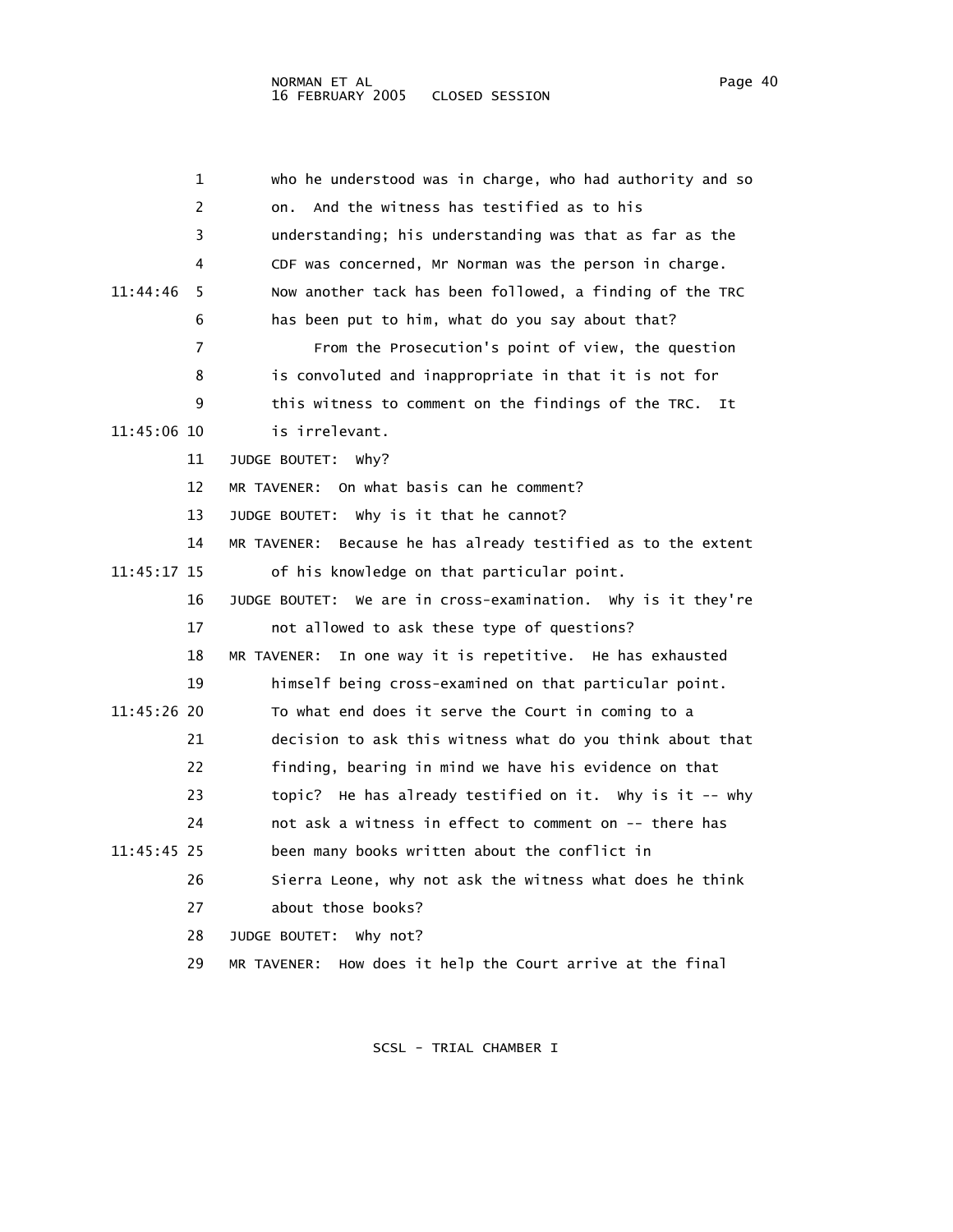|             | 1  | decision?                                                    |
|-------------|----|--------------------------------------------------------------|
|             | 2  | Maybe it would.<br>JUDGE BOUTET:                             |
|             | 3  | That I can't answer. That's a matter for Your<br>MR TAVENER: |
|             | 4  | Honours, whether or not you are assisted by random           |
| 11:45:59    | 5  | witnesses being asked to comment on publications or          |
|             | 6  | inquiries or views expressed outside this Court.             |
|             | 7  | JUDGE THOMPSON: But suppose the particular issue which the   |
|             | 8  | witness is being asked to comment on is one which, of        |
|             | 9  | course, is so germane to the proceedings here and            |
| 11:46:19 10 |    | probably from a defence perspective is critical. Isn't       |
|             | 11 | the Court assisted in ascertaining the truth by the          |
|             | 12 | witness stating his own position on that, considering the    |
|             | 13 | importance of the role of this witness in the movement?      |
|             | 14 | when you led him in evidence he gave his profile, his        |
| 11:46:42 15 |    | biological profile, his occupational profile; he's part      |
|             | 16 | and parcel of the entire structure of which formed the       |
|             | 17 | basis of the indictment.                                     |
|             | 18 | I agree, and perhaps if I can put it in a<br>MR TAVENER:     |
|             | 19 | nutshell. What most raises the objection from the            |
| 11:47:01 20 |    | Prosecution point of view is there is no need to             |
|             | 21 | introduce the TRC into the questioning. Why not simply,      |
|             | 22 | as it is cross-examination, put to the witness President     |
|             | 23 | Kabbah was the person who held authority. Why do you         |
|             | 24 | need to bring in the TRC as a justification for the          |
| 11:47:18 25 |    | question? There is no need to introduce that issue.<br>It    |
|             | 26 | is introduced in order to give some sort of credibility      |
|             | 27 | to the question. If you want to cross-examine, just          |
|             | 28 | cross-examine and cross-examine the witness about his        |
|             | 29 | knowledge and his personal experience.<br>But to say,        |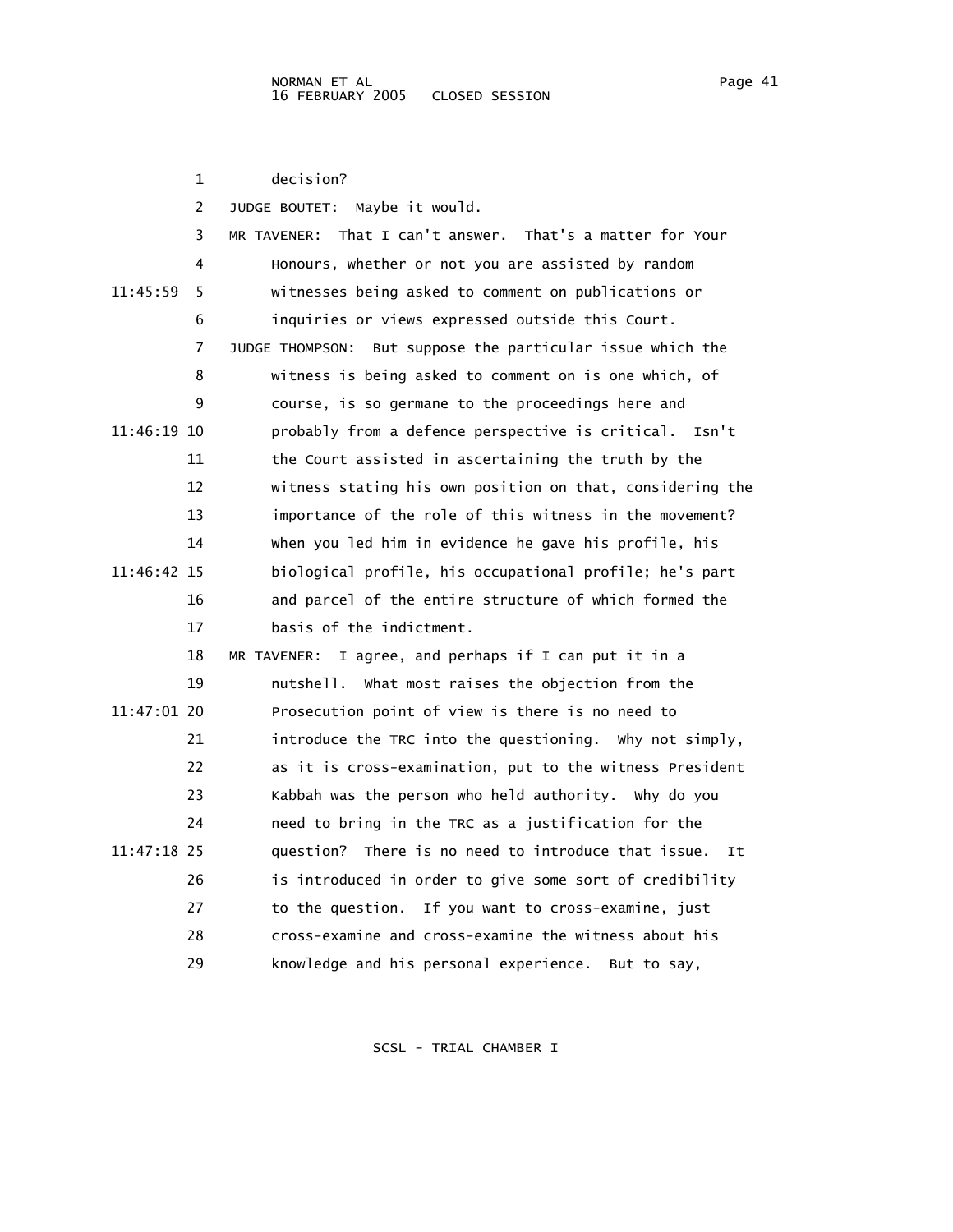1 "Well, here's a report that says this, what do you 2 think" -- 3 JUDGE BOUTET: What is improper in this question? I am trying 4 to follow your reasoning on it. 11:47:41 5 MR TAVENER: It serves no purpose to introduce the report into 6 the questioning. If, as His Honour Judge Thompson says 7 and I agree, that you want to cover that point - and 8 clearly it is an important point from the perspective of 9 the Defence - then put to the witness Kabbah was the 11:47:57 10 person in charge, President Kabbah was the one who had 11 the greatest responsibility and so on. I object to the 12 use of the need to introduce the TRC report. 13 JUDGE THOMPSON: Well, let's put it the other way. Suppose he 14 is seeking some kind of confirmatory or corroborative 11:48:14 15 evidence to the position that he has taken and he says 16 well, all right, in some report into these very 17 hostilities some organ concluded that so and so and so. 18 How do you respond to that? Why is it impermissible in 19 the context of the adversarial process which we are 11:48:37 20 engaged in, that the other side, if this particular 21 question is so important to their defence, why should the 22 Court -- unless there are some compelling policies, and 23 here of course we are not guided by policy, we are guided 24 by the principles of legality, and, of course, remember 11:49:00 25 too that we are asked to adjudicate upon these matters 26 with minimum freedom from technicalities. Why should the 27 other side not be able to put it to the witness? 28 MR TAVENER: I am not trying to confine their question. What 29 I'm trying to do is take away from their question the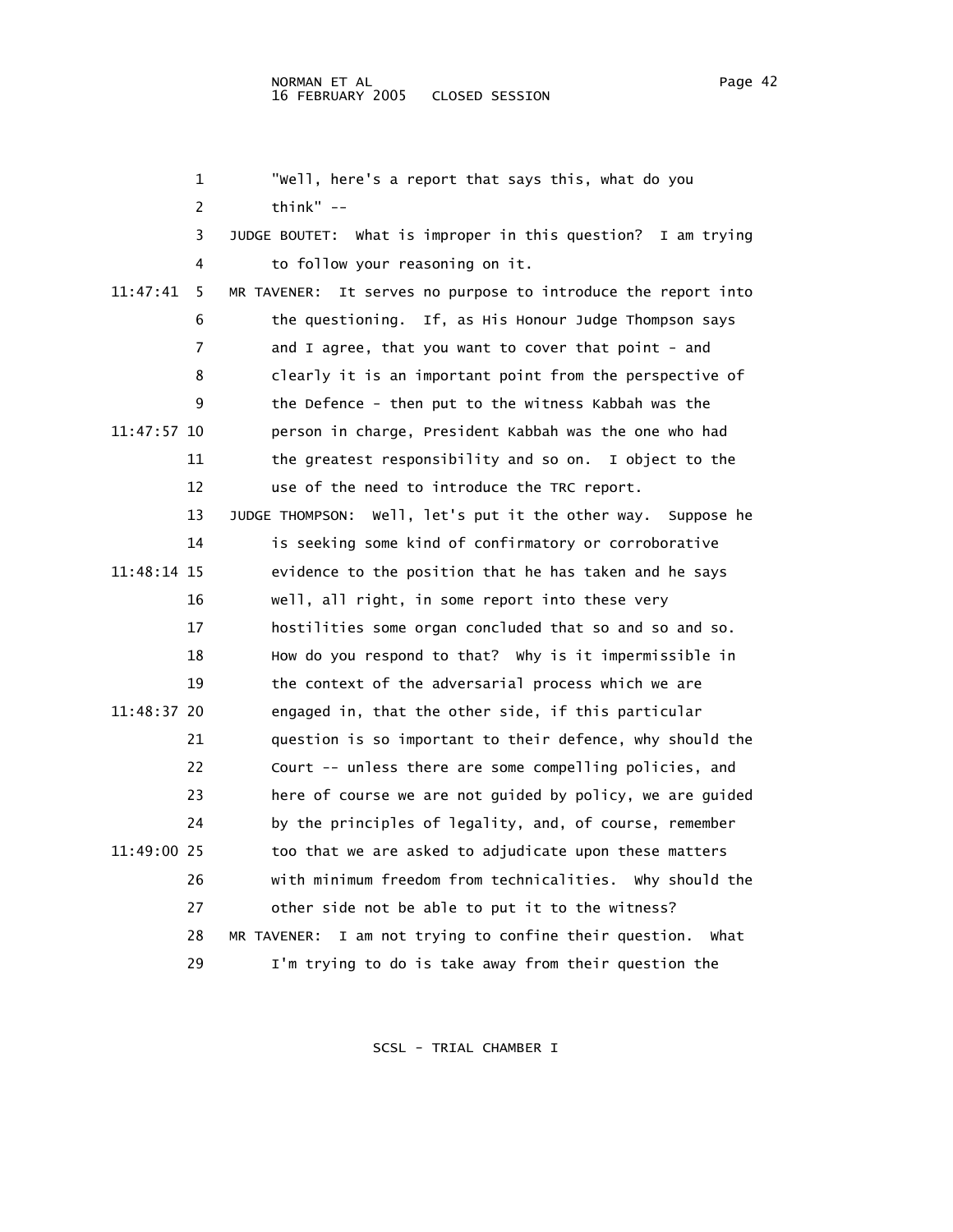| 1             | need to introduce an extraneous matter: The report.<br>You   |
|---------------|--------------------------------------------------------------|
| 2             | can't simply take out one section of one conclusion, then    |
| 3             | as my friend said, put his interpretation on to that         |
| 4             | conclusion and then ask the witness. If he wants to          |
| 11:49:28<br>5 | introduce the TRC report so we know the context in which     |
| 6             | the finding was made, the way in investigation was           |
| 7             | conducted and so on, in order for this to be of any use      |
| 8             | to the Trial Chamber the entire TRC report must go into      |
| 9             | evidence so you understand the basis on which the            |
| 11:49:46 10   | conclusion was drawn. It is slightly artificial to just      |
| 11            | read the last paragraph of a novel, the last paragraph of    |
| 12            | a report and say, "what do you say about that?" You must     |
| 13            | know the full context in which that conclusion was drawn.    |
| 14            | So if that $-$                                               |
| 11:50:01 15   | JUDGE THOMPSON: I'm a little troubled because I was thinking |
| 16            | that is what counsel was doing, and I may be -- you may      |
| 17            | correct me here if I am wrong. Virtually, the question       |
| 18            | is directed to a limited purpose, whether President          |
| 19            | Kabbah was the highest authority. And I don't know           |
| 11:50:20 20   | why -- if that is the purpose of the question, why should    |
| 21            | it be necessary for us, from your perspective, to have to    |
| 22            | read the entire report to have a global profile when this    |
| 23            | is the neat issue, the specific issue. If one accedes to     |
| 24            | your suggestion then one in fact would be multiplying the    |
| 11:50:43 25   | issues. He's singled out one particular aspect and you       |
| 26            | say we will need read the whole thing in context to          |
| 27            | understand that aspect?                                      |
| 28            | We almost agree, Your Honour.<br>MR TAVENER:                 |
| 29            | Yeah, but are you disputing that this is a<br>JUDGE BOUTET:  |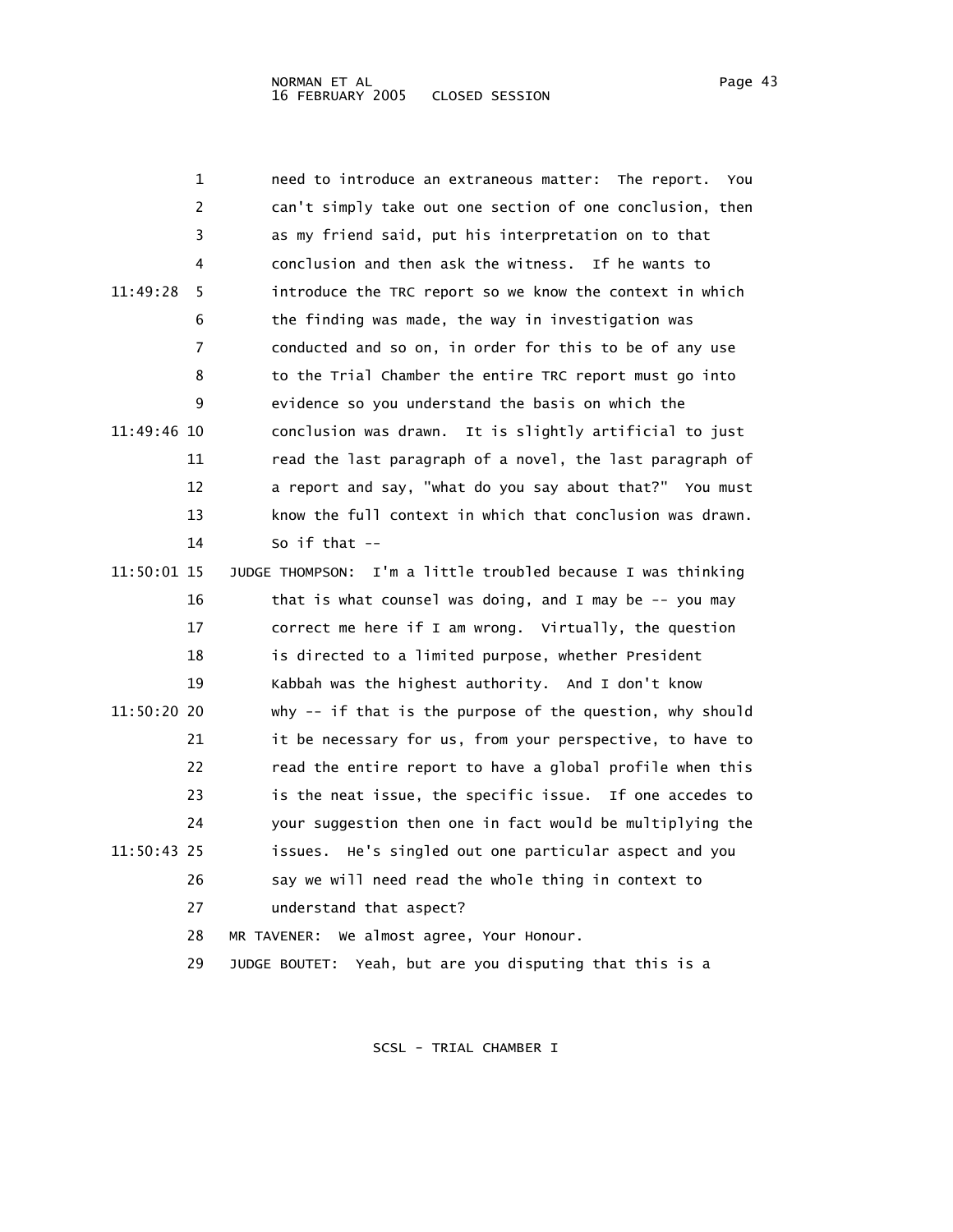1 finding of the TRC? 2 MR TAVENER: No. 3 JUDGE BOUTET: We are not here to make any assessment on the 4 findings, whether they were justified or not. I mean, 11:51:06 5 all we're given at this stage is the quote that has been 6 given and the witness is asked a question, "Do you agree 7 with this." He may agree, he may disagree, he may not 8 know anything. 9 MR TAVENER: Exactly. 11:51:19 10 JUDGE BOUTET: So? 11 MR TAVENER: The Prosecution and His Honour Judge Thompson 12 almost agree, that is exactly the question that can be 13 asked in cross-examination. Was it the case that 14 President Kabbah was the person with the greatest 11:51:32 15 responsibility or whatever term my friend likes to use? 16 PRESIDING JUDGE: Without referring to the report of the TRC. 17 MR TAVENER: Exactly. There is no reason to bring in some 18 sort of -- to try to gain some credibility or weight or 19 just grab this part of the report, use that and tack it 11:51:47 20 on to the question. It serves no purpose, it introduces 21 the whole question of the TRC and the TRC report -- 22 JUDGE THOMPSON: No, but with the greatest respect to you, 23 too, you are suggesting that the kind of reasoning would 24 be in fact reasoning appropriate in the context of a jury 11:52:03 25 trial. We as judges are trained to be very cautious and 26 vigilant. We're not going to agree with you that to be 27 able to resolve that particular specific question - a 28 neat, tidy specific question - we need to have a global 29 picture as evidenced by the report. We certainly would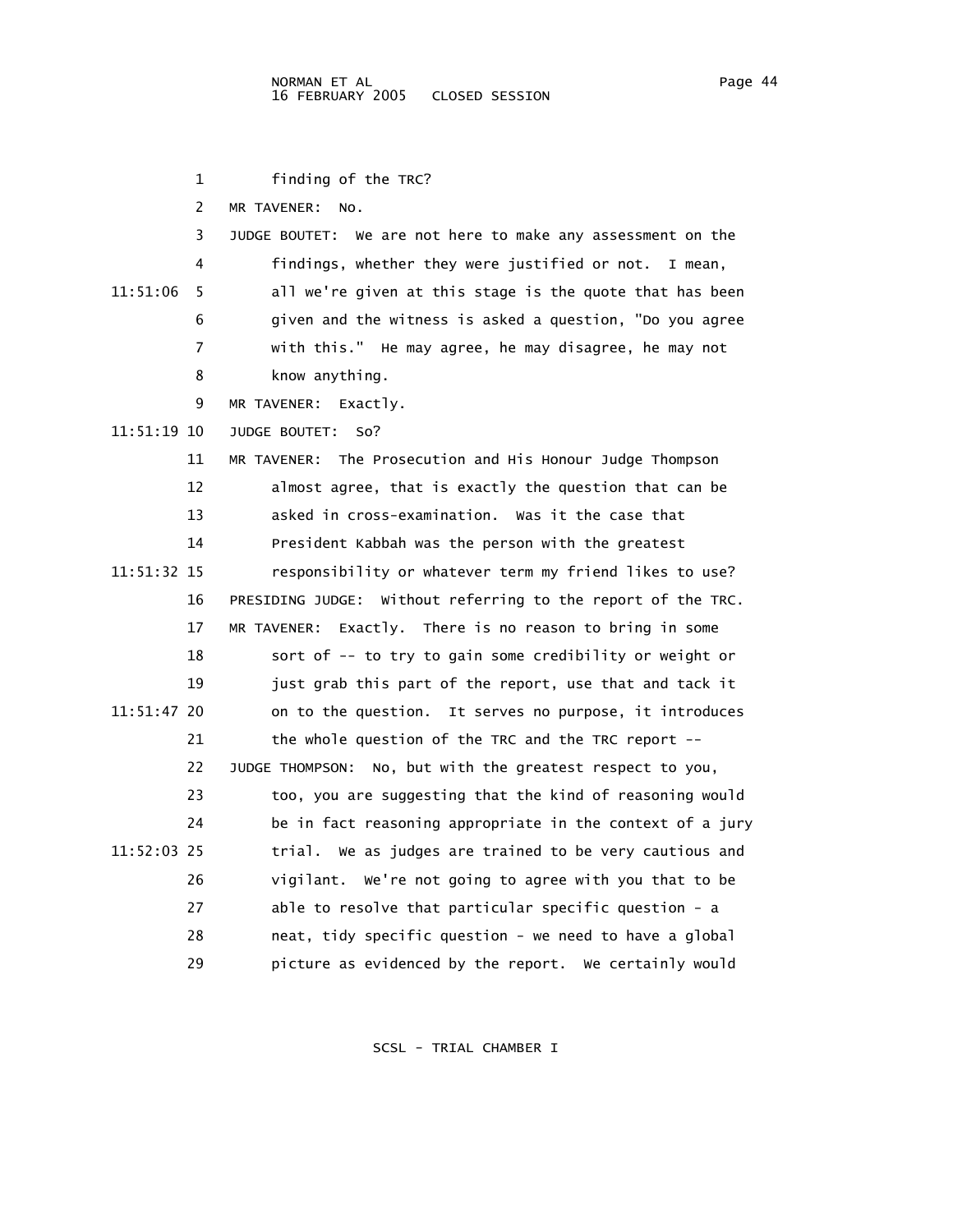|             | 1  | not agree with you. Because the question that's asked is    |
|-------------|----|-------------------------------------------------------------|
|             | 2  | so specific and it is coming out and I think all he is      |
|             | 3  | trying to do is: "Do you agree, can you see I have found    |
|             | 4  | some corroborative statement from some report in respect    |
| 11:52:43    | 5  | of this particular issue?" That is all I think he is        |
|             | 6  | saying.                                                     |
|             | 7  | But Your Honour --<br>MR TAVENER:                           |
|             | 8  | JUDGE BOUTET: And I would add to that that this is for this |
|             | 9  | Court, with professional judges, to make the proper         |
| 11:52:54 10 |    | assessment. What weight it will have, it is for us to       |
|             | 11 | make that determination. If it is that way, we will give    |
|             | 12 | it the weight it deserves. That does not mean that that     |
|             | 13 | question may not be asked. The difference -- you are        |
|             | 14 | concerned that we may be attaching too much weight to       |
| 11:53:10 15 |    | this when we don't know the background. Well, I can only    |
|             | 16 | say to you trust that this Court will make the proper       |
|             | 17 | judgment. You have not convinced me with your argument      |
|             | 18 | at this moment that this is not a proper permissible        |
|             | 19 | question as framed. You're concerned about what this        |
| 11:53:28 20 |    | Court will do with the answer -- and the answer or the      |
|             | 21 | question and the answer.                                    |
|             | 22 | MR TAVENER: That's correct, Your Honour, and I understand.  |
|             | 23 | PRESIDING JUDGE: Mr Tavener, I think the Tribunal has       |
|             | 24 | listened to you very patiently.                             |
| 11:53:44 25 |    | MR TAVENER: Yes, I understand.                              |
|             | 26 | PRESIDING JUDGE: We appreciate the arguments you make.      |
|             | 27 | You're skeptical about bringing in the findings of the      |
|             | 28 | TRC because you're questioning the status of the TRC        |

29 report in this tribunal.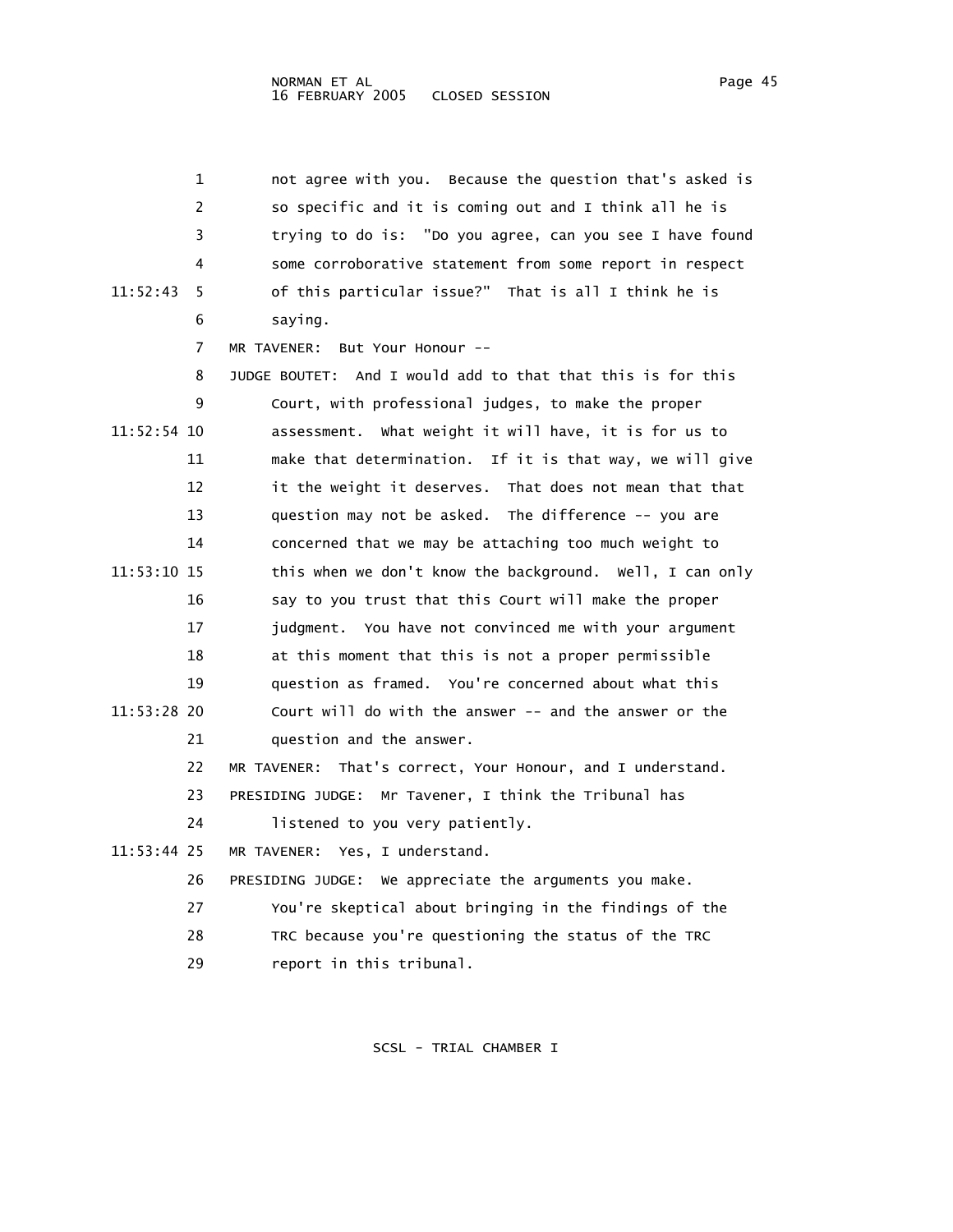## NORMAN ET AL Page 46 16 FEBRUARY 2005 CLOSED SESSION

 1 MR TAVENER: In that limited fashion, that's correct. 2 PRESIDING JUDGE: But you are not denying the propriety of 3 that question and it's relevance to these proceedings 4 MR TAVENER: No, I'm not. I just want to put straight -- 11:54:11 5 PRESIDING JUDGE: In this regard, we understand you very well. 6 In this regard, we have taken note. We ourselves know 7 where you are coming from and because of the relevance of 8 this question in these proceedings wherever it comes 9 from, the Tribunal will allow the question to be put to 11:54:29 10 the witness and we'll move from there, please. 11 MR TAVENER: I'll say no more, Your Honour, thank you. 12 PRESIDING JUDGE: Right. Can the witness be brought in 13 please? 14 JUDGE BOUTET: Now, I don't know, Mr Koppe, if because of 11:54:50 15 these discussions the witness will remember. He may 16 remember the question but he may not be remembering -- 17 PRESIDING JUDGE: You will ask the question to him again, 18 please. 19 JUDGE BOUTET: -- what led you to that conclusion, so we'll 11:55:02 20 see. 21 PRESIDING JUDGE: The relevance of the question is the status 22 of Kabbah as the Commander in Chief. 23 JUDGE BOUTET: [Overlapping speakers] with the greatest 24 responsibility. 11:55:24 25 PRESIDING JUDGE: Of pro-government forces including the CDF. 26 **Example 26** [The witness entered court] 27 JUDGE BOUTET: Yes, Mr Koppe. 28 MR KOPPE: 29 Q. Mr Witness, I will repeat the question which I put to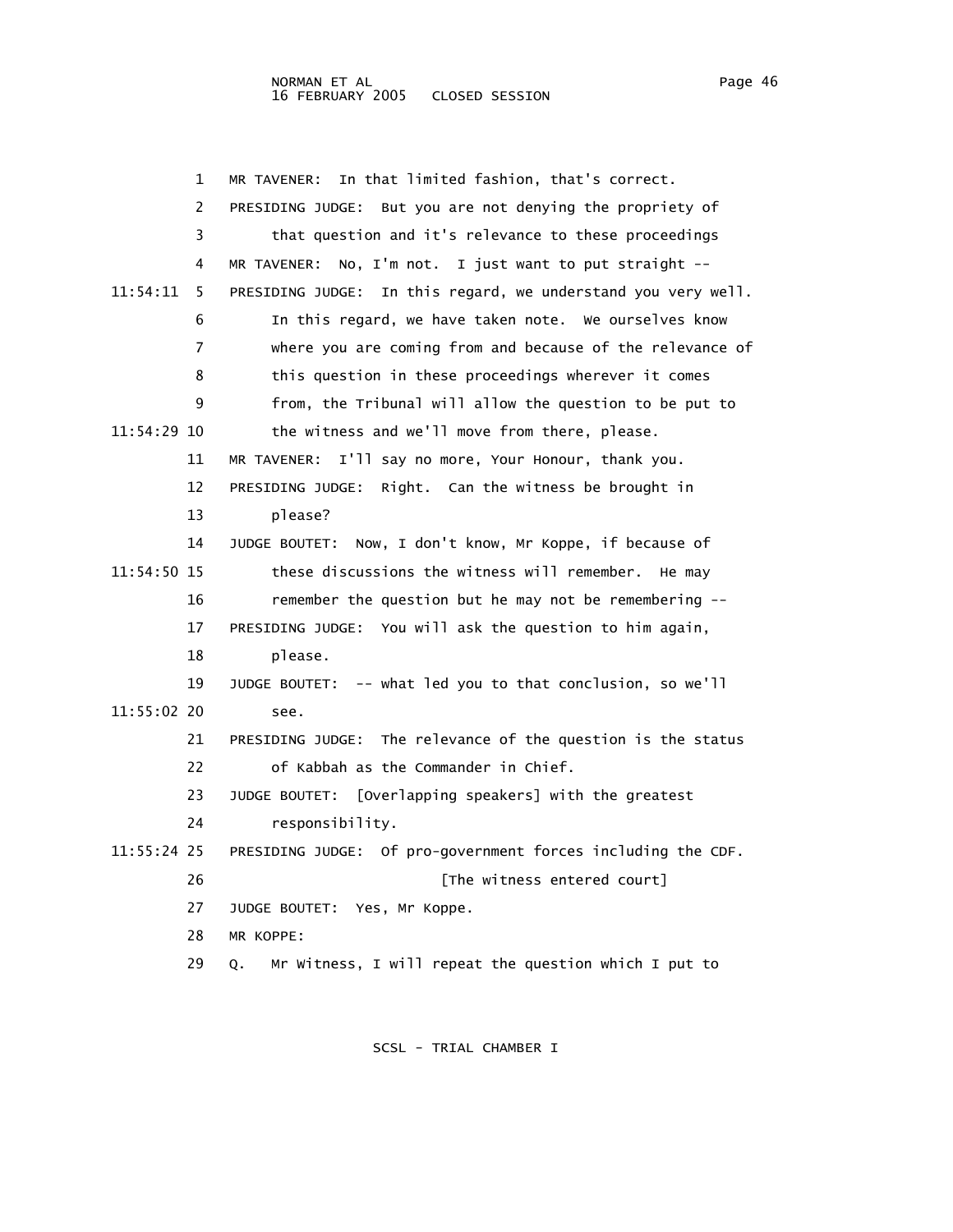1 you.

|             | 2  | Α. | Yes.                                                            |
|-------------|----|----|-----------------------------------------------------------------|
|             | 3  | Q. | Do you agree or do you not agree with the findings of the       |
|             | 4  |    | TRC that the greatest authority within the CDF lies with        |
| 11:55:58    | 5  |    | President Kabbah?                                               |
|             | 6  | А. | I do not agree.                                                 |
|             | 7  | Q. | Mr Witness, would you explain to this Court why you don't       |
|             | 8  |    | agree?                                                          |
|             | 9  | А. | Because to be an authority in the CDF you had to be             |
| 11:56:37 10 |    |    | initiated into the Kamajor society and I never heard of         |
|             | 11 |    | President Kabbah being initiated into the society.              |
|             | 12 | Q. | So specifically --                                              |
|             | 13 |    | Just a minute, we need to be very careful.<br>JUDGE THOMPSON:   |
|             | 14 |    | Did I get your question correctly? Because I got his            |
| 11:57:27 15 |    |    | answer that whether he agrees that President Kabbah was         |
|             | 16 |    | the greatest authority within the CDF? That was your            |
|             | 17 |    | question and he said he does not agree with that because        |
|             | 18 |    | to be an authority within the CDF one had to be initiated       |
|             | 19 |    | into the Kamajor society and he never heard that                |
| 11:57:51 20 |    |    | President Kabbah was initiated. Is that your answer?            |
|             | 21 |    | THE WITNESS:<br>Yes.                                            |
|             | 22 |    | MR KOPPE:                                                       |
|             | 23 | Q. | So Mr Witness, do you then disagree with the particular         |
|             | 24 |    | finding of the TRC that membership of the Kamajor society       |
| 11:58:35 25 |    |    | was not a prerequisite to hold a command position within        |
|             | 26 |    | the CDF?                                                        |
|             | 27 | Α. | I don't get that clear.                                         |
|             | 28 |    | PRESIDING JUDGE:<br>Mr Koppe --                                 |
|             | 29 |    | That's a double negative, yes, I understand.<br>MR KOPPE:<br>I. |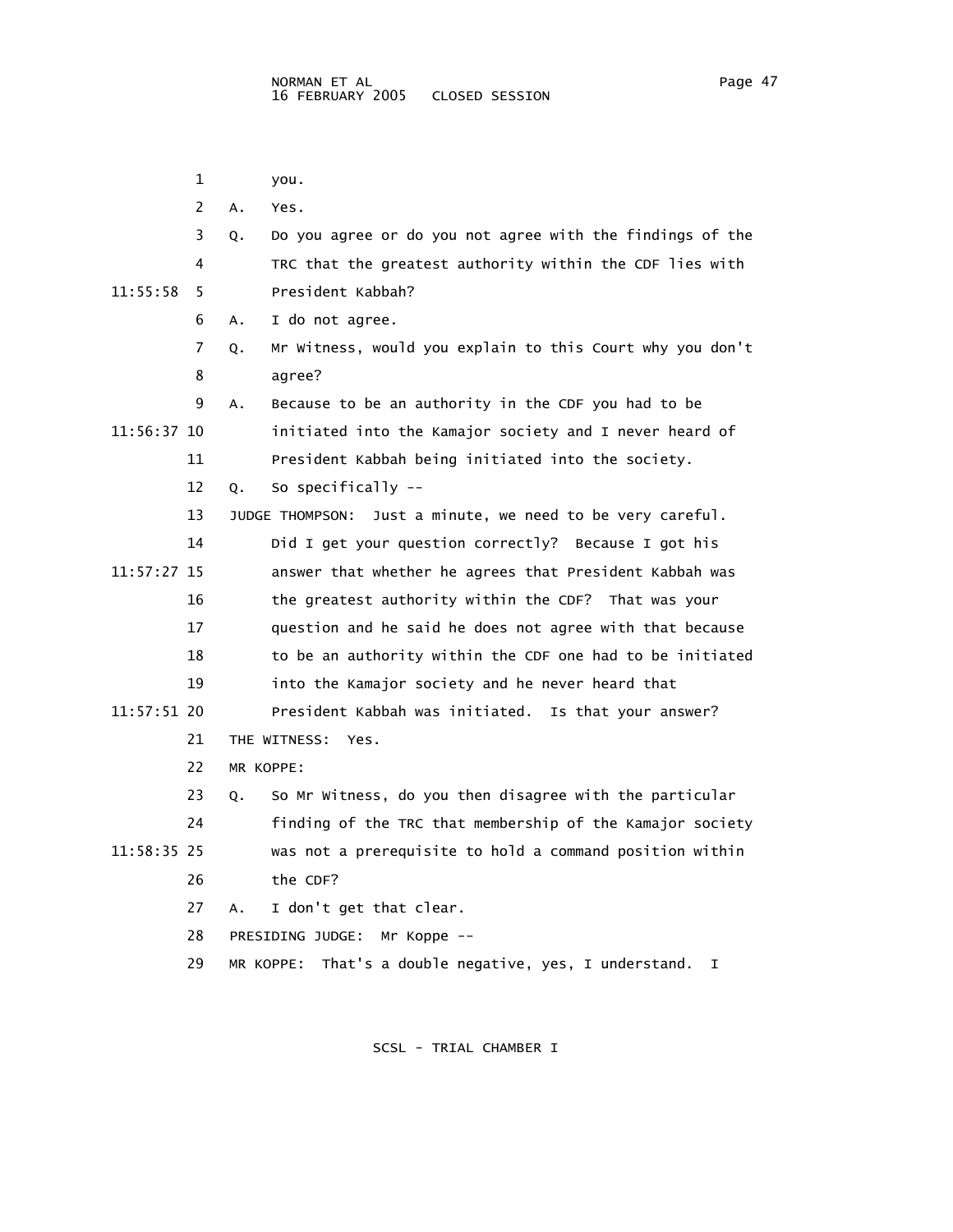1 will rephrase. 2 PRESIDING JUDGE: Please. 3 MR KOPPE: 4 Q. Mr Witness, I will read again one sentence from the 11:58:58 5 sentences or the paragraphs that I read to you earlier. 6 I will read the following: "The overwhelming majority of 7 the names listed were members of the Kamajor society, 8 although such membership was not a prerequisite to hold a 9 command position within the CDF." So in other words, it 11:59:27 10 was not necessary to be a Kamajor to hold a high-ranking 11 position within the CDF. Do you agree with that or not? 12 A. I do not agree that. 13 Q. Mr Witness, do you know a man called Charles Moiwo? 14 A. Yes. 12:00:31 15 Q. Was he -- 16 JUDGE BOUTET: What's the spelling of that name, please? 17 MR KOPPE: M-O-I-W-O. 18 JUDGE BOUTET: What was the answer? 19 MR KOPPE: Yes. 12:00:59 20 Q. Mr Witness, would you agree me that Mr Moiwo was an 21 authority within the CDF? 22 A. No. 23 Q. No? 24 A. No, to the best of my knowledge he was not an authority 12:01:15 25 within the CDF. He was a personal friend of 26 Hinga Norman. 27 Q. Was he the national public relations officer? 28 A. I do not know about that.

29 MR KOPPE: I will move on, Your Honour.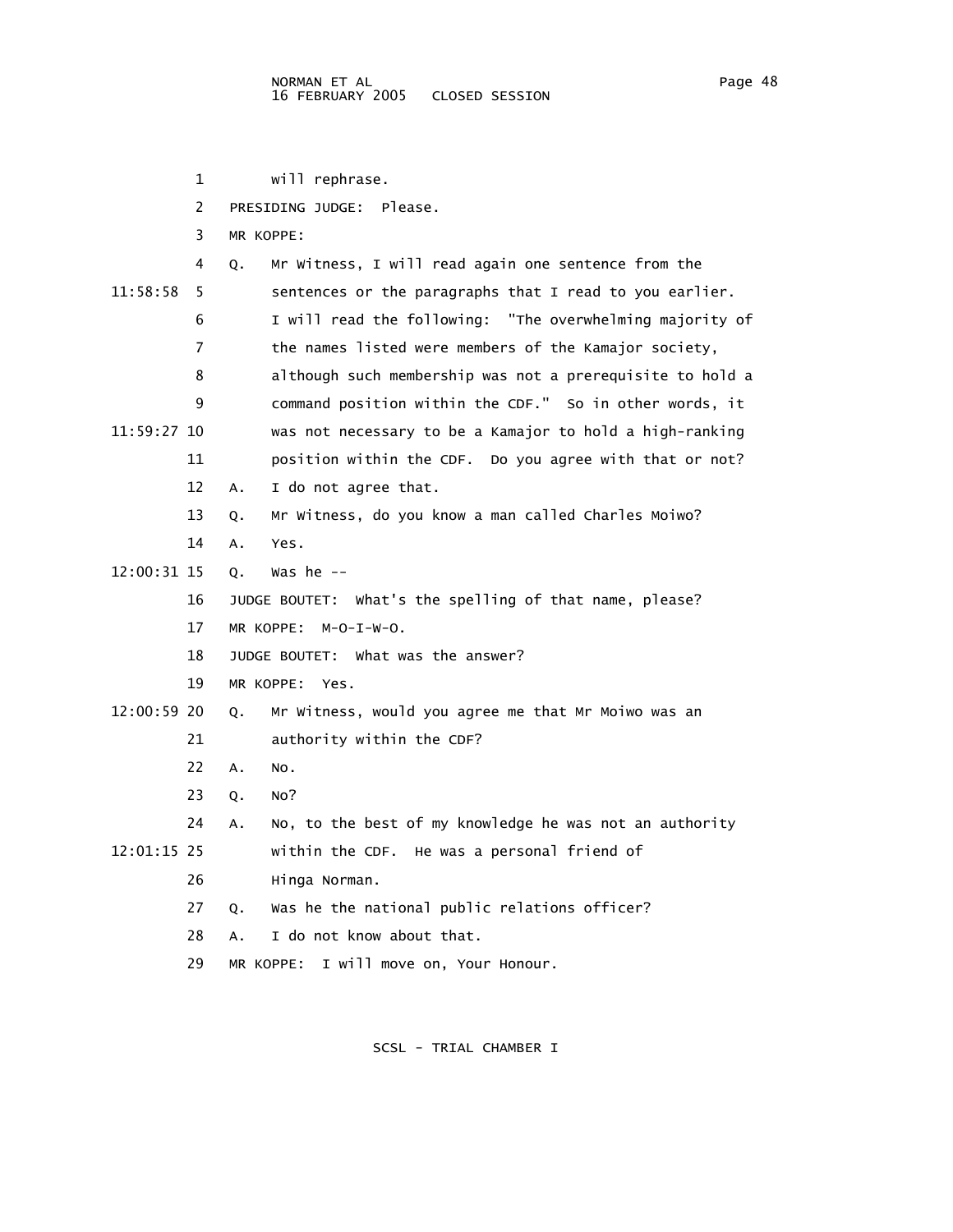## NORMAN ET AL<br>16 FEBRUARY 2005 CLOSED SESSION 16 FEBRUARY 2005

 1 PRESIDING JUDGE: What status do you give to Mr Charles Moiwo? 2 You say he was the public relations officer? 3 MR KOPPE: National public relations officer. 4 PRESIDING JUDGE: And he says he does not know whether he was 5 a national -- 6 MR KOPPE: That's it. 7 JUDGE BOUTET: Yes, please proceed. 8 MR KOPPE: 9 Q. Mr Witness, I would like to move on to the War Council. 10 You have given testimony to this Court that 11 Moinina Fofana was a member of the War Council? 12 A. Yes. 13 Q. Mr Witness, I recall that yesterday you gave testimony to 14 this Court and at one particular instance you referred -- 15 you used the sentence "the War Council and Moinina Fofana 16 and Allieu Kondewa." That seemed to suggest to me that 17 Moinina Fofana was not a member of the War Council, but 18 was additional to the War Council. Am I wrong? 19 A. Well, whether original member or additional, to me he was 12:03:10 20 a member. 21 [HN160205C - 12.03 p.m. - JM] 22 Q. To you he was a member? 23 A. Yes. 24 Q. But that could still mean that he was not a member. 12:03:52 25 A. I don't understand that question. 26 Q. You are saying that Moinina Fofana to you was a member of 27 the War Council. But -- 28 JUDGE BOUTET: His answer was he may not have been an original 29 member of the War Council, but to me, he was a member.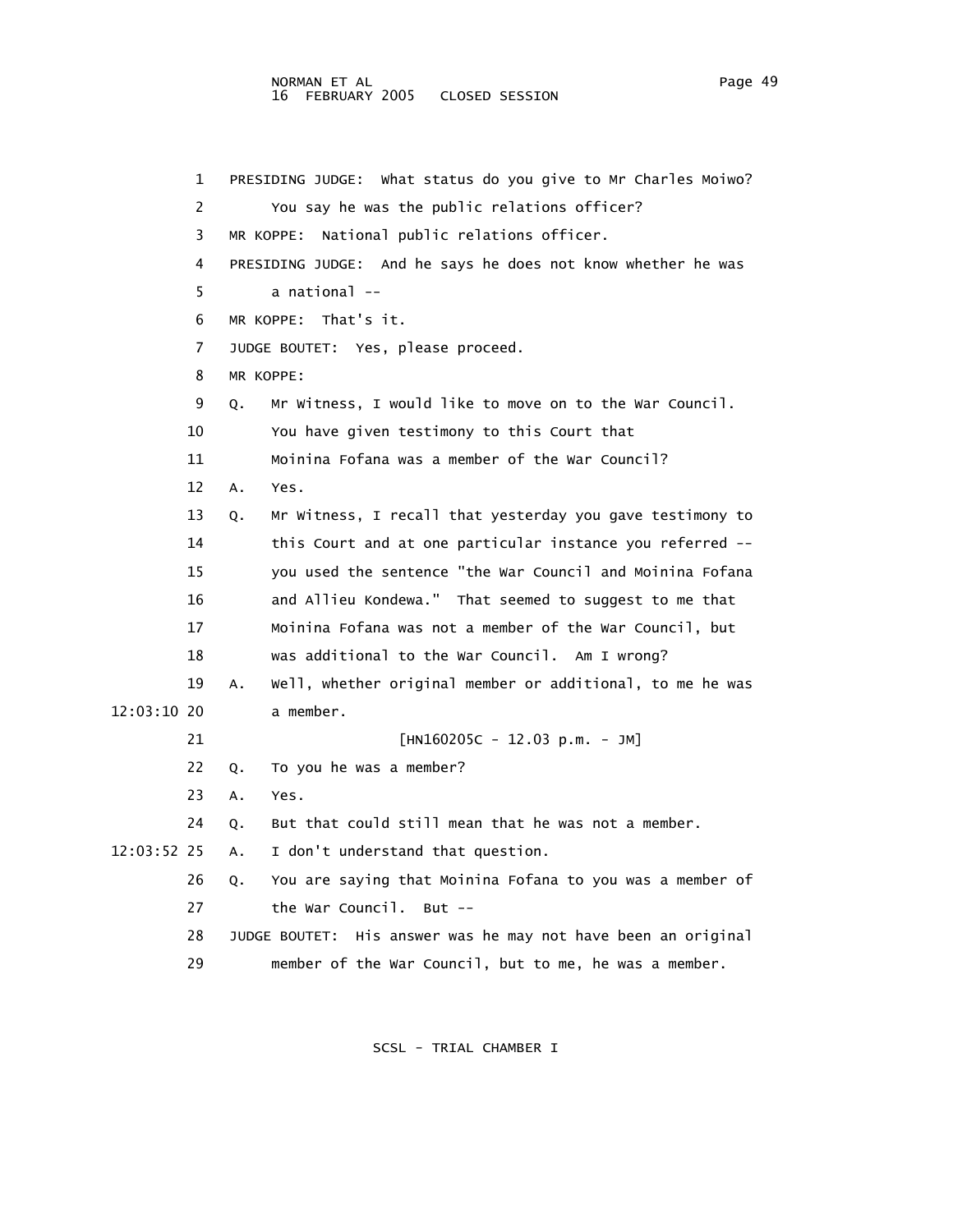1 MR KOPPE: 2 Q. You considered him to be a member? 3 A. Yes. 4 Q. But could this mean that he was not a member? I mean, 12:04:16 5 you could consider him to be a member, but that could 6 still mean that he wasn't officially a member. 7 A. I don't understand that question. 8 JUDGE BOUTET: I mean, he has told you that as far as he's 9 concerned he was a member. Now you're asking him to 12:04:31 10 confirm that indeed he thought he was a member. 11 MR KOPPE: 12 Q. Let me give an example, Mr Witness. Maybe I could think 13 that my gown was red, but I would be wrong because it 14 would be black. You could think that Moinina Fofana was 12:04:51 15 a member of the War Council, but you could still be 16 wrong. 17 A. I could not be wrong because he sat in War Council 18 meetings with us, and he took decisions together with the 19 War Council. It's only when it came to certain duties 12:05:09 20 that those duties were delegated to him as director of 21 war. 22 Q. Mr Witness, for the second time I would like you 23 to -- ask your attention to findings of the report of the 24 Truth and Reconciliation Commission. 12:05:43 25 MR KOPPE: And I would phrase the same question as I have done 26 at your suggestion, Your Honour. 27 Q. I see in front of me a heading to a paragraph, and the 28 heading to this paragraph reads: "The CDF War Council at 29 Base Zero." And then following sentence comes: "This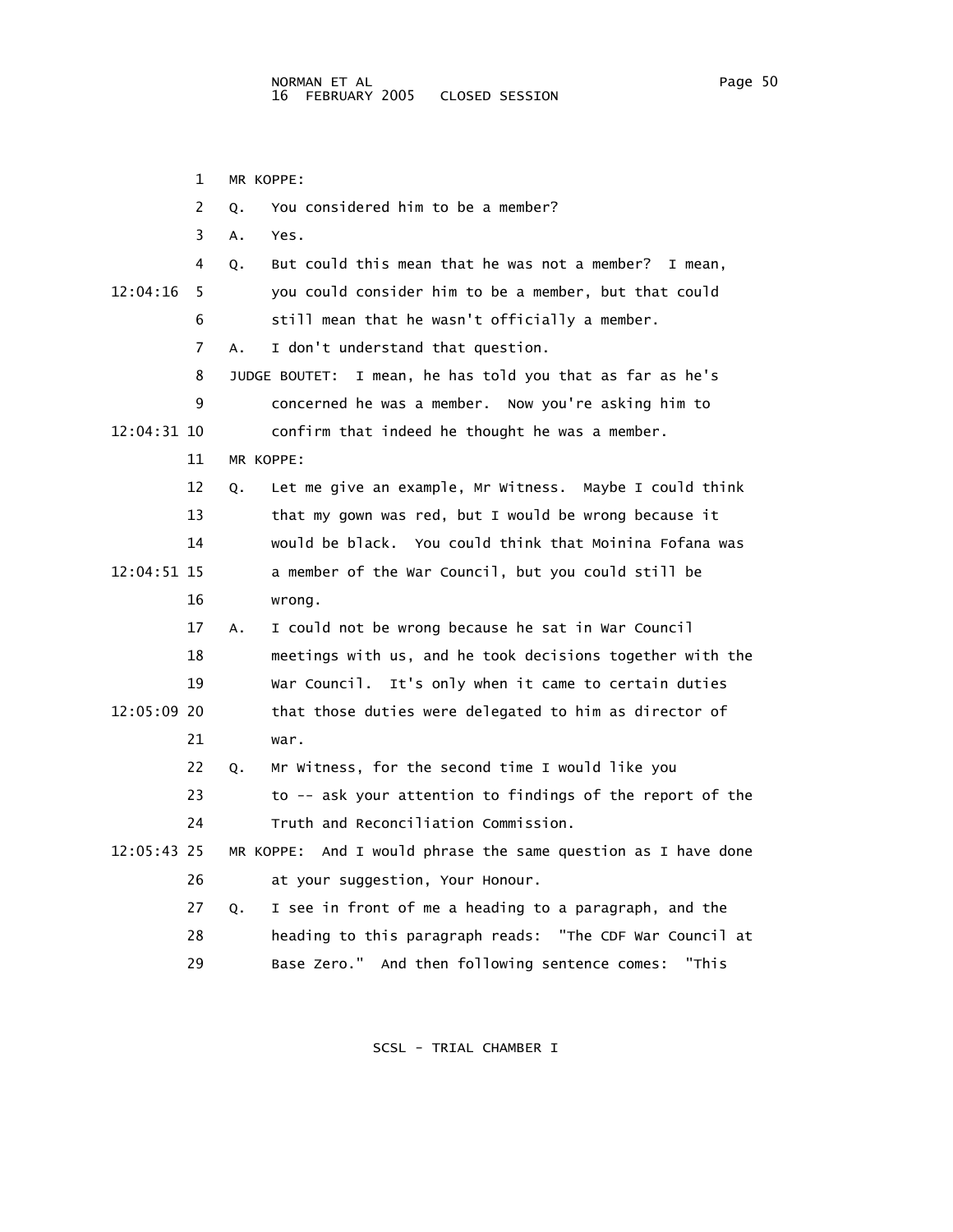| 1              | council was created at the behest of certain members of                                                               |
|----------------|-----------------------------------------------------------------------------------------------------------------------|
| 2              | the CDF High Command, but not directly aligned to all of                                                              |
| 3              | its members. The designation given above each name is                                                                 |
| 4              | the officeholder's position within the CDF War Council                                                                |
| 12:06:24<br>5. | itself."                                                                                                              |
| 6              | Then comes a list of names, of 16 names, the report                                                                   |
| 7              | is listing 16 names.                                                                                                  |
| 8              | 60?<br>А.                                                                                                             |
| 9              | $16, 1-6.$<br>Q.                                                                                                      |
| 12:06:48 10    | oh, 16.<br>А.                                                                                                         |
| 11             | Supposedly, if I understand correctly, these were the<br>Q.                                                           |
| 12             | members of the CDF War Council at Base Zero. Chairman of                                                              |
| 13             | the War Council was Paramount Chief J. W. Quee;                                                                       |
| 14             | vice-chairman/representative for Bonthe district was                                                                  |
| 12:07:14 15    | Paramount Chief C. W. Tucker; there are 14 other names,                                                               |
| 16             | but I will not mention them all.  But I see also your                                                                 |
| 17<br>18       | name, Mr Witness. You are referred to as xxxxxxxxxxx<br>xxxxxxxxxxxmember.<br>But within these 16 names, I do not see |
| 19             | the name of Moinina Fofana.<br>So my question I put to you                                                            |
| $12:07:50$ 20  | is are these findings of the Truth/Reconciliation as to                                                               |
| 21             | the membership of the CDF War Council at Base Zero true                                                               |
| 22             | or false?                                                                                                             |
| 23             | Well, I don't know where they got $-$<br>А.                                                                           |
| 24             | MR TAVENER: Sorry, excuse me. At what time? I'm not clear                                                             |
| 12:08:07 25    | about the time my friend's talking about.                                                                             |
| 26             | It's -- well, it's all in the same paragraph, so it<br>MR KOPPE:                                                      |
| 27             | is still referring to the period after May -- to the                                                                  |
| 28             | period after May when the SLPP government was overthrown.                                                             |
| 29             | I want to ask you a question:<br>JUDGE THOMPSON:<br>Is it fair to                                                     |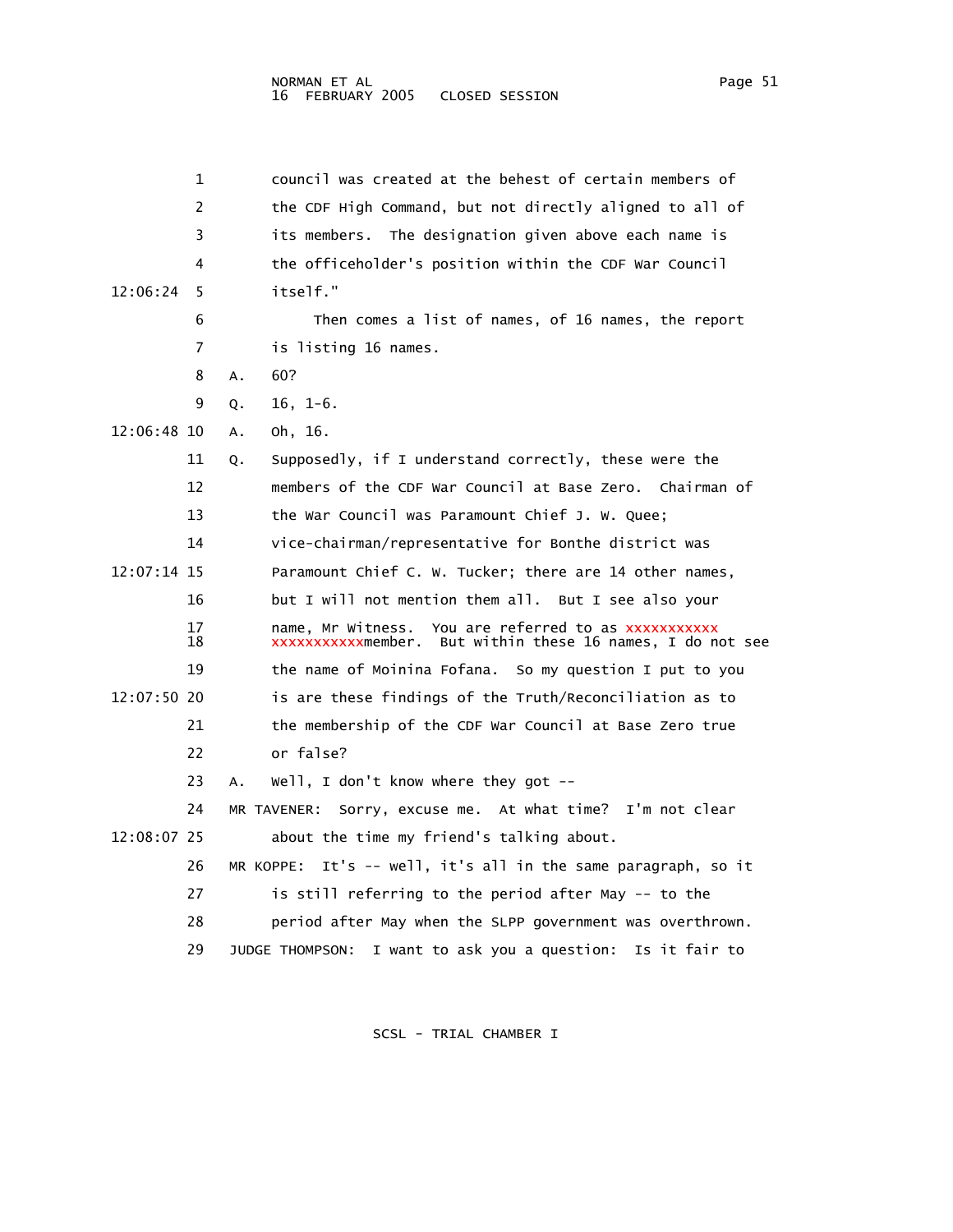| 1              | put the entire thing to him and say the findings are             |
|----------------|------------------------------------------------------------------|
| 2              | false? Why not go back to your specific issue?<br>Because        |
| 3              | it really doesn't help the tribunal in terms of answer, I        |
| 4              | mean, what you're putting to him, are these findings             |
| 12:08:44<br>5. | false?                                                           |
| 6              | MR KOPPE: I was just -- I will mention all the 16 names.         |
| 7              | JUDGE THOMPSON: Your contention, as far as I understand it,      |
| 8              | is that the name of Moinina Fofana is not there.<br>Is that      |
| 9              | what you're contending?                                          |
| 12:09:00 10    | That's it.<br>MR KOPPE:                                          |
| 11             | JUDGE THOMPSON: Why not structure your question around that      |
| 12             | so that we don't get into the difficulty of determining          |
| 13             | whether this witness agrees or disagrees with the entire         |
| 14             | findings? We don't know, and we don't want to get                |
| 12:09:14 15    | entangled in that, do we?                                        |
| 16             | JUDGE BOUTET: You see, the witness may agree in part with it.    |
| 17             | JUDGE THOMPSON: Yes.                                             |
| 18             | JUDGE BOUTET: He may disagree about the title, but he may        |
| 19             | agree with some other parts.                                     |
| 12:09:27 20    | I mean, really, I don't think the exercise of<br>JUDGE THOMPSON: |
| 21             | whether the findings of the TRC are false or true are            |
| 22             | germane to our proceedings here. All you're doing now,           |
| 23             | and you're perfectly entitled to do that, is to say that         |
| 24             | somewhere your client's name is not reported, and you            |
| 12:09:45 25    | want to test his veracity on this, whether he agrees with        |
| 26             | that record, but not the entire thing, and that's my             |
| 27             | worry. Why not just limited it to Moinina Fofana's -- in         |
| 28             | other words, you're saying that his name is omitted from         |
| 29             | that list, and you're building a theory on that.                 |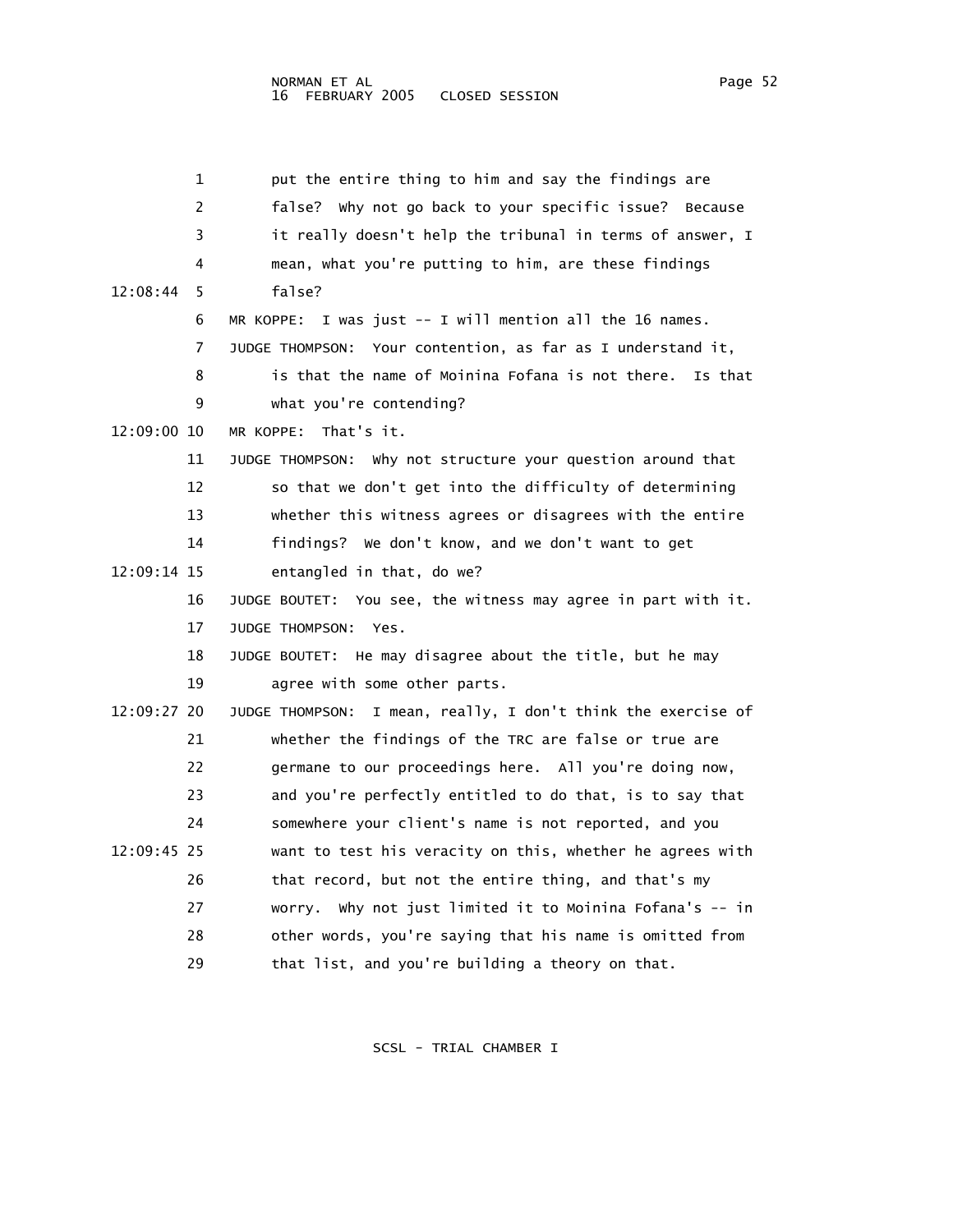## NORMAN ET AL Page 53 16 FEBRUARY 2005 CLOSED SESSION

 1 PRESIDING JUDGE: He's saying that his name was not there 2 because Moinina Fofana was -- 3 JUDGE THOMPSON: Your theory is his name is not there because 4 he was not. Why not put that specifically to him? 12:10:14 5 MR KOPPE: 6 Q. Mr Witness, I put it to you that the name of 7 Moinina Fofana is not on the member list of the War 8 Council at Base Zero. 9 JUDGE THOMPSON: Because he was not a member. 12:10:24 10 JUDGE BOUTET: Because he was not a member. 11 PRESIDING JUDGE: Because he was not a member. 12 JUDGE THOMPSON: Because he was not a member, that's what you 13 want to say. 14 MR KOPPE: 12:10:31 15 Q. Because he was not a member. Do you agree with me? 16 A. What I know is that he was a member. 17 JUDGE THOMPSON: Just for my own understanding of the 18 evidence, you're saying despite the omission of names of 19 members of the War Council in the TRC list, you 12:11:20 20 personally know he was a member. Is that what your 21 evidence is? 22 THE WITNESS: Yes, sir. 23 JUDGE THOMPSON: Notwithstanding that list of the TRC? 24 THE WITNESS: Yes, My Lord. 12:11:28 25 PRESIDING JUDGE: I would prefer "non mention" rather than 26 "omission". 27 JUDGE THOMPSON: That's fine, all right. As long as the 28 comparison is made, because that's the context in which 29 we're trying to understand the evidence. Despite the non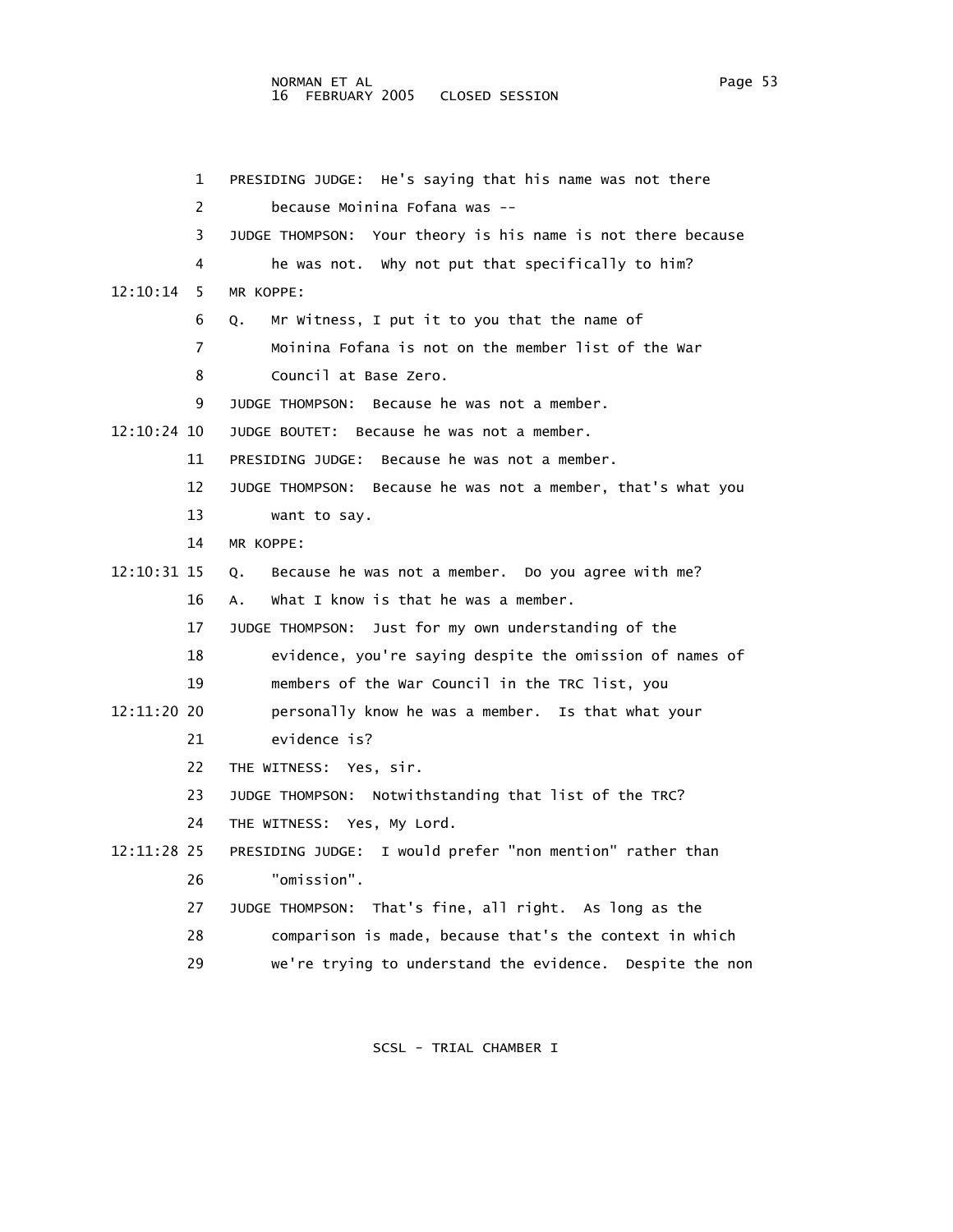1 mention. 2 MR KOPPE: 3 Q. Mr Witness -- 4 MR KOPPE: Can I move on, Your Honour? 12:12:15 5 JUDGE BOUTET: Yes. 6 MR KOPPE: 7 Q. Mr Witness, do you recall giving testimony that Moinina 8 Fofana was director of war? 9 A. Yes. 12:12:24 10 Q. Do you recall what point of time he was appointed? 11 A. At the formation of the War Council. 12 Q. At the recommendation of -- 13 A. At the formation, when the War Council was formed. 14 Q. When exactly was the War Council formed? Can you give us 12:12:51 15 a date? 16 A. I don't remember the date, but it was during my first 17 visit to Base Zero. 18 Q. Would that be October 1997, November 1997? 19 A. I think November 1997. 12:13:07 20 Q. November 1997. 21 A. Yeah. 22 Q. To get it clear, the moment the War Council was formed, 23 Moinina Fofana was appointed director of war? 24 A. Yes. 12:13:24 25 Q. Could you tell this Court how the appointment of Moinina 26 Fofana as director of war went into -- how did that go? 27 A. He was appointed by Mr Norman. 28 Q. But was there a recommendation of the War Council to do 29 so?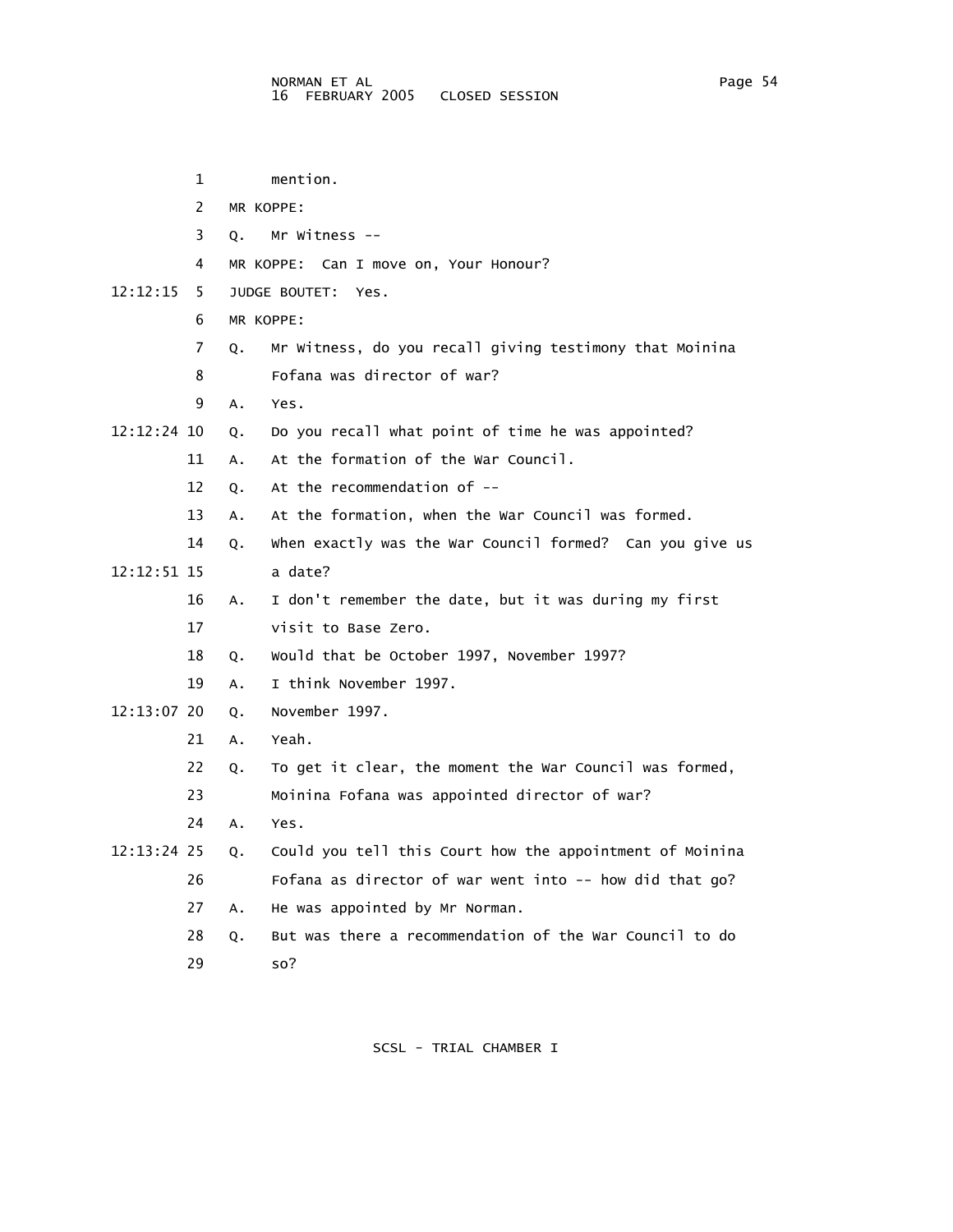|             | 1  | There were two positions that were $--$ two<br>Α.<br>NO.         |
|-------------|----|------------------------------------------------------------------|
|             | 2  | appointments that were made directly by Hinga Norman.            |
|             | 3  | That was the high priest and the director of war.                |
|             | 4  | So what you're saying is, if I understand you correctly,<br>Q.   |
| 12:14:15    | 5  | is that the War Council had nothing to do with                   |
|             | 6  | recommending Moinina Fofana as director of war?                  |
|             | 7  | $At$ $all.$<br>A.                                                |
|             | 8  | Why -- I don't understand. Why doesn't the War Council<br>Q.     |
|             | 9  | have anything to do with the appointment or recommending         |
| 12:14:41 10 |    | the appointment of Mr Fofana as director of war?                 |
|             | 11 | There were certain decisions that were taken exclusively<br>А.   |
|             | 12 | by Mr Norman.                                                    |
|             | 13 | MR KOPPE: Your Honour, I would like to bring a document into     |
|             | 14 | evidence.                                                        |
| 12:15:29 15 |    | which document? And I would suggest you show<br>JUDGE BOUTET:    |
|             | 16 | it as well to your colleagues from the Prosecution.              |
|             | 17 | Mr Walker.                                                       |
|             | 18 | I would like to hear from you and from the Prosecution           |
|             | 19 | first. What's this document and why you want to tender           |
| 12:17:18 20 |    | this document -- you want to tender that as an exhibit or        |
|             | 21 | you want to show it to the witness? What's the intent of         |
|             | 22 | your application.                                                |
|             | 23 | MR KOPPE: It's an original document, and the content of that     |
|             | 24 | document seems to be --                                          |
| 12:17:32 25 |    | Do you want to tender that as an exhibit or you<br>JUDGE BOUTET: |
|             | 26 | just want to show it to the witness? What is it that you         |
|             | 27 | want to do with this piece of paper?                             |
|             | 28 | I want to introduce it as an exhibit.<br>MR KOPPE:               |
|             | 29 | JUDGE BOUTET: As an exhibit. Mr Prosecutor.                      |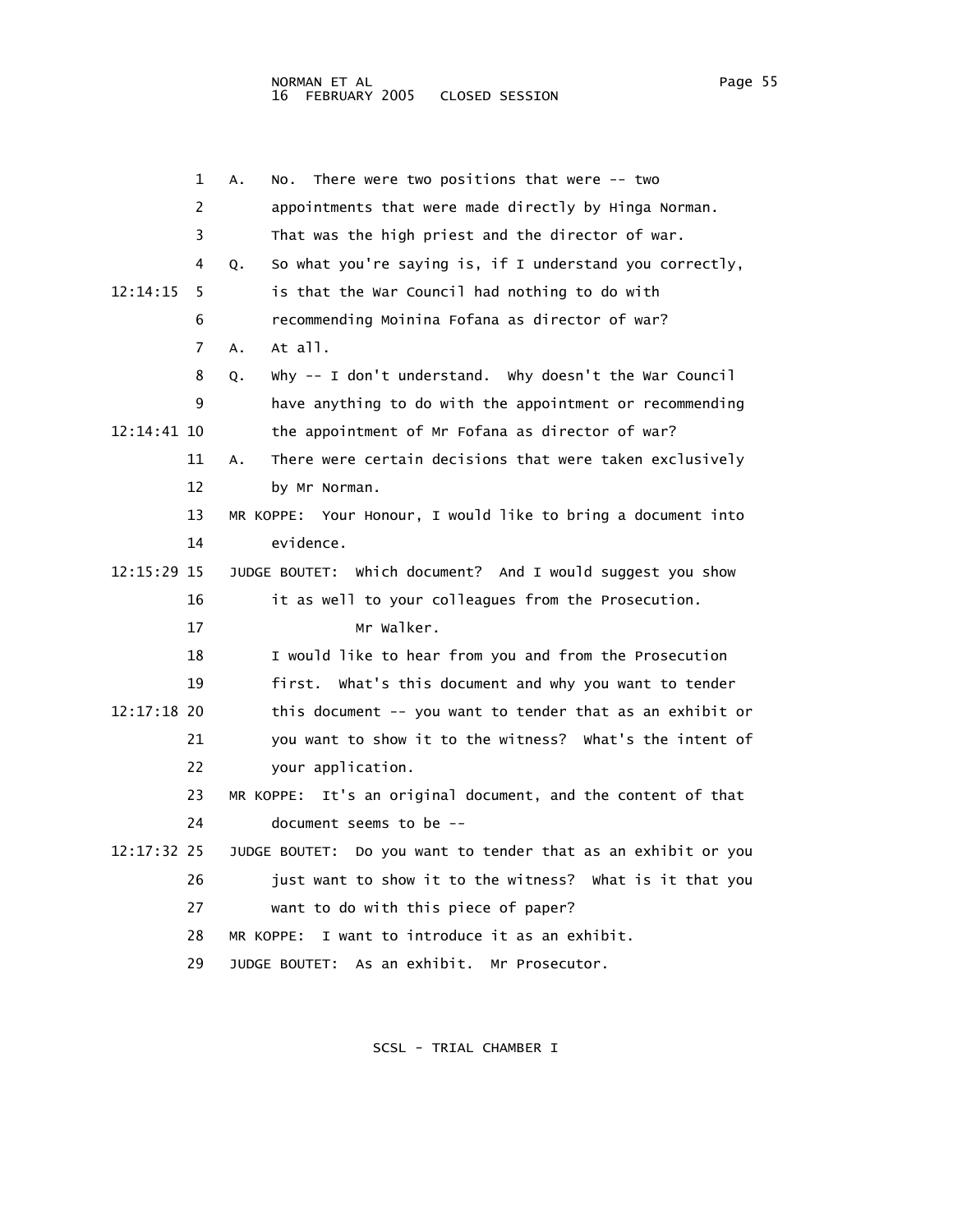|             | 1  | Could we know more? Is it possible -- who did<br>MR TAVENER:   |
|-------------|----|----------------------------------------------------------------|
|             | 2  | Is he going to show the witness?<br>it?                        |
|             | 3  | I will. Of course.<br>MR KOPPE:                                |
|             | 4  | I understand --<br>MR TAVENER:                                 |
| 12:17:57    | 5  | MR KOPPE: This is the original document. So, I would like to   |
|             | 6  | have copies, yes. But I will show the original document.       |
|             | 7  | JUDGE BOUTET: I will just remind you that we have issued       |
|             | 8  | instructions when you are tendering exhibits that you          |
|             | 9  | should have copies made for all the Judges, for the other      |
| 12:18:12 10 |    | side, for the Court. If it's an original document, I           |
|             | 11 | don't want to take it away from you, but there's a             |
|             | 12 | procedure to be followed in this respect.                      |
|             | 13 | Mr Walker, would you give the document back to the             |
|             | 14 | Defence.                                                       |
| 12:18:24 15 |    | MR TAVENER: The Prosecution has seen the document. As to       |
|             | 16 | what happens now $-$                                           |
|             | 17 | JUDGE BOUTET: At least we need to know if there is any         |
|             | 18 | relevance whatsoever to the case before us before.<br>I        |
|             | 19 | haven't looked at the document. I just gave it back to         |
| 12:18:44 20 |    | you because presumably --                                      |
|             | 21 | It's for you, Mr Koppe.<br>It's not<br>PRESIDING JUDGE:        |
|             | 22 | just -- it's for you to inform us on what the relevance        |
|             | 23 | of the document is to the proceedings. You've shown it         |
|             | 24 | to the Defence. I don't think the witness $-$ I don't          |
| 12:18:59 25 |    | know if it concerns the -- you can just tell us why you        |
|             | 26 | want that document in.                                         |
|             | 27 | I will, I will.<br>MR KOPPE:                                   |
|             | 28 | Mr Witness, I'm holding in my hand a piece of paper what<br>Q. |
|             | 29 | seems to be an original document. And in the heading I         |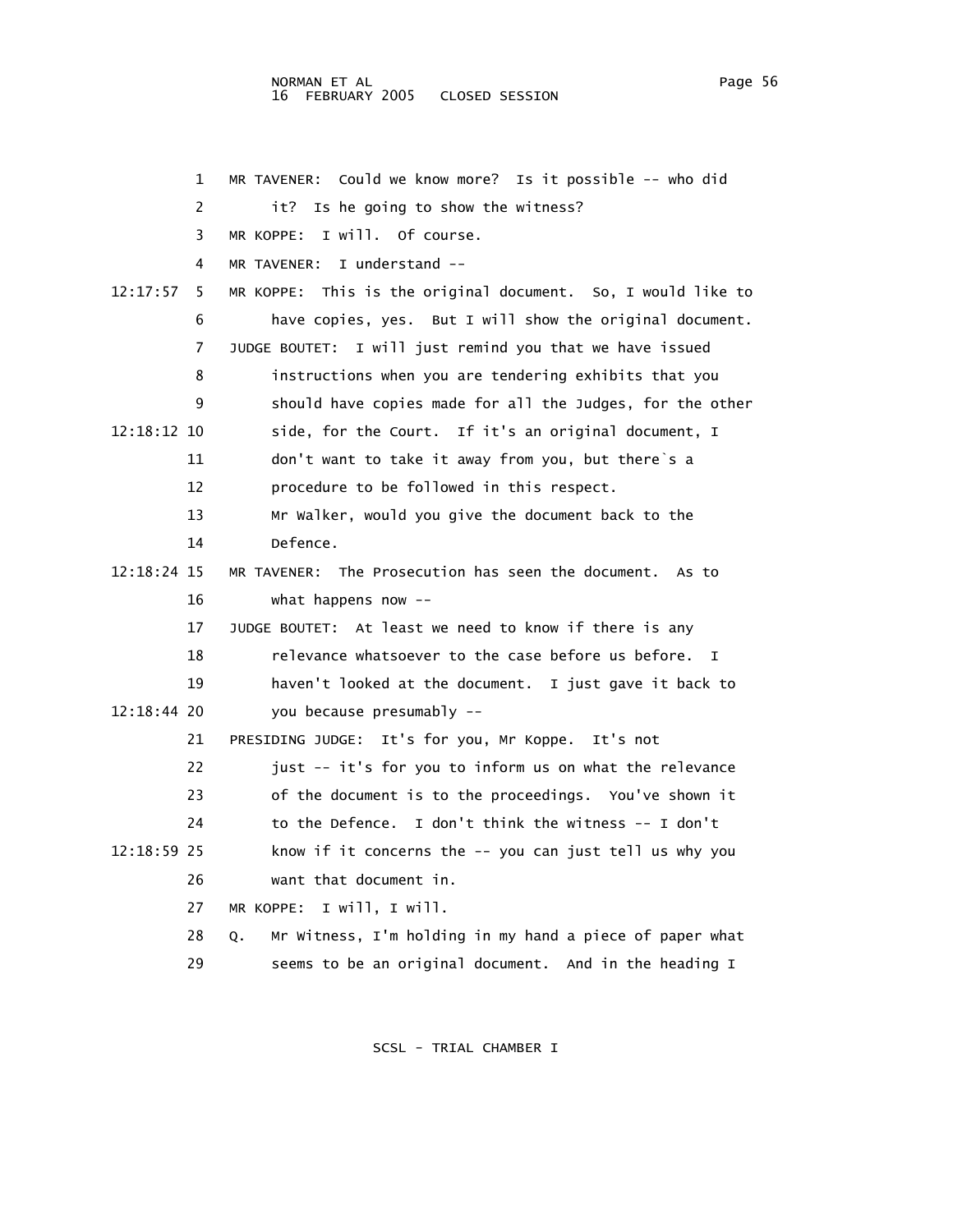NORMAN ET AL Page 57 16 FEBRUARY 2005

 1 see the words "Civil Defence Forces of Sierra Leone, 2 headquarters, Base Zero." Then I see a date, 18th of 3 January 1998. Then I see the words "from: The national 4 coordinator, CDF S/L; to: Mr Moinina Fofana. Dear 12:19:49 5 Mr Fofana." 6 Then it says: "Letter of appointment, Director or War 7 and Operations. It is my pleasure to inform you that 8 upon the recommendation of the War Council, I have 9 accepted and approved your appointment as director of war 12:20:04 10 and operation for CDF S/L with effect from 15th of 11 January 1998. You have earned this as a result of your 12 hard work and dedication to the course of our people in 13 the restoration of democracy in Sierra Leone. I wish to 14 urge you to take this appointment as a challenge for you 12:20:23 15 to strive further and redouble your efforts for the 16 restoration of constitutional order and the reinstatement 17 of Alhaji Dr Ahmed Tejan Kabbah as President of Sierra 18 Leone. I wish you good luck and more successes in your 19 services. Yours." Then I see a stamp, within it 12:20:48 20 "coordinator, CDF S/L" with a green signature which seems 21 to be the signature of Honourable Sam Hinga Norman, 22 national coordinator. And on the left side of the page, 23 I see: "cc, chairman of the War Council." 24 I would like to show this document to you, 12:21:09 25 Mr Witness. 26 A. I've seen it. 27 Q. Now, Mr Witness, you have given testimony to this Court 28 today that the appointment of Mr Fofana as director of 29 war and operations was not upon the recommendation of the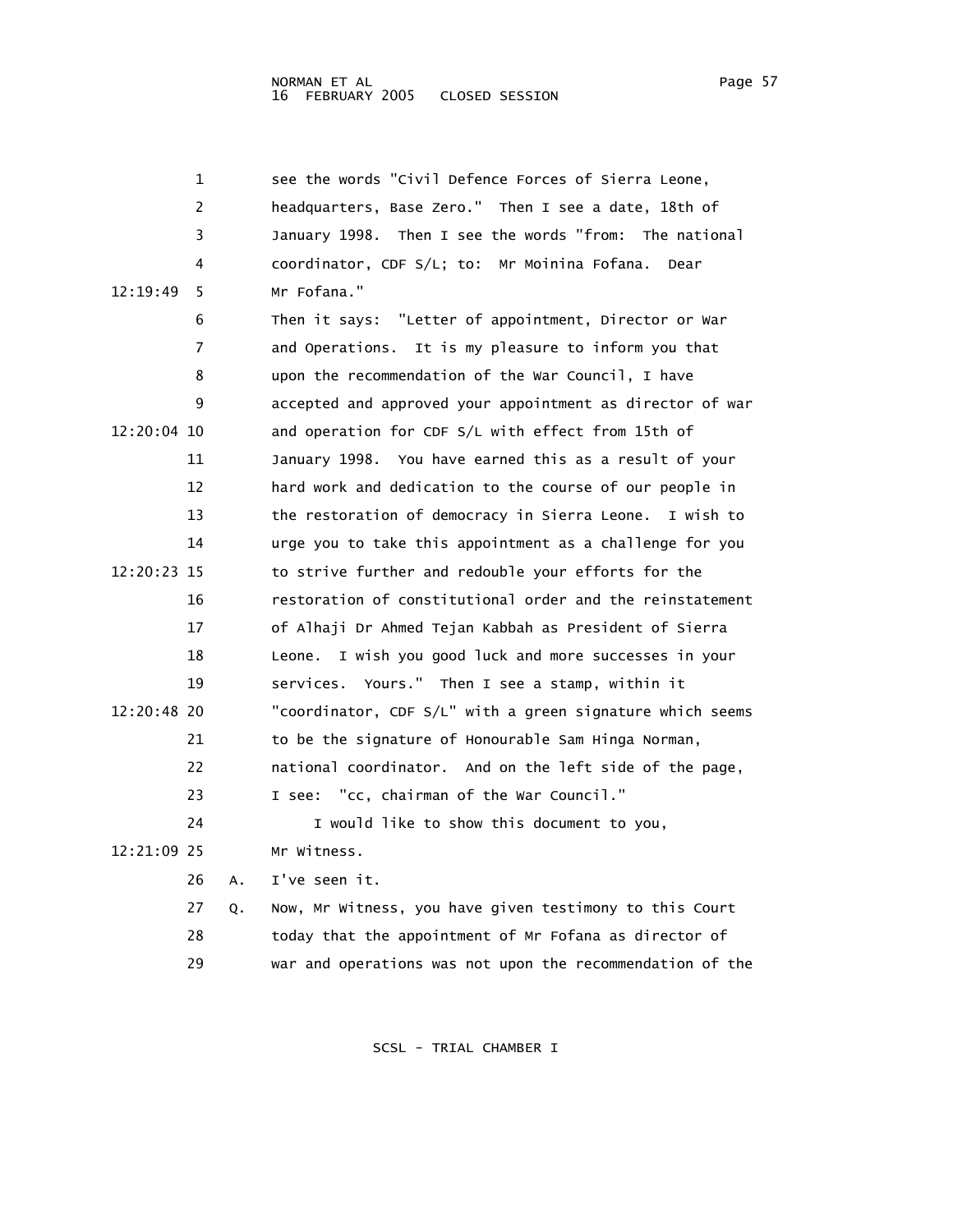|               | 1  |           | War Council. However, this letter shows or could show        |
|---------------|----|-----------|--------------------------------------------------------------|
|               | 2  |           | that the appointment of Mr Fofana was indeed upon            |
|               | 3  |           | recommendation of the War Council. Do you keep with your     |
|               | 4  |           | earlier testimony?                                           |
| 12:22:37      | 5. | Α.        | Yes, I keep with it, because by the time we formed the       |
|               | 6  |           | War Council, there were no typewriters at the base.<br>So    |
|               | 7  |           | these documents were made later. In fact, the war            |
|               | 8  |           | Council was not formed in January. It was formed in          |
|               | 9  |           | November. There were no typewriters with us in the base.     |
| $12:22:54$ 10 |    |           | It was later on that typewriters came. So I think that       |
|               | 11 |           | was the time that these documents were now made.             |
|               | 12 | Q.        | You just stated earlier, Mr Witness, that it was the         |
|               | 13 |           | exclusive authority of Mr Norman to appoint Fofana as        |
|               | 14 |           | director of war. And why would this be a false document?     |
| 12:23:14 15   |    |           | I don't understand.                                          |
|               | 16 | Α.        | Well, I don't know why he phrased his letter like that.      |
|               | 17 |           | But what I know happened is what I've explained.             |
|               | 18 | Q.        | So what you're saying is that the document that has been     |
|               | 19 |           | presented to you is inaccurate and indeed, false?            |
| 12:23:33 20   |    |           | Objection. Objection, that's not what the<br>MR TAVENER:     |
|               | 21 |           | witness has said.                                            |
|               | 22 |           | JUDGE BOUTET: Objection sustained. Witness has not testified |
|               | 23 |           | that this is a false document. He says he disagrees with     |
|               | 24 |           | the document.                                                |
| 12:23:51 25   |    | MR KOPPE: |                                                              |
|               | 26 | Q.        | Well, I will rephrase it. Does this mean, Mr Witness,        |
|               | 27 |           | that you think that this document is false?                  |
|               | 28 | Α.        | I don't understand what you mean.                            |
|               | 29 | Q.        | You don't agree with the content of the letter.<br>So        |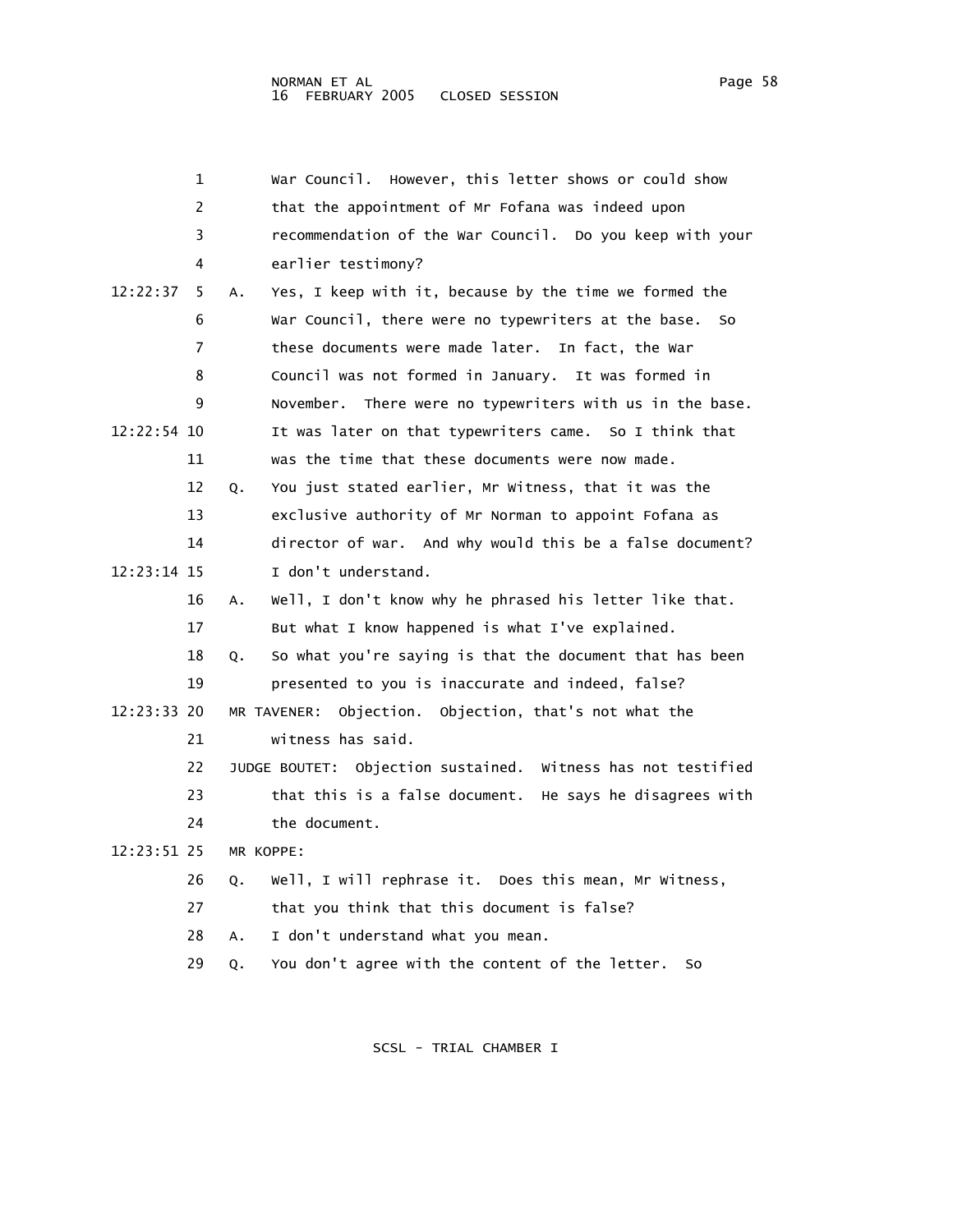|             | 1  | therefore, my question is do you $-$ are you of the           |
|-------------|----|---------------------------------------------------------------|
|             | 2  | opinion that this document is false?                          |
|             | 3  | MR BANGURA: May it please, Your Honours, I think counsel is   |
|             | 4  | misstating what the witness had said.                         |
| 12:24:25    | 5  | MR KOPPE:<br>NO.                                              |
|             | 6  | MR BANGURA: The witness did not say he did not agree with the |
|             | 7  | content of the letter. The witness merely explained that      |
|             | 8  | there had not been typewriter in Base Zero when the           |
|             | 9  | appointment was made in November 1997. I think that's as      |
| 12:24:38 10 |    | far as he has gone in his answers.                            |
|             | 11 | JUDGE THOMPSON: But my own understanding of the line of       |
|             | 12 | cross-inquiry is that here is a document which says that      |
|             | 13 | his client was appointed on the recommendation of the War     |
|             | 14 | Council, and we have the witness's testimony that the War     |
| 12:25:01 15 |    | Council did not recommend or had no part to recommend         |
|             | 16 | that his appointment was directly by the first accused.       |
|             | 17 | And so I think that's what the whole purpose of this          |
|             | 18 | cross-inquiry is about; in other words, the explanation       |
|             | 19 | about typewriters may well be useful. But the question        |
| 12:25:25 20 |    | is, is that document, so to speak, telling a lie about        |
|             | 21 | itself when it uses the word "recommendation" or is the       |
|             | 22 | witness's testimony the one which is acceptable or            |
|             | 23 | represents the correct portrayal of the facts? That's         |
|             | 24 | what I understand the cross-inquiry to be.                    |
| 12:25:48 25 |    | MR BANGURA: Your Honour, I'm not saying he cannot ask the     |
|             | 26 | question he's asking. But he's premised the question on       |
|             | 27 | the witness's denial that --                                  |
|             | 28 | JUDGE THOMPSON: I put it the way I understand it -- I see     |
|             | 29 | clearly a discrepancy here which is the basis of the          |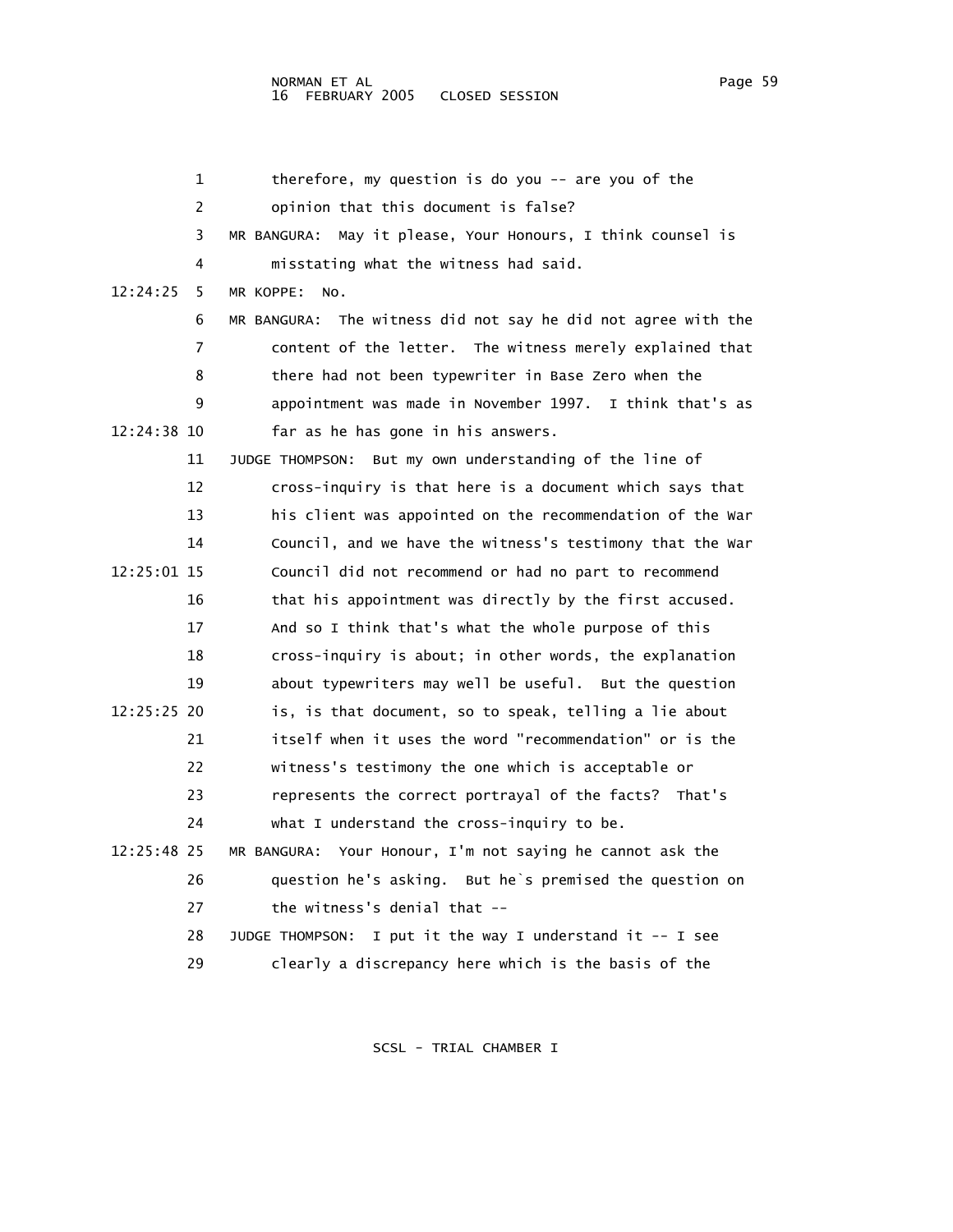| 1             | cross-inquiry, that you have said, "my client was            |
|---------------|--------------------------------------------------------------|
| 2             | appointed directly by Norman, and there was nothing, no      |
| 3             | intervention or recommendation emanating from the War        |
| 4             | Council." I have a document here which says that it was      |
| 12:26:25<br>5 | the War Council that recommended. I think that is the        |
| 6             | point of the cross -- and I think we need to, if counsel     |
| 7             | feels this is very important for him, he ought to put it.    |
| 8             | PRESIDING JUDGE: The witness has said, we have it on record  |
| 9             | here, that he did not know why he phrased the document       |
| 12:26:42 10   | that way.                                                    |
| 11            | But that's the point. That's why the -- I<br>JUDGE THOMPSON: |
| 12            | mean, what I seem to see that we -- if that document is      |
| 13            | forming the basis of cross-examination now, we need to       |
| 14            | explain why document says "recommendation," and that's       |
| 12:27:01 15   | what the witness is trying to do.                            |
| 16            | MR BANGURA: Very well, Your Honour. I only note that he was  |
| 17            | asking the witness the question, this document which you     |
| 18            | have denied, something like you have denied this document    |
| 19            | is not true --                                               |
| 12:27:12 20   | JUDGE THOMPSON: No, no, I don't go that far. I don't go that |
| 21            | But I think it's a perfectly legitimate line of<br>far.      |
| 22            | cross-inquiry. We need to ascertain the truth. Was this      |
| 23            | man appointed on recommendation of War Council or was he     |
| 24            | not?                                                         |
| 12:27:27 25   | In addition, Your Honour, I would also like to<br>MR KOPPE:  |
| 26            | point out again that this letter was dated the 18th of       |
| 27            | January and refers to an appointment of Fofana as            |
| 28            | director of war with effect from 15th of January 1998.       |
| 29            | And the witness has stated, has given testimony that --      |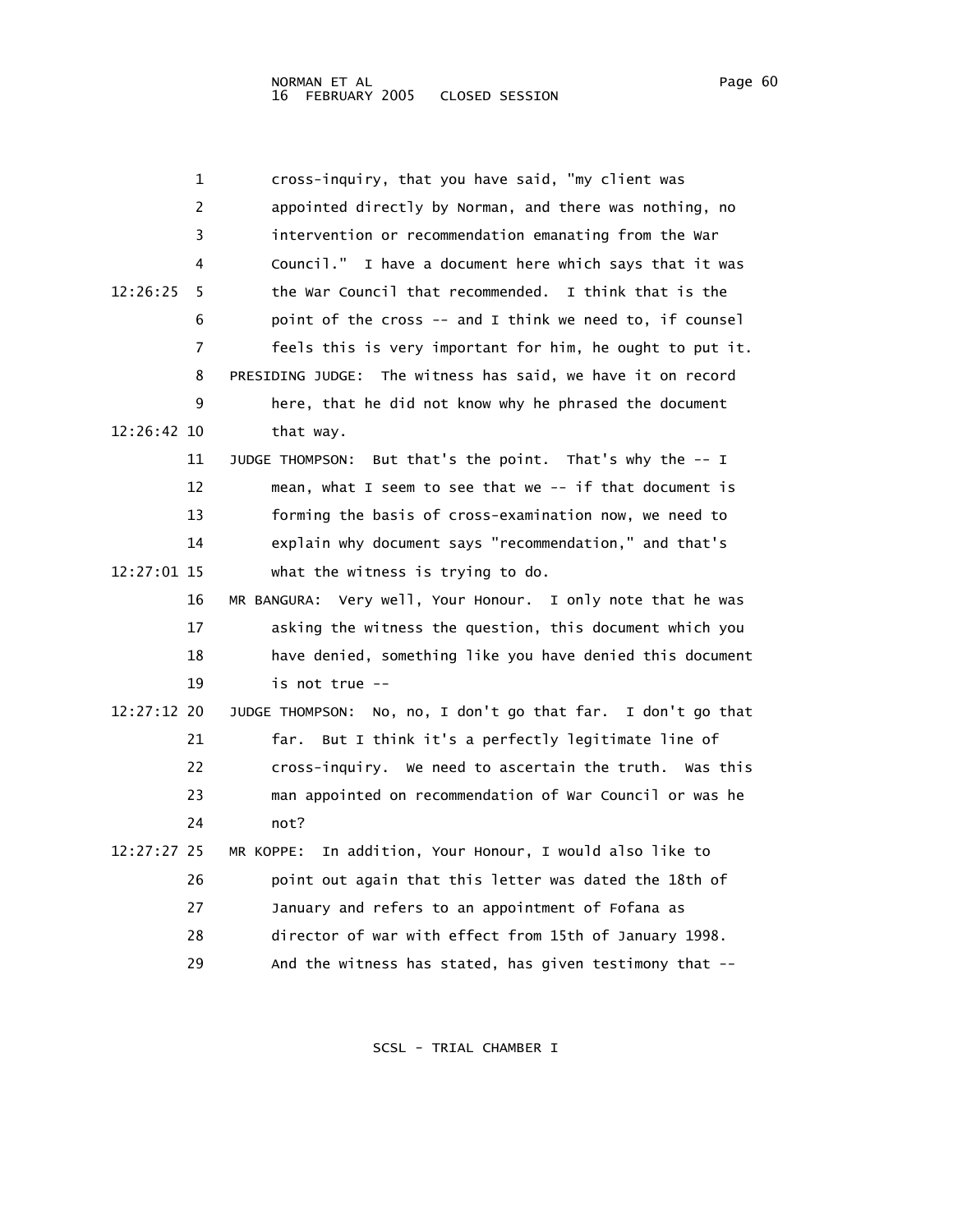1 JUDGE BOUTET: But we don't want argumentation here. 2 MR KOPPE: I just want to -- 3 JUDGE BOUTET: Ask the question of the witness. You ask the 4 question. You think the document is false. So I don't 12:28:02 5 know what you meant by that. A certain portion of the 6 document? The signature? I mean, what is it? The thing 7 is your question is so wide. Presumably, you're aiming 8 at a specific issue. 9 JUDGE THOMPSON: Yes, that's my point. In other words, the 12:28:18 10 recommendation aspect, not the entire document. 11 MR KOPPE: The recommendation aspect plus the date. 12 JUDGE BOUTET: Well, put it to the witness. 13 MR KOPPE: 14 Q. My question, Mr Witness, is this document false? 12:28:32 15 JUDGE BOUTET: I don't think the witness is disputing, if you 16 say it's false means maybe that Mr Norman's signature was 17 falsified and so on. I don't know what -- it's a very 18  $\frac{1}{m}$  not sure  $\frac{1}{m}$  thought  $-$  19 MR KOPPE: Let me -- is the document inaccurate? 12:28:50 20 JUDGE THOMPSON: In respect of the recommendation issue? 21 MR KOPPE: In respect of the recommendation issue -- 22 JUDGE BOUTET: And the date of appointment -- 23 JUDGE THOMPSON: Precisely, so isolate them, and that helps 24 the Court. Because clearly, unless we have evidence to 12:29:03 25 the contrary, you produced the document, and I'm sure 26 you're not producing a false document. 27 JUDGE BOUTET: And again, I have no problem you asking the 28 question false about, because your question was wide "is 29 the document false?" It's --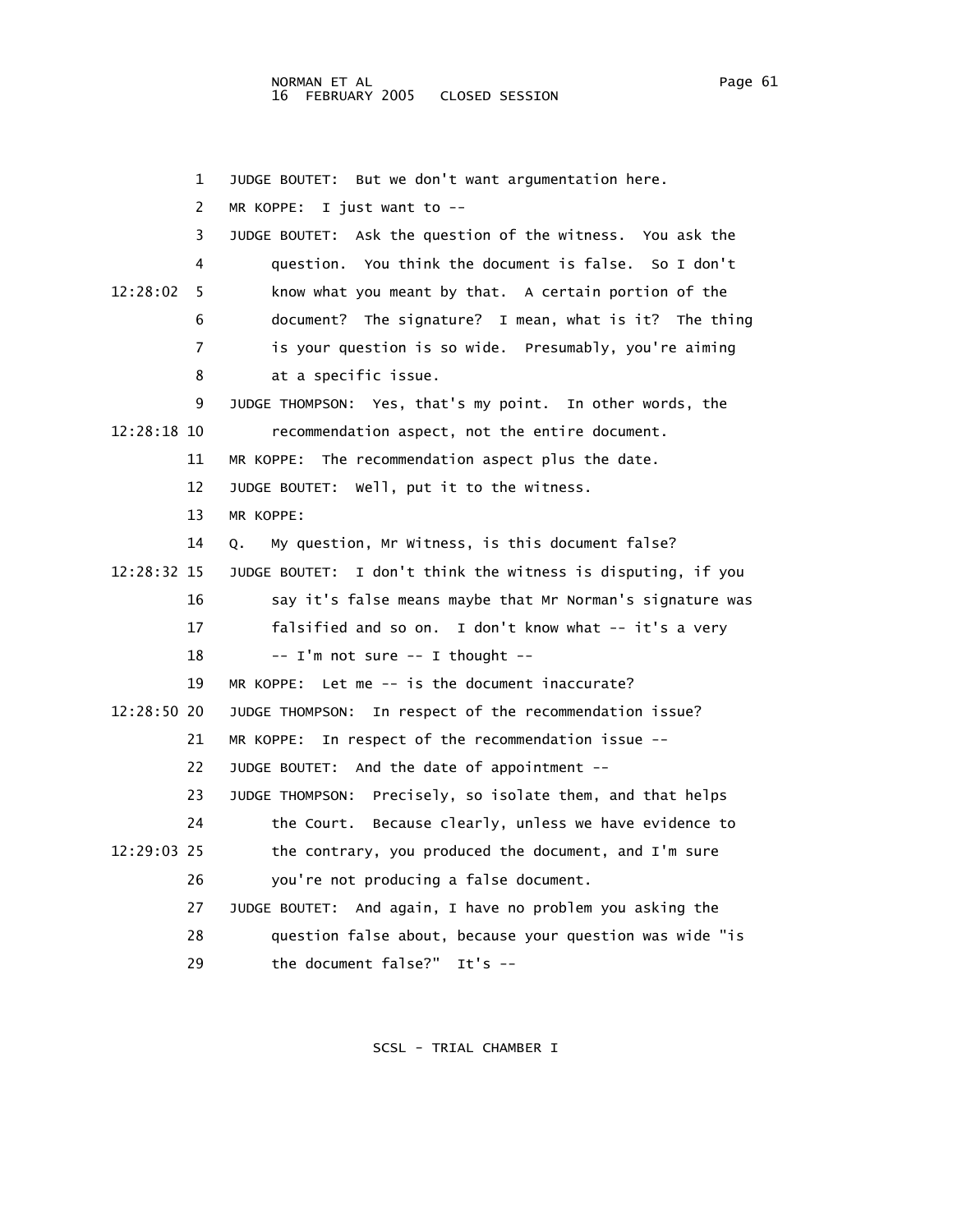1 MR KOPPE: It's a technical term from my jurisdiction. 2 JUDGE BOUTET: I don't have any problem with the word false, 3 but you have to be precise with what you say is false. 4 There's only a few issues in that document that you're 12:29:34 5 leading -- 6 MR KOPPE: My point is if there are two elements in the letter 7 that are not correct, the whole letter is false. 8 JUDGE BOUTET: Rather get into these kind of arguments, if you 9 can be more precise, it would assist. 12:29:46 10 PRESIDING JUDGE: You said the appointment was in effect from? 11 JUDGE BOUTET: 15 January. 12 PRESIDING JUDGE: Of January. The letter is dated the 18th. 13 MR KOPPE: Of 18th. 14 PRESIDING JUDGE: The appointment was from 15th of January 12:30:03 15 1998. 16 JUDGE BOUTET: The letter is 18 of January. 17 PRESIDING JUDGE: Yes. 18 JUDGE BOUTET: And the appointment effective 15 January 1998. 19 That's what I heard you say, Mr Koppe. 12:30:13 20 MR KOPPE: 21 Q. Mr Witness, this letter, in respect of these two issues, 22 the recommendation of the War Council -- Mr Norman to 23 appoint Fofana as director plus date of appointment, is 24 that document on these two aspects an inaccurate 12:30:32 25 document? 26 A. It is an inaccurate one because -- 27 PRESIDING JUDGE: Wait, wait, wait, please. 28 JUDGE BOUTET: Yes, Mr Witness. You were giving an answer. 29 THE WITNESS: It is inaccurate because Moinina Fofana was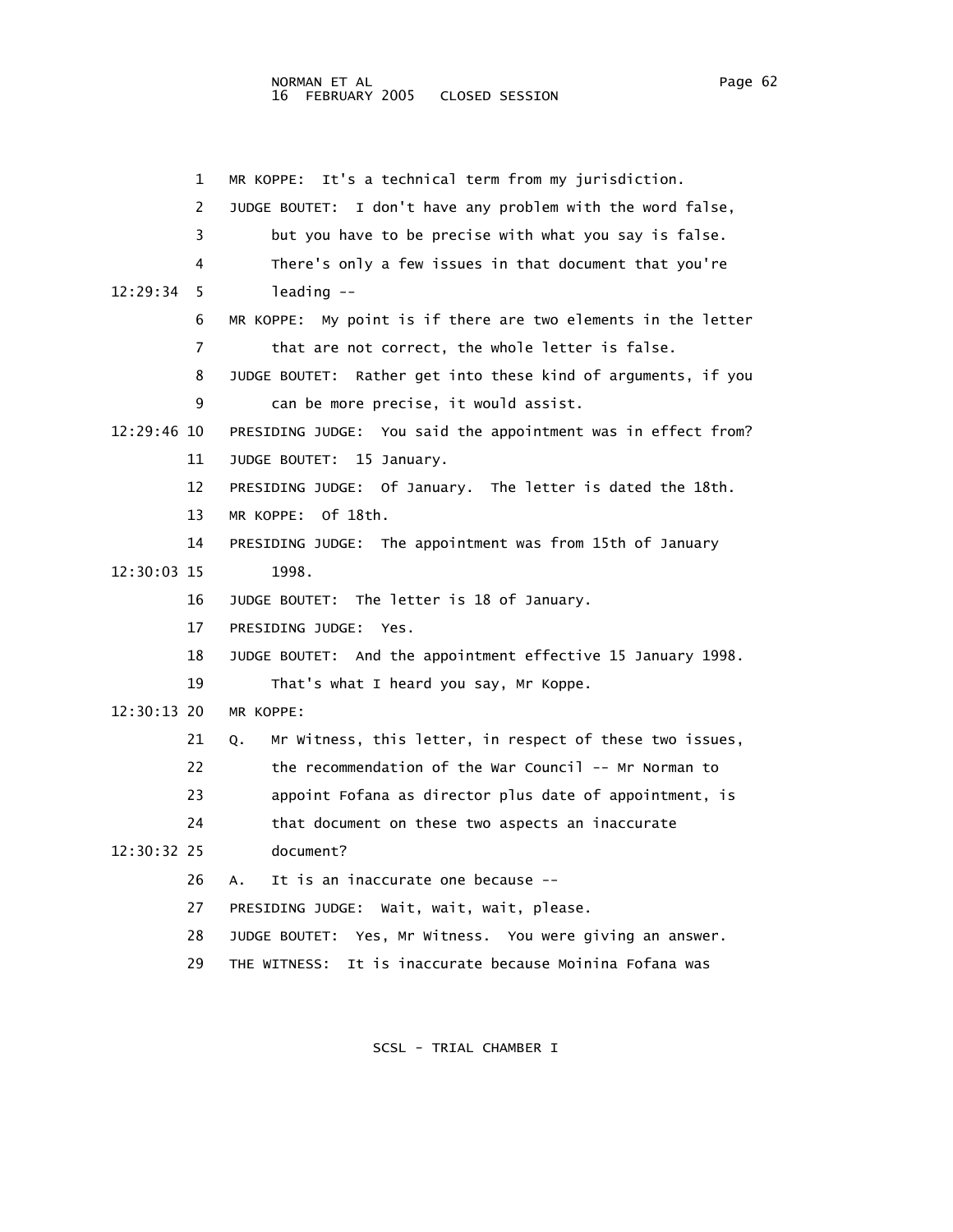|             | 1  | acting as director of war during Black December.               |
|-------------|----|----------------------------------------------------------------|
|             | 2  | MR KOPPE: Your Honour, I would like to tender that as an       |
|             | 3  | exhibit. I apologise for not having copies, but we don't       |
|             | 4  | have a working photocopier.                                    |
| 12:32:07    | 5  | We oppose the production of that document as an<br>MR TAVENER: |
|             | 6  | exhibit only on the basis that it hasn't been established      |
|             | 7  | when that document was made, who made it, on what basis        |
|             | 8  | it was made, the circumstances on which it was made.           |
|             | 9  | There is no evidence at all in relation to the province        |
| 12:32:22 10 |    | of that letter.                                                |
|             | 11 | PRESIDING JUDGE: No, there is evidence, Mr Tavener.            |
|             | 12 | MR TAVENER: Only the facts of the letter.                      |
|             | 13 | PRESIDING JUDGE: Mr Tavener, there was an appointment, and it  |
|             | 14 | was said -- the Defence is saying that the War Council         |
| 12:32:33 15 |    | recommended Mr Fofana's appointment as director of war to      |
|             | 16 | Mr Norman, or rather, to -- yes, to Mr Norman.<br>The          |
|             | 17 | witness is saying that Mr Norman made the appointments         |
|             | 18 | directly. He made two appointments directly. If the            |
|             | 19 | Defence is seeking to put in a document which during the       |
| 12:32:57 20 |    | reading, you know, they said was signed by Mr Norman           |
|             | 21 | relating to this appointment, would you insist that no         |
|             | 22 | foundation has been laid, Mr Tavener?                          |
|             | 23 | MR TAVENER:<br>Unfortunately, I must, Your Honour. I have no   |
|             | 24 | objection to the witness being questioned about this           |
| 12:33:08 25 |    | letter. I have no objection to it being marked for             |
|             | 26 | identification. I don't know whether Your Honours have         |
|             | 27 | dealt with that process.                                       |
|             | 28 | But I object to it being tendered as an exhibit,               |
|             | 29 | because although we have my friend's evidence that it was      |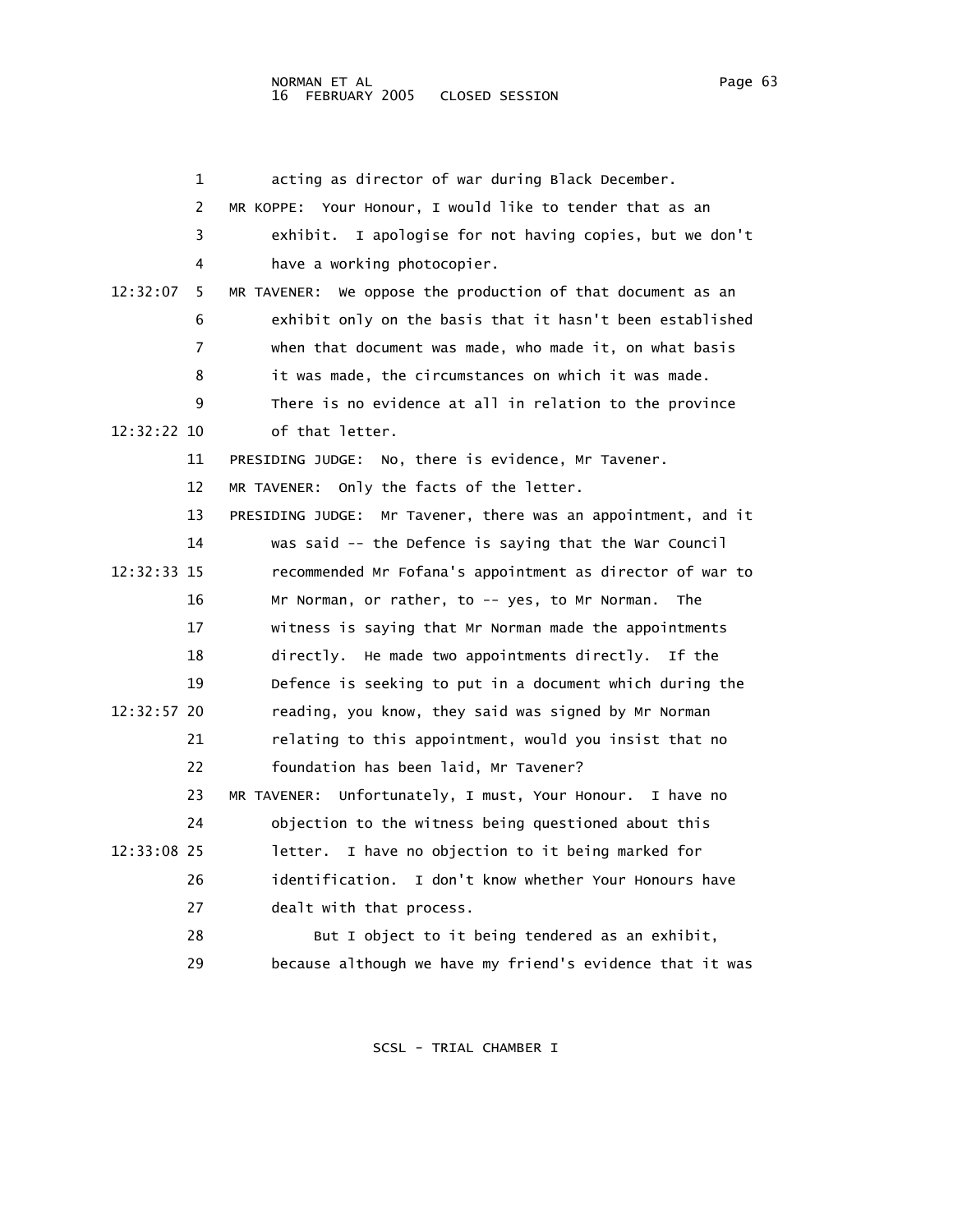| 1             | signed by the first accused, that's the only evidence we       |
|---------------|----------------------------------------------------------------|
| 2             | have as to who wrote it. As to when it was written, we         |
| 3             | only have what the letter itself says about it, so it          |
| 4             | doesn't form the basis to allow it to be tendered.<br>we       |
| 12:33:32<br>5 | don't know when it was written. It may say the 18th of         |
| 6             | January, but anyone can type a date. We know nothing           |
| 7             | about that letter.                                             |
| 8             | JUDGE BOUTET: Understood. But again, what you're saying, it    |
| 9             | will go to the weight that will be attached to this            |
| 12:33:45 10   | document.<br>It is obvious, because you seem to be             |
| 11            | indicating that there is relevance to this, and I              |
| 12            | certainly find some relevance to the issues. And               |
| 13            | pursuant to the policy as spelled out under Rule 89 as         |
| 14            | such, and then approach to admissibility of documents of       |
| 12:34:03 15   | that nature, you have not convinced us that this is not        |
| 16            | admissible. But again, we're not making any decision on        |
| 17            | the weight to be attached, and obviously everything            |
| 18            | you're suggesting are issues that will go to weight, not       |
| 19            | admissibility per se at this stage.                            |
| 12:34:16 20   | MR TAVENER: Can I just say one point, then I'll sit down.      |
| 21            | That is because the province of the letter has not been        |
| 22            | established, I would also submit that no reliability can       |
| 23            | be placed on this letter; therefore, it doesn't get            |
| 24            | passed the threshold question of being relevant evidence.      |
| 12:34:31 25   | It's not relevant because it's not reliable.<br>It's not       |
| 26            | reliable because we don't know anything about the              |
| 27            | creation of that letter, though I don't object to the          |
| 28            | cross-examination, to be fair.                                 |
| 29            | With the greatest of respect, that document<br>JUDGE THOMPSON: |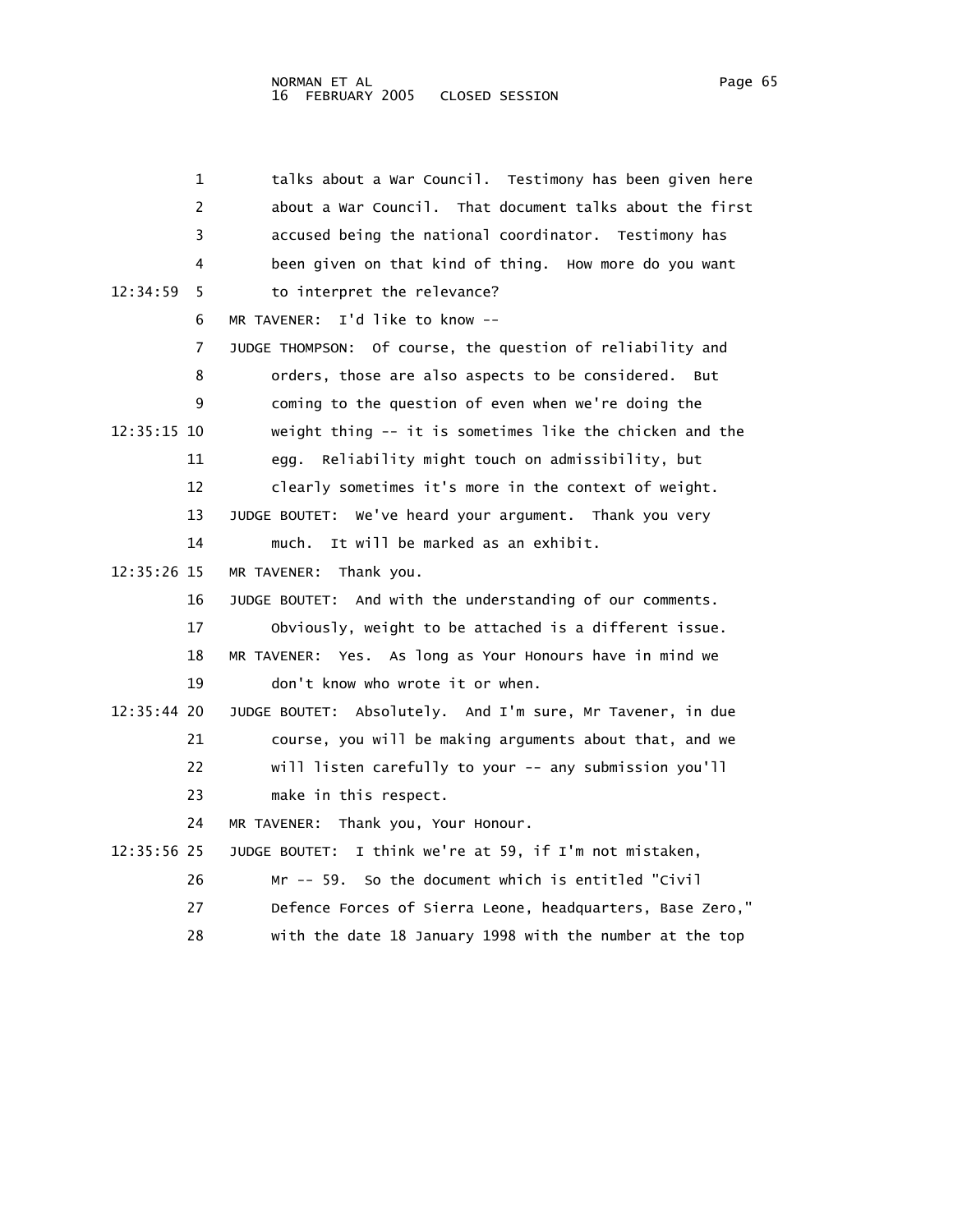## NORMAN ET AL Page 66 and the state of the state of the state of the state of the state of the state of the state of the state of the state of the state of the state of the state of the state of the state of the state of th 16 FEBRUARY 2005 CLOSED SESSION

|             | 1  | MR TAVENER: And copies will be provided to the Prosecution?    |
|-------------|----|----------------------------------------------------------------|
|             | 2  | Yes. I will ask the Defence to make sure that<br>JUDGE BOUTET: |
|             | 3  | copies are made and distributed.                               |
|             | 4  | [Exhibit No.59 was admitted]                                   |
| 12:36:36    | 5  | JUDGE BOUTET:<br>Mr Koppe.                                     |
|             | 6  | MR KOPPE:                                                      |
|             | 7  | Mr Witness, I would like to move on to the next topic.<br>Q.   |
|             | 8  | Do you remember giving testimony as to the oath that           |
|             | 9  | Kamajors had to make?                                          |
| 12:37:02 10 |    | JUDGE BOUTET: Did he say oath? I think he talked about         |
|             | 11 | initiation. I'm not sure "oath," but maybe.                    |
|             | 12 | MR KOPPE: I recall oath, but $-$                               |
|             | 13 | MR BANGURA: Your Honour, I think you're quite right. There's   |
|             | 14 | no such -- I don't remember the witness talking about          |
| 12:37:18 15 |    | The evidence, as I recall it, is that they were<br>oath.       |
|             | 16 | initiated, and the question was whether they were taught       |
|             | 17 | any rules which they observed, and I think the answer was      |
|             | 18 | as to the rules they observed.                                 |
|             | 19 | I apologise. I had in my memory, but I'm wrong.<br>MR KOPPE:   |
| 12:37:35 20 |    | Mr Witness, do you recall giving testimony about certain<br>Q. |
|             | 21 | rules which the Kamajors had to follow?                        |
|             | 22 | Α.<br>Yes.                                                     |
|             | 23 | Not to kill any innocent persons, for instance?<br>Q.          |
|             | 24 | Yes.<br>Α.                                                     |
| 12:37:53 25 |    | And Kamajors should not steal or loot?<br>Q.                   |
|             | 26 | Yes.<br>Α.                                                     |
|             | 27 | And the Kamajors should not overthrow legitimate<br>Q.         |
|             | 28 | government?                                                    |
|             | 29 | Yes.<br>Α.                                                     |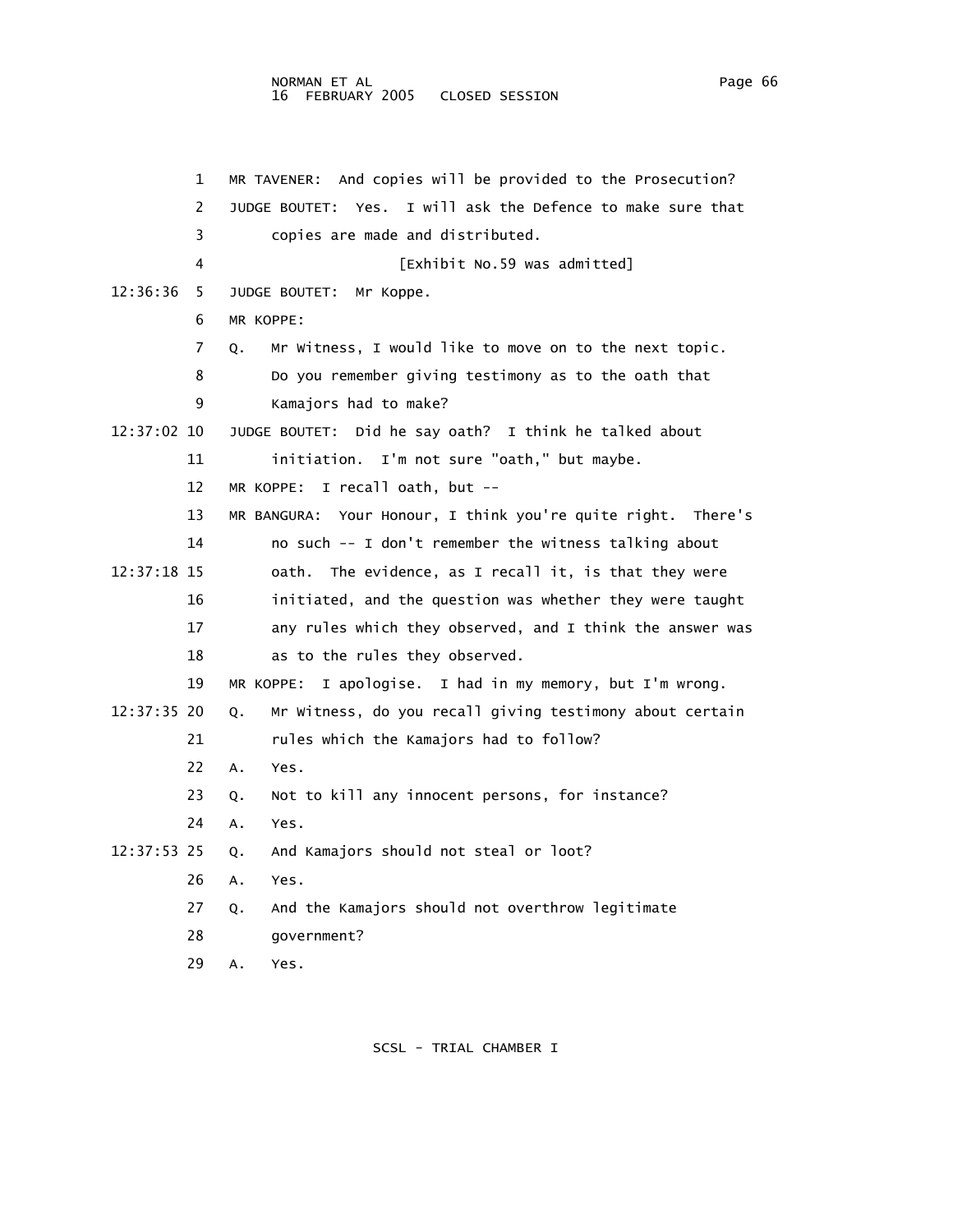|             | 1  | Q. | Have you at any moment in time ever heard Moinina Fofana       |
|-------------|----|----|----------------------------------------------------------------|
|             | 2  |    | disagree with these rules?                                     |
|             | 3  | Α. | NO.                                                            |
|             | 4  | Q. | Have you ever heard Moinina Fofana giving instructions or      |
| 12:38:37    | 5  |    | orders to anybody not to follow these rules?                   |
|             | 6  | Α. | No, not to my knowledge.                                       |
|             | 7  | Q. | Mr Witness, do you consider the attacks on the rebels and      |
|             | 8  |    | the juntas to be legitimate, the military attacks?<br>Do       |
|             | 9  |    | you think the Kamajors were entitled to do that?               |
| 12:39:11 10 |    | Α. | Yes.                                                           |
|             | 11 | Q. | Can you explain why the Kamajors or the CDF were entitled      |
|             | 12 |    | to do that?                                                    |
|             | 13 | Α. | Because the juntas had overthrown a legitimate                 |
|             | 14 |    | government, and we were fighting to bring it back.<br>The      |
| 12:39:26 15 |    |    | Kamajors were fighting to bring the legitimate government      |
|             | 16 |    | back.                                                          |
|             | 17 | Q. | And also, I assume, to restore democracy?                      |
|             | 18 | A. | That was the motto of the CDF: "We fight for<br>Yes.           |
|             | 19 |    | democracy."                                                    |
| 12:39:48 20 |    | Q. | So you are saying that the military attacks on Tongo, Bo,      |
|             | 21 |    | Kenema, et cetera, they were all legitimate, armed             |
|             | 22 |    | attacks?                                                       |
|             | 23 | Α. | Yes.                                                           |
|             | 24 | Q. | Do you know, Mr --                                             |
| 12:40:05 25 |    |    | Mr Koppe, I just -- attacks on Tongo, Bo, and<br>JUDGE BOUTET: |
|             | 26 |    | Kenema?                                                        |
|             | 27 |    | Koribundu, I should add.<br>MR KOPPE:                          |
|             | 28 |    | Thank you. Please proceed.<br>JUDGE BOUTET:                    |
|             | 29 |    | MR KOPPE:                                                      |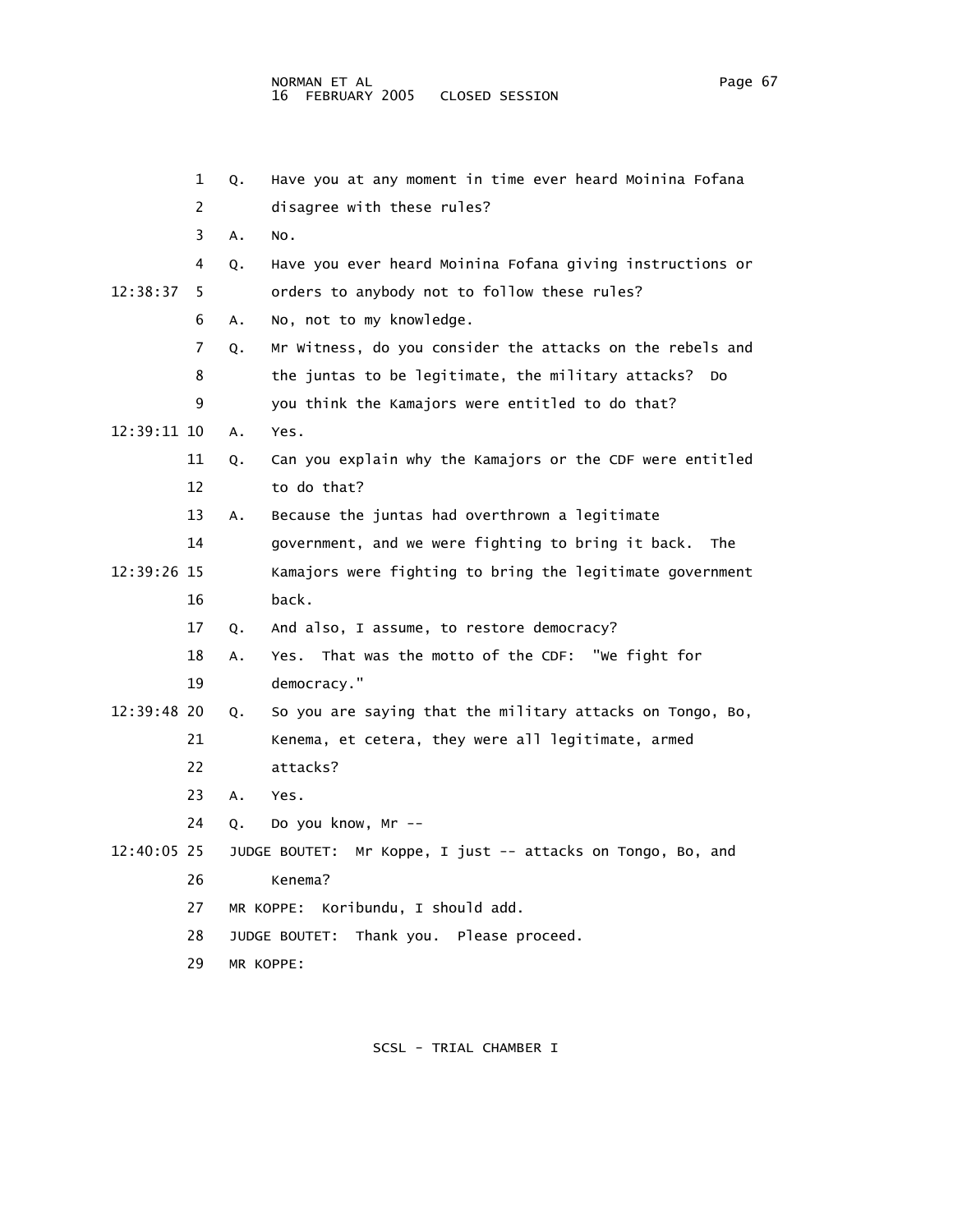NORMAN ET AL Page 68 and the state of the state of the state of the state of the state of the state of the state of the state of the state of the state of the state of the state of the state of the state of the state of th 16 FEBRUARY 2005 CLOSED SESSION

1 Q. Mr Witness, do you have knowledge --

|             | 2  | PRESIDING JUDGE: Just a minute. Just a minute, please.          |
|-------------|----|-----------------------------------------------------------------|
|             | 3  | I'm sorry.<br>JUDGE BOUTET:                                     |
|             | 4  | PRESIDING JUDGE: Yes, Mr Witness, you talked of -- were you     |
| 12:40:53    | 5. | trying to let us have the motto of the Kamajors?                |
|             | 6  | THE WITNESS: We fight for democracy.                            |
|             | 7  | PRESIDING JUDGE: We fight for democracy. What was that?         |
|             | 8  | what is that expression? "We fight for democracy," what         |
|             | 9  | Is it a motto or what is it?<br>was it?                         |
| 12:41:15 10 |    | THE WITNESS:<br>It was a motto.                                 |
|             | 11 | PRESIDING JUDGE: Of who?                                        |
|             | 12 | THE WITNESS: Of the CDF.                                        |
|             | 13 | MR KOPPE:                                                       |
|             | 14 | Mr Witness, do you know whether the so-called ECOMOG<br>Q.      |
| 12:41:43 15 |    | forces have knowledge about the military attacks before         |
|             | 16 | they took place? So before the attacks took place on            |
|             | 17 | Tongo, Koribundu, et cetera, by the Kamajors and the CDF,       |
|             | 18 | did ECOMOG know about this?                                     |
|             | 19 | Not to my knowledge.<br>А.                                      |
| 12:42:06 20 |    | Not to your knowledge. Do you know whether they --<br>Q.        |
|             | 21 | JUDGE BOUTET: Slowly, please.<br>Slowly.                        |
|             | 22 | MR KOPPE:<br>Excuse me.                                         |
|             | 23 | Mr Witness, do you know whether the ECOMOG command agreed<br>Q. |
|             | 24 | later with the attacks on Tongo, Koribundu, Kenema, and         |
| 12:42:53 25 |    | Bo? Or did they disapprove of these attacks?                    |
|             | 26 | By the time they came in, Tongo had already been taken by<br>Α. |
|             | 27 | the CDF. They did not make any comment to my hearing.           |
|             | 28 | But when they came, for instance, to Kenema, did ECOMOG<br>Q.   |
|             | 29 | attack Kamajors or CDF soldiers?                                |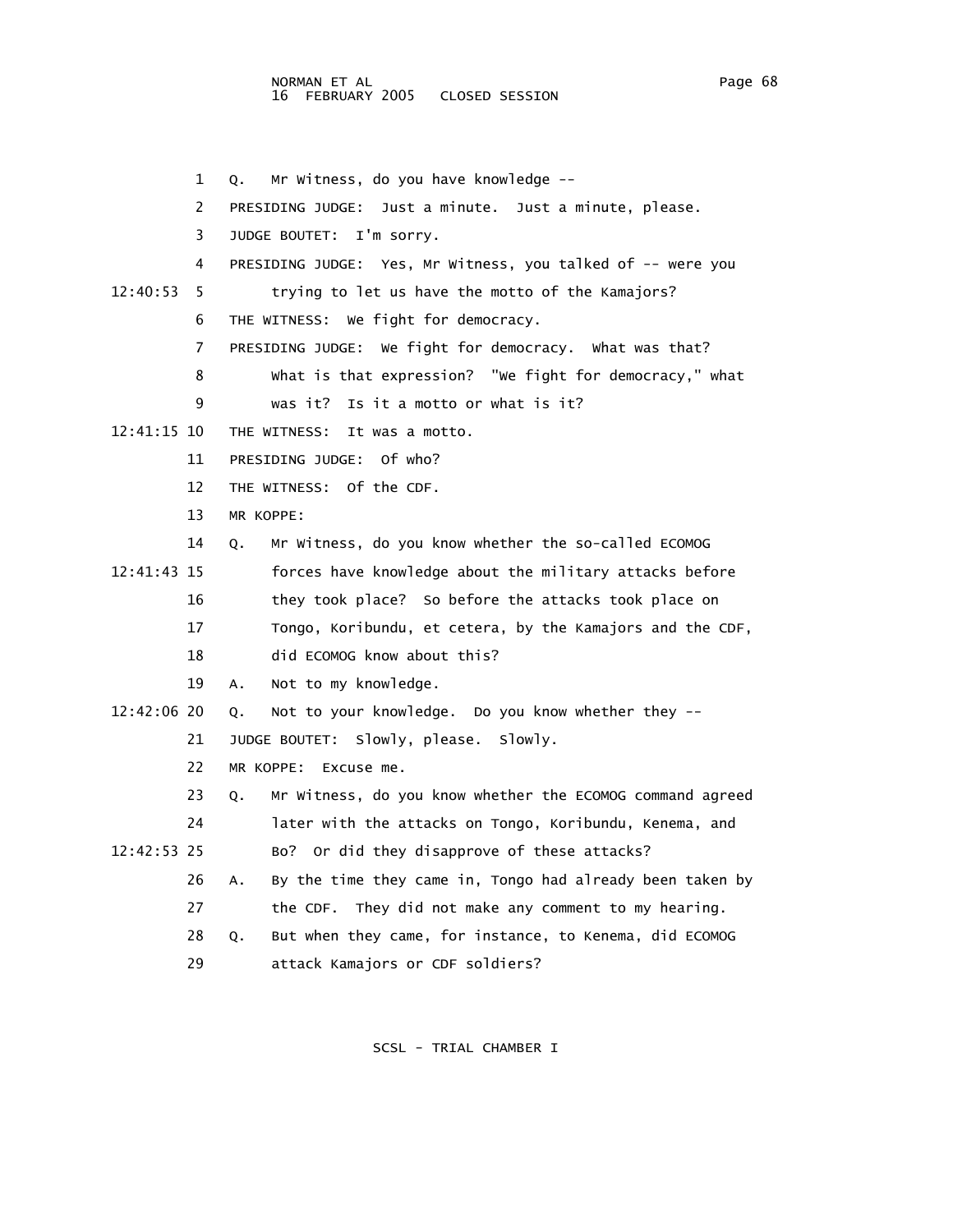|             | 1  | In Kenema?<br>Α.                                                  |
|-------------|----|-------------------------------------------------------------------|
|             | 2  | Yeah.<br>Q.                                                       |
|             | 3  | No, they did not.<br>Α.                                           |
|             | 4  | So is it then true that the ECOMOG forces approved<br>Q.          |
| 12:43:40    | 5  | later -- approved the armed attacks on, for instance,             |
|             | 6  | Kenema? Could one deduct from the fact that ECOMOG                |
|             | 7  | forces did not attack the Kamajors, that they agreed with         |
|             | 8  | the Kamajors having power, for instance, in Kenema?               |
|             | 9  | JUDGE BOUTET: You're asking his opinion, is it?                   |
| 12:44:01 10 |    | MR KOPPE:<br>Yes.                                                 |
|             | 11 | Yeah.<br><b>JUDGE THOMPSON:</b>                                   |
|             | 12 | THE WITNESS: Of course.<br>If you're asking for my opinion,       |
|             | 13 | I feel so. I am of the opinion.<br>ves.                           |
|             | 14 | MR KOPPE:                                                         |
| 12:44:12 15 |    | Mr Witness, you've testified this morning that -- in the<br>Q.    |
|             | 16 | cross-examination of counsel for the first accused that           |
|             | 17 | if any misconduct of a Kamajor was found, that the War            |
|             | 18 | Council would investigate.                                        |
|             | 19 | If reported to the War Council.<br>Α.                             |
| 12:44:50 20 |    | Do you know whether any Kamajors were, in fact, sentenced<br>Q.   |
|             | 21 | or punished for their misconduct?                                 |
|             | 22 | But I've forgotten the name of the commander.<br>He<br>Α.<br>Yes. |
|             | 23 | was suspended for misconduct from his office.                     |
|             | 24 | So you know -- you are aware of at least one instance of<br>Q.    |
| 12:45:22 25 |    | a commander being punished for his misconduct?                    |
|             | 26 | Α.<br>Yes.                                                        |
|             | 27 | Mr Witness, another subject, and this is my last subject.<br>Q.   |
|             | 28 | Do you consider the CDF forces to be a cohesive force             |
|             | 29 | under one strict, central command?                                |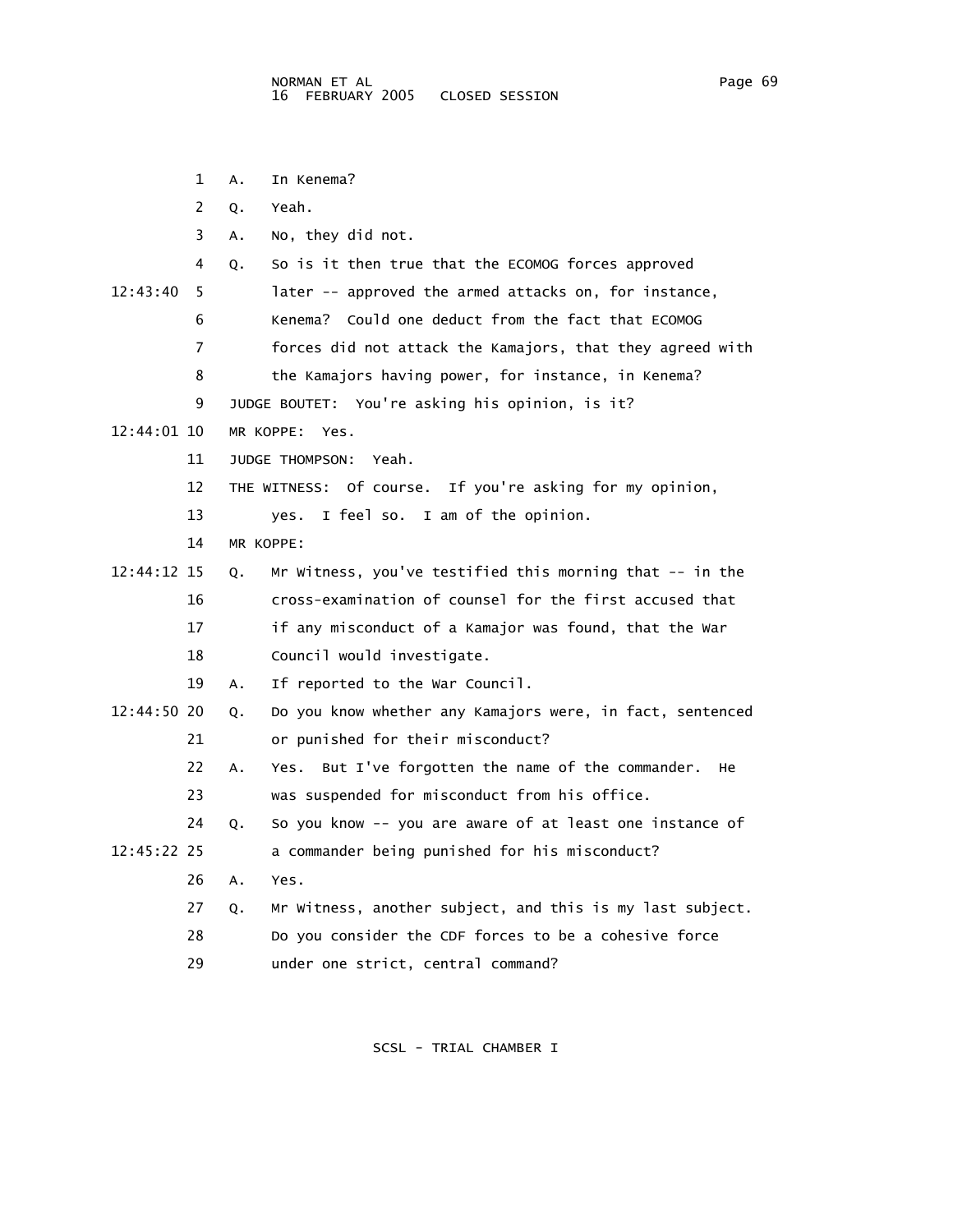1 A. Please simplify the term "cohesive". 2 Q. Working closely together -- 3 PRESIDING JUDGE: United force, united force under one strong 4 command? 12:46:24 5 MR KOPPE: 6 Q. Working closely together, clear hierarchical lines. 7 Commanders know from each other what they are doing, a 8 strict, central command, or would you rather say that the 9 CDF forces were not cohesive, but at every -- 12:46:52 10 JUDGE THOMPSON: Let him answer that. You're putting the 11 alternative. 12 MR KOPPE: 13 Q. Was there a unified command structure, Mr Witness? 14 A. Yes, but sometimes some groups -- 12:47:19 15 PRESIDING JUDGE: Mm-hmm, wait. Answer the first question. 16 Was there a unified command structure? 17 THE WITNESS: Yes. 18 PRESIDING JUDGE: Never mind. He'll continue to expound. The 19 CDF had a unified -- yes, Mr Witness, you were going to 12:47:57 20 expound. 21 THE WITNESS: Well -- 22 PRESIDING JUDGE: You're going to add something to that. 23 THE WITNESS: Yes, but the area of operation was so wide that 24 in some cases, some fighters acted on their own, without 12:48:09 25 the central command knowing. 26 MR KOPPE: Thank you, Mr Witness. 27 Q. Mr Witness -- 28 PRESIDING JUDGE: Mr Koppe, please wait. 29 MR KOPPE: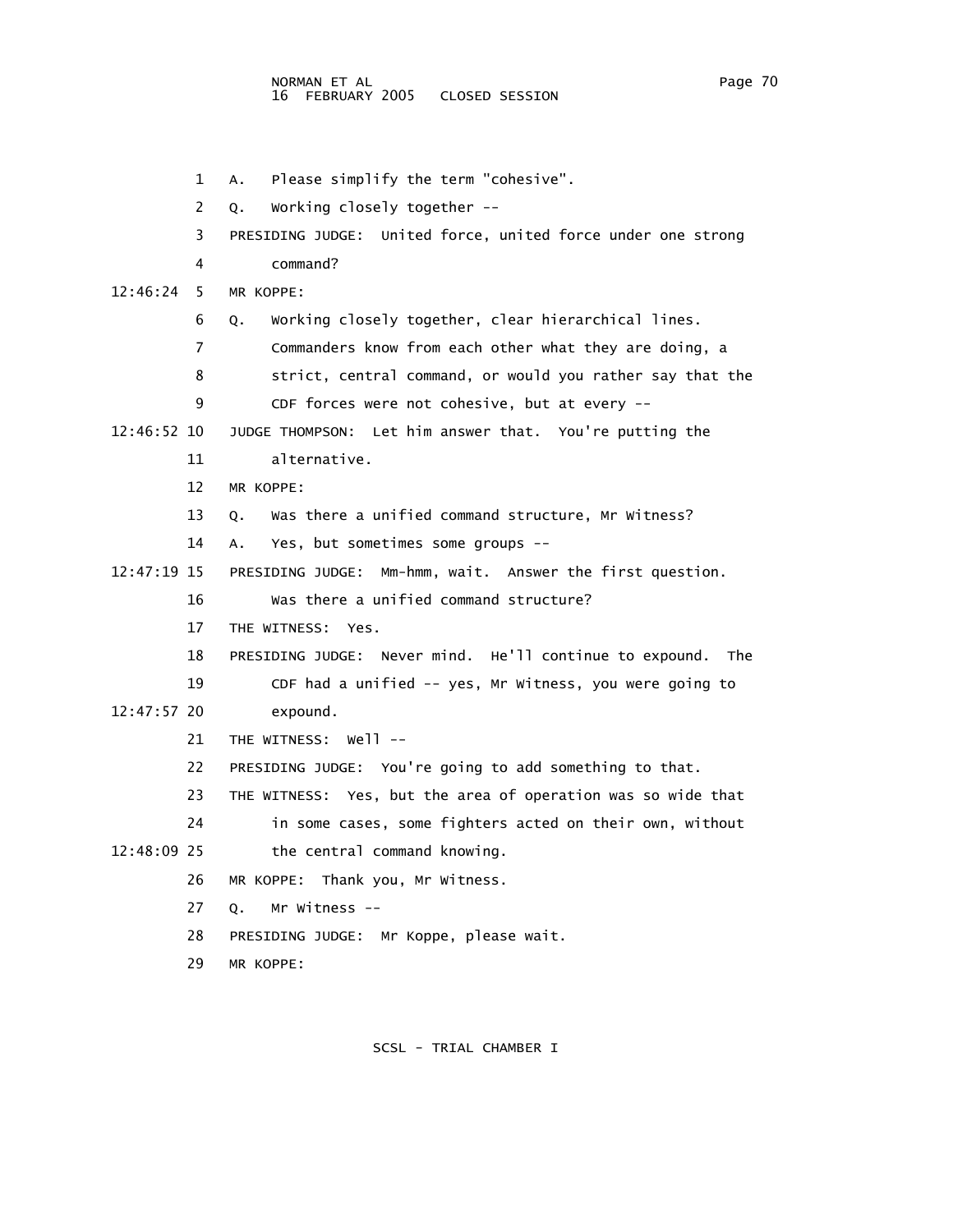|             | 1  | Mr Witness, we -- that is, the Defence team for Mr Fofana<br>Q. |
|-------------|----|-----------------------------------------------------------------|
|             | 2  | has -- have conducted some investigations of our own in         |
|             | 3  | order to try to understand the war. And there have been         |
|             | 4  | several people telling us that you have been receiving          |
| 12:49:29    | 5  | direct orders from the president who was in Conakry,            |
|             | 6  | Guinea. Are these people who say that wrong or right?           |
|             | 7  | They are wrong.<br>Α.                                           |
|             | 8  | These same people tell us $-$ -<br>Q.                           |
|             | 9  | PRESIDING JUDGE: Please wait. Please wait.                      |
| 12:50:25 10 |    | MR KOPPE:                                                       |
|             | 11 | Please same people tell us, Mr Witness, that the order to<br>Q. |
|             | 12 | initiate attacks in the eastern region did not at all           |
|             | 13 | originate from Base Zero, but came directly from the            |
|             | 14 | president to you. These people are wrong or right?              |
| 12:50:43 15 |    | They are wrong. Because I was not even in the eastern<br>А.     |
|             | 16 | region by the time Tongo was attacked.<br>I was at Base         |
|             | 17 | Zero.                                                           |
|             | 18 | So even $--$<br>Q.                                              |
|             | 19 | Please, please. Let's get the matter, you<br>PRESIDING JUDGE:   |
| 12:50:59 20 |    | know, down properly. There are others $-$                       |
|             | 21 | JUDGE THOMPSON: Were you going to give a reason why you         |
|             | 22 | believe they're wrong?                                          |
|             | 23 | THE WITNESS: Yes, I said by the time Tongo was attacked, I      |
|             | 24 | was not in the eastern region.<br>I was at Base Zero, and I     |
| 12:51:51 25 |    | had no direct communications with the president at that         |
|             | 26 | time.                                                           |
|             | 27 | MR KOPPE:                                                       |
|             | 28 | Mr Witness, I'm putting it to you that between August<br>Q.     |
|             | 29 | 1997 and early March 1998, the eastern region Kamajor           |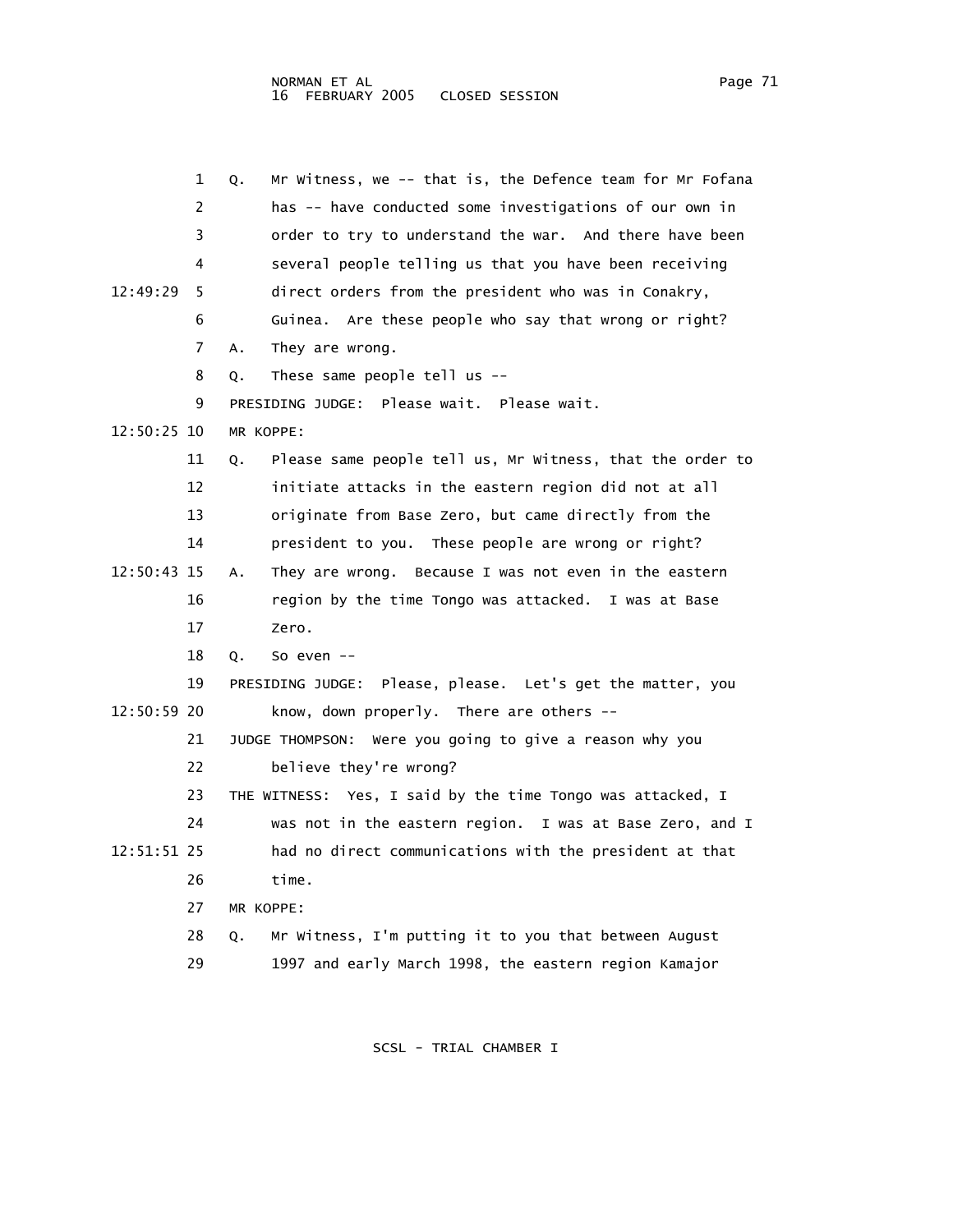NORMAN ET AL Page 72 16 FEBRUARY 2005

 1 commanders were directly under your command and control, 2 and you were answerable for all your actions to the 3 exiled government in Guinea. And -- 4 JUDGE BOUTET: Slowly, please, slowly. 12:53:03 5 PRESIDING JUDGE: Between August 1997 and March 1998? 6 MR KOPPE: Yes. 7 PRESIDING JUDGE: March 1998? 8 MR KOPPE: Yes. 9 Q. I shall say it again. I'm putting it to you, Mr Witness, 12:53:17 10 that between August 1997 and early March 1998 the eastern 11 region Kamajor commanders were directly under your 12 command and control and that you were also answerable to 13 the exiled government in Guinea which was headed by 14 President Kabbah. 12:54:05 15 Mr Witness, do you agree with me or not? 16 A. I do not agree with you. 17 Q. Mr Witness, I'm putting it to you that you received your 18 planning orders, your arms, your ammunitions, and your 19 logistics supply directly from the president in Guinea. 12:55:10 20 Do you agree with me? 21 A. I do not. 22 Q. Mr Witness, I am putting it to you that the supply of 23 logistics was, in fact, coordinated by the Ministry of 24 Presidential Affairs, and that the supply of arms and 12:56:12 25 ammunitions was coordinated by the Ministry of Defence in 26 exile in Guinea. 27 JUDGE BOUTET: We're always talking of the same period of 28 time, between August 1997 and early March -- 29 PRESIDING JUDGE: Still in that time frame?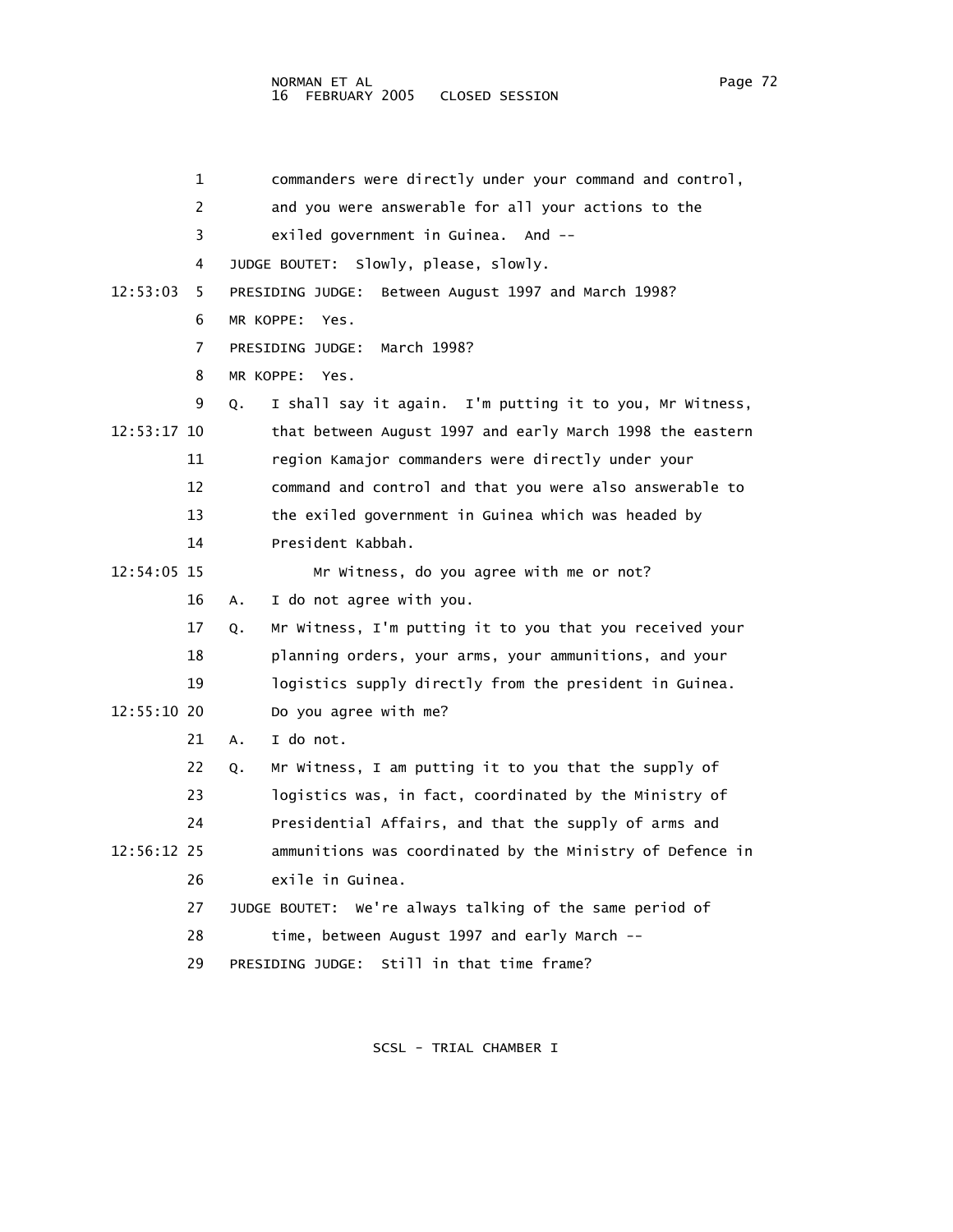## NORMAN ET AL Page 73 Page 73 16 FEBRUARY 2005 CLOSED SESSION

| 1             | Always, always in that time frame, Your Honour.<br>MR KOPPE:  |
|---------------|---------------------------------------------------------------|
| 2             | So was coordinated by Ministry of Defence in<br>JUDGE BOUTET: |
| 3             | exile in Guinea? That's your question?                        |
| 4             | MR KOPPE: That's precisely.                                   |
| 12:56:55<br>5 | Mr Witness, do you agree with me or not?<br>Q.                |
| 6             | No, I do not agree with you.<br>Α.                            |
| 7             | That was it. Thank you, Your Honour.<br>MR KOPPE:             |
| 8             | Thank you very much, Mr Koppe.<br>JUDGE BOUTET:               |
| 9             | THE WITNESS: Can I use the toilet?                            |
| 12:57:57 10   | JUDGE BOUTET:<br>Just a few moments.                          |
| 11            | PRESIDING JUDGE: Well, learned counsel, we're not sitting     |
| 12            | this afternoon. So we are adjourning to tomorrow at 9.30      |
| 13            | for the cross-examination by the Defence team of the          |
| 14            | third accused. So we'll adjourn to tomorrow at 9.30.          |
| 12:58:23 15   | Court will rise, please.                                      |
| 16            | [whereupon the hearing adjourned at 12.58 p.m., to be         |
| 17            | reconvened on Thursday, the 17th day of February, 2005,       |
| 18            | at 9.30 a.m.]                                                 |
| 19            |                                                               |
| 20            |                                                               |
| 21            |                                                               |
| 22            |                                                               |
| 23            |                                                               |
| 24            |                                                               |
| 25            |                                                               |
| 26            |                                                               |
| 27            |                                                               |
| 28            |                                                               |
| 29            |                                                               |

SCSL - TRIAL CHAMBER I